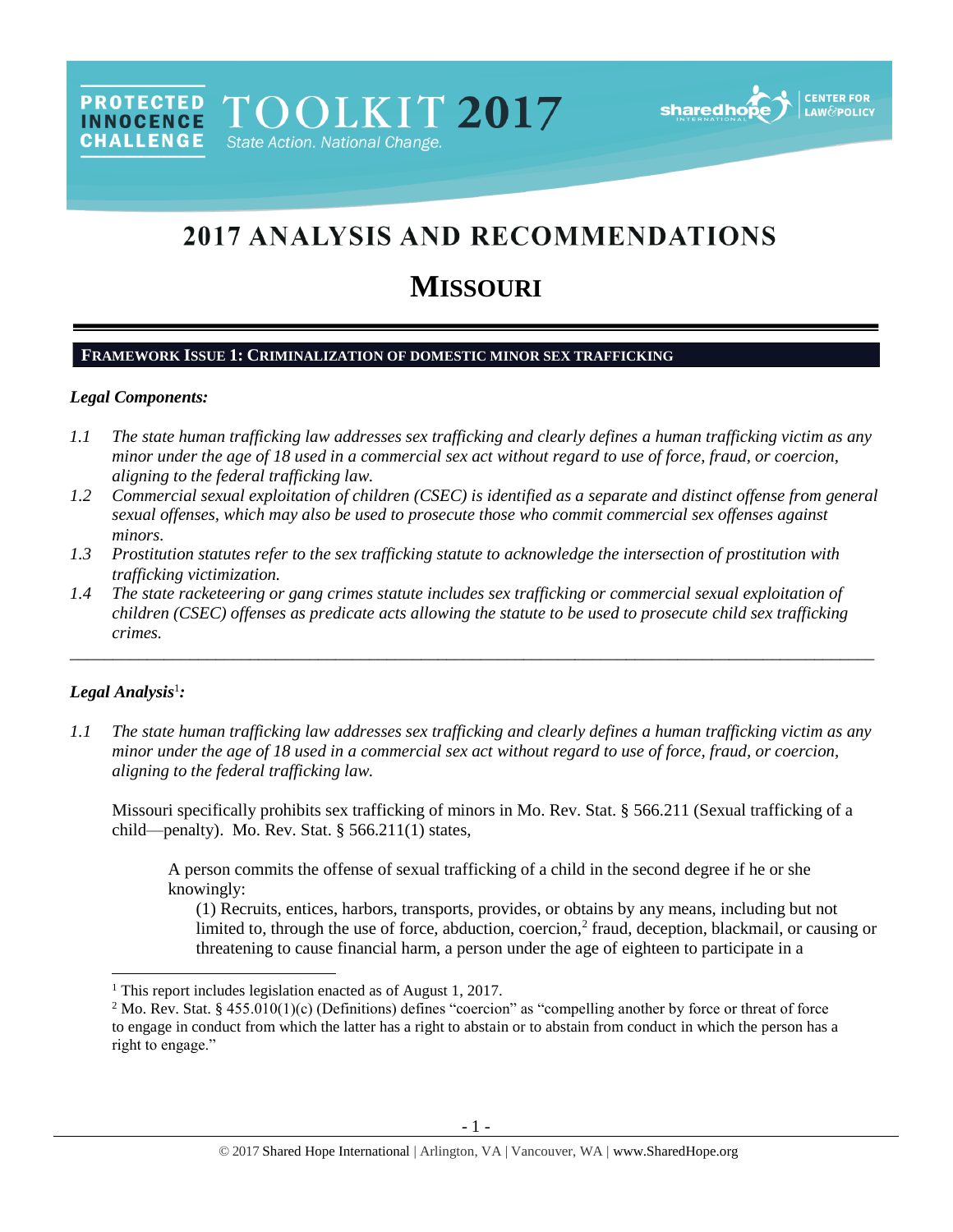<span id="page-1-2"></span><span id="page-1-0"></span>commercial sex act,<sup>3</sup> a sexual performance,<sup>4</sup> or the production of explicit sexual material as defined in section 573.010<sup>5</sup> [Definitions], or benefits, financially or by receiving anything of value, from participation in such activities; or (2) Causes a person under the age of eighteen to engage in a commercial sex act, a sexual performance, or the production of explicit sexual material as defined in section 573.010. (3) Advertises the availability of a person under the age of eighteen to participate in a commercial sex act, a sexual performance, or the production of explicit sexual material as defined in section

A conviction under this statute is punishable as a felony by imprisonment for 10 years to life and a fine not to exceed \$250,000 if the minor is under the age of eighteen. Mo. Rev. Stat. § 566.211(3). If "force, abduction, or coercion" was used in the commission of the crime, the sentence is enhanced to "life imprisonment without eligibility for probation or parole" for the first 25 years. Mo. Rev. Stat.  $\S$  566.211(3).

573.010.

 $\overline{\phantom{a}}$ 

Mo. Rev. Stat. § 566.210 (Sexual trafficking of a child under age twelve—affirmative defense not allowed, when—penalty) mostly mirrors the criminal provisions of Mo. Rev. Stat. § 566.211, except that it only applies to child victims under 12. A conviction under this statute is punishable as a felony by "life imprisonment without eligibility for probation or parole" until 25 years have been served. Mo. Rev. Stat. § 566.210(3).

*1.2 Commercial sexual exploitation of children (CSEC) is identified as a separate and distinct offense from general sexual offenses, which may also be used to prosecute those who commit commercial sex offenses against minors.*

In addition to the state trafficking law, Missouri criminalizes commercial sexual exploitation of children in the following offenses:

1. Mo. Rev. Stat. § 567.050(1)(2) (Promoting prostitution in the first degree) provides that "[a] person commits the offense of promoting prostitution in the first degree if he or she knowingly . . . [p]romotes prostitution of a person less than sixteen years of age."

<span id="page-1-1"></span>A conviction under Mo. Rev. Stat. § 567.050 is punishable as a Class B felony by imprisonment for 5–15 years.<sup>6</sup> Mo. Rev. Stat. §§ 567.050(3), 558.011(1)(2).

anything printed or written, or any picture, drawing, photograph, motion picture film, videotape or videotape production, or pictorial representation, or any recording or transcription, or any mechanical, chemical, or electrical reproduction, or stored computer data, or anything which is or may be used as a means of communication. Material includes undeveloped photographs, molds, printing plates, stored computer data and other latent representational objects.

 $3$  Mo. Rev. Stat. § 566.010(2) (Definitions) defines "commercial sex act" as "any sex act on account of which anything of value is given to or received by any person."

<sup>4</sup> Mo. Rev. Stat. § 573.010(23) (Definitions) defines "sexual performance" as "any performance, or part thereof, which includes sexual conduct by a child who is less than seventeen years of age." Mo. Rev. Stat. § 573.010(13) defines "performance" as "any play, motion picture film, videotape, dance or exhibition performed before an audience of one or more."

<sup>5</sup> Mo. Rev. Stat. § 573.010(6) defines "explicit sexual material" as "any pictorial or three-dimensional material depicting human masturbation, deviate sexual intercourse, sexual intercourse, direct physical stimulation or unclothed genitals, sadomasochistic abuse, or emphasizing the depiction of post pubertal human genitals; provided, however, that works of art or of anthropological significance shall not be deemed to be within the foregoing definition." Mo. Rev. Stat. § 573.010(8) defines "material" as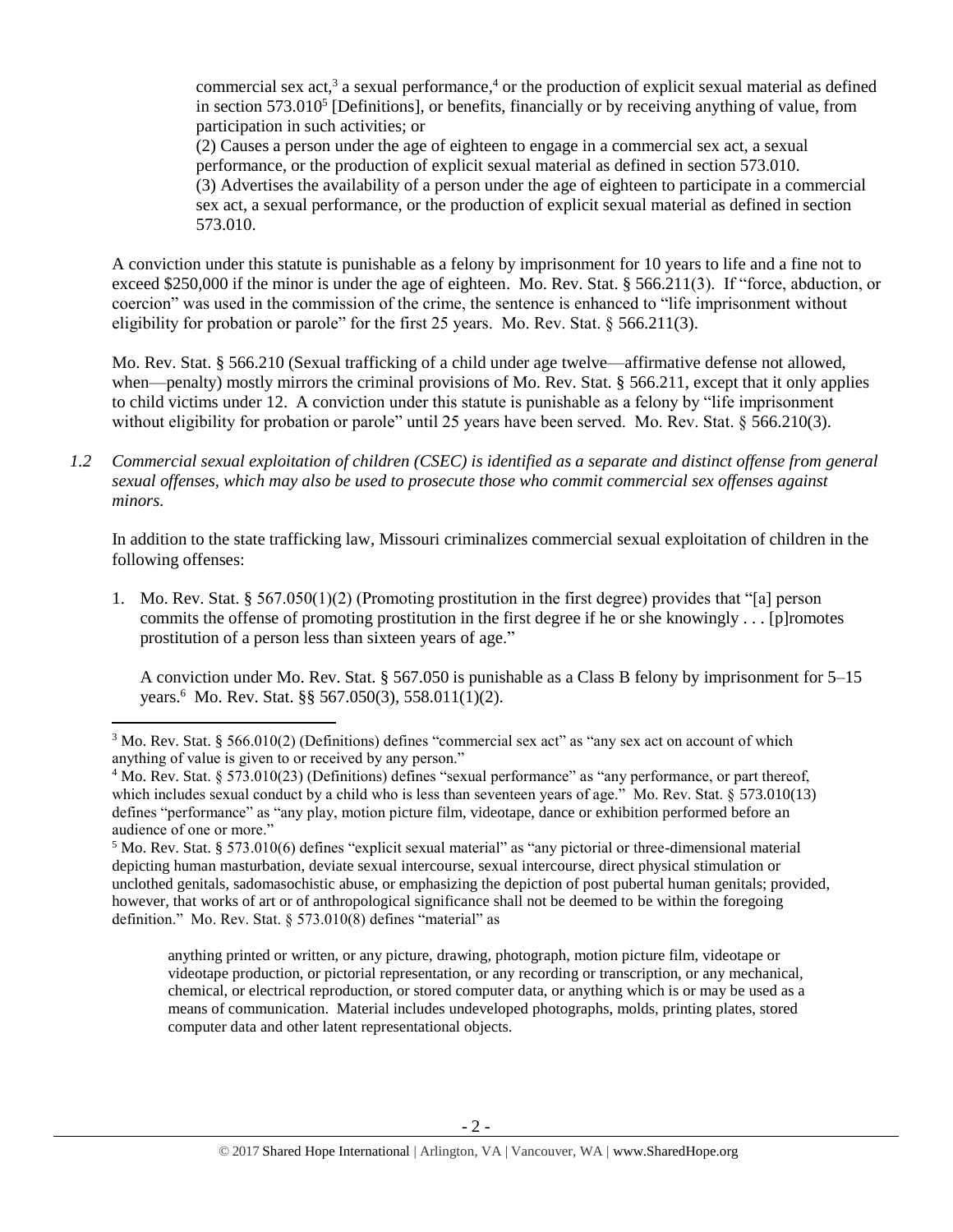2. Mo. Rev. Stat. § 567.030(1) (Patronizing prostitution—penalty) states,

[a] person commits the offense of patronizing prostitution if he or she:

(1) Pursuant to a prior understanding, gives something of value to another person as compensation for having engaged in sexual conduct<sup>7</sup> with any person; or

<span id="page-2-1"></span>(2) Gives or agrees to give something of value to another person with the understanding that such person or another person will engage in sexual conduct with any person; or

<span id="page-2-0"></span>(3) Solicits or requests another person to engage in sexual conduct with any person in return for something of value.

When the victim is 15–17 years old, a conviction is punishable as a Class A misdemeanor by imprisonment up to 1 year. Mo. Rev. Stat. §§ 567.030(3), 558.011(1)(6). When the victim is 14 years old or younger, a conviction is punishable as a Class E felony by imprisonment up to 4 years.<sup>8</sup> Mo. Rev. Stat. §§ 567.030(4), 558.011(1)(5).

3. Mo. Rev. Stat. § 566.103(1) (Crime of promoting online sexual solicitation, violation, penalty) states,

A person or entity commits the offense of promoting online sexual solicitation if such person or entity knowingly permits<sup>9</sup> a web-based classified service<sup>10</sup> owned or operated by such person or entity to be used by individuals to post advertisements promoting prostitution,  $11$  enticing a child to engage in sexual conduct, or promoting sexual trafficking of a child after receiving notice under this section.

any touching of another person with the genitals or any touching of the genitals or anus of another person or the breast of a female person, or such touching through the clothing, for the purpose of arousing or gratifying sexual desire of any person or for the purpose of terrorizing the victim.

<sup>8</sup> Mo. Rev. Stat. § 558.011(2) states,

l

In cases of class D and E felonies, the court shall have discretion to imprison for a special term not to exceed one year in the county jail or other authorized penal institution, and the place of confinement shall be fixed by the court. If the court imposes a sentence of imprisonment for a term longer than one year upon a person convicted of a class D or E felony, it shall commit the person to the custody of the department of corrections.

In addition, a person convicted of a class C, D, or E felony may be required to pay a fine of \$10,000 or "double the amount of the person's gain from the commission of the offense." Mo. Rev. Stat.  $\S 558.002(1)(1)$ , (7). <sup>9</sup> Pursuant to Mo. Rev. Stat. § 566.103(4), "It shall be prima facie evidence that a person or entity acts knowingly if an advertisement is not removed from the web-based classified service within seventy-two hours of that person or entity being notified that an advertisement has been posted on that service which is prohibited under this section."  $10$  Mo. Rev. Stat. § 566.103(2) defines "web-based classified service" as "a person or entity in whose name a specific URL or Internet domain name is registered which has advertisements for goods and services or personal advertisement."

<sup>11</sup> Pursuant to Mo. Rev. Stat. § 566.103(3),

 $6$  Pursuant to Mo. Rev. Stat. § 558.011(1), "The authorized terms of imprisonment, including both prison and conditional release terms, are" as set out in that section. Therefore, when this report uses the term "imprisonment," unless otherwise specified, it includes time in prison and conditional release.

<sup>7</sup> Mo. Rev. Stat. § 567.010(4) defines "sexual conduct" as, "sexual intercourse, deviate sexual intercourse, or sexual contact." Mo. Rev. Stat. § 567.010(5) defines "sexual contact" as,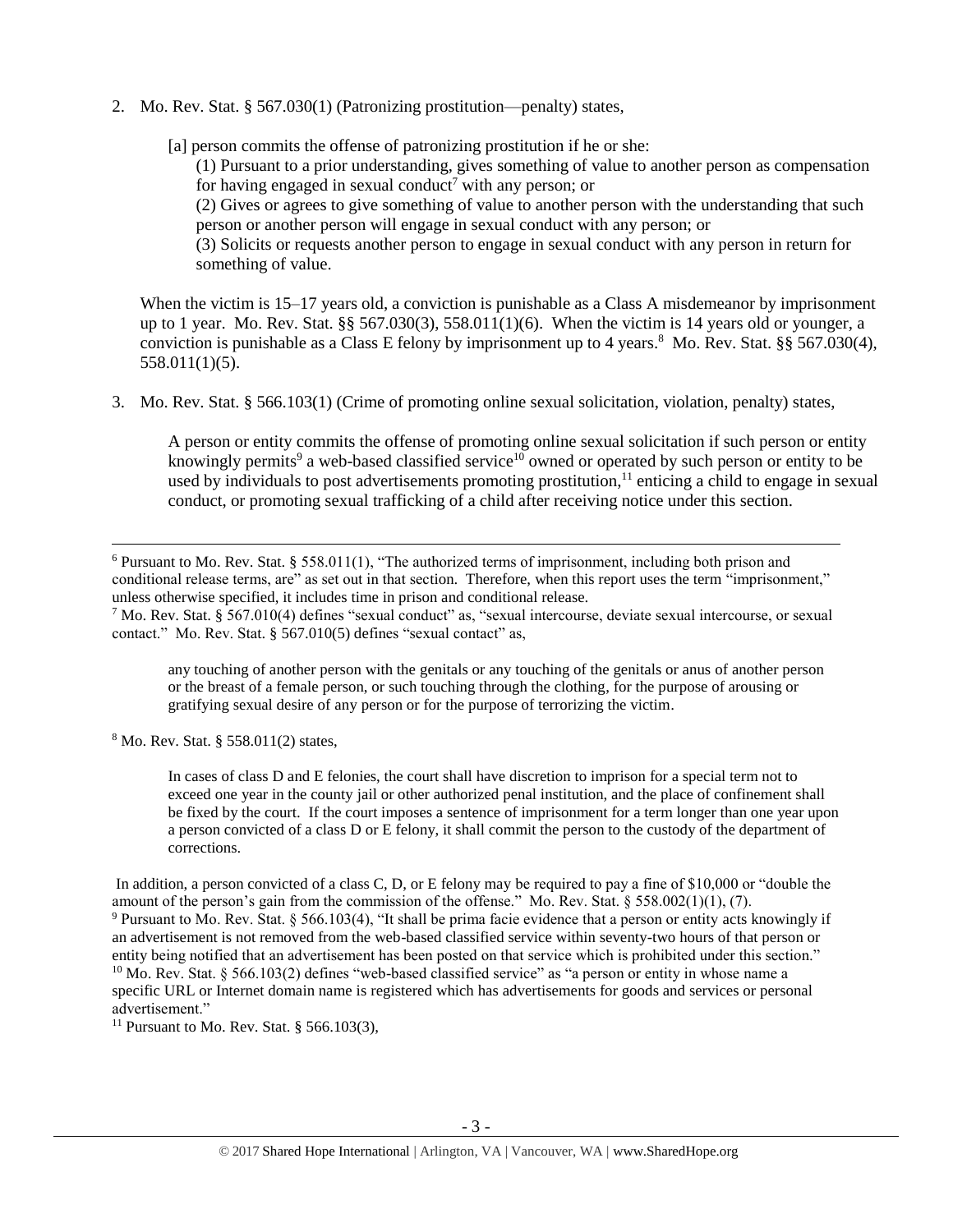A conviction under this statute is punishable as a felony by a fine of \$5,000 "per day that the advertisement remains posted on the web-based classified service after seventy-two hours of when notice has been provided pursuant to this section." Mo. Rev. Stat. § 566.103(6).

- 4. Mo. Rev. Stat. § 573.200(1) (Child used in sexual performance, penalties) makes it a crime when a person "knowing the character and content thereof, . . . employs, authorizes, or induces a child less than eighteen years of age to engage in a performance which includes sexual conduct or, being a parent, legal guardian, or custodian of such child, consents to the participation by such child in such sexual performance." A conviction under this statute is punishable as a Class C felony by imprisonment for  $3-10$  years.<sup>12</sup> Mo. Rev. Stat. §§ 573.200(2), 558.011(1)(3). However, if in the course of committing the crime, serious emotional injury is inflicted on the child, a conviction is punishable as a Class B felony by imprisonment for  $5-15$ years. Mo. Rev. Stat. §§ 573.200(2), 558.011(1)(2).
- 5. Mo. Rev. Stat. § 573.023(1) (Sexual exploitation of a minor, penalties) makes it a crime when a person "knowingly or recklessly photographs, films, videotapes, produces or otherwise creates obscene material<sup>13</sup> with a minor<sup>14</sup> or child pornography."<sup>15</sup> A conviction under this statute is punishable as "a class B felony

<span id="page-3-1"></span><span id="page-3-0"></span>An advertisement may be deemed to promote prostitution, entice a child to engage in sexual conduct, or promote sexual trafficking of a child, if the content of such advertisement would be interpreted by a reasonable person as offering to exchange sexual conduct for goods or services in violation of chapter 567,as seeking a child for the purpose of sexual conduct or commercial sex act, or as offering a child as a participant in sexual conduct or a commercial sex act in violation of 566.151 [Enticement of a child], 211 [Sexual trafficking of a child], or 566.210 [Sexual trafficking of a child under age twelve—affirmative defense not allowed, when—penalty].

<sup>12</sup> *See supra* note [8.](#page-2-0)

 $\overline{a}$ 

 $13$  Mo. Rev. Stat. § 573.010(11) (Definitions) defines "obscene" as,

[A]ny material or performance if, taken as a whole:

(a) Applying contemporary community standards, its predominant appeal is to prurient interest in sex; and

(b) The average person, applying contemporary community standards, would find the material depicts or describes sexual conduct in a patently offensive way; and

(c) A reasonable person would find the material lacks serious literary, artistic, political or scientific value."

*See supra* note [5](#page-1-0) for the definition of "material."

<sup>14</sup> Mo. Rev. Stat. § 573.010(9) (Definitions) defines "minor" as "any person less than eighteen years of age." <sup>15</sup> Mo. Rev. Stat. § 573.010(4) (Definitions) defines "child pornography" as the following:

(a) Any obscene material or performance depicting sexual conduct, sexual contact as defined in section 566.010, or a sexual performance and which has as one of its participants or portrays as an observer of such conduct, contact, or performance a minor; or

(b) Any visual depiction, including any photograph, film, video, picture, or computer or computergenerated image or picture, whether made or produced by electronic, mechanical, or other means, of sexually explicit conduct where:

a. The production of such visual depiction involves the use of a minor engaging in sexually explicit conduct;

b. Such visual depiction is a digital image, computer image, or computer-generated image that is, or is indistinguishable from, that of a minor engaging in sexually explicit conduct, in that the depiction is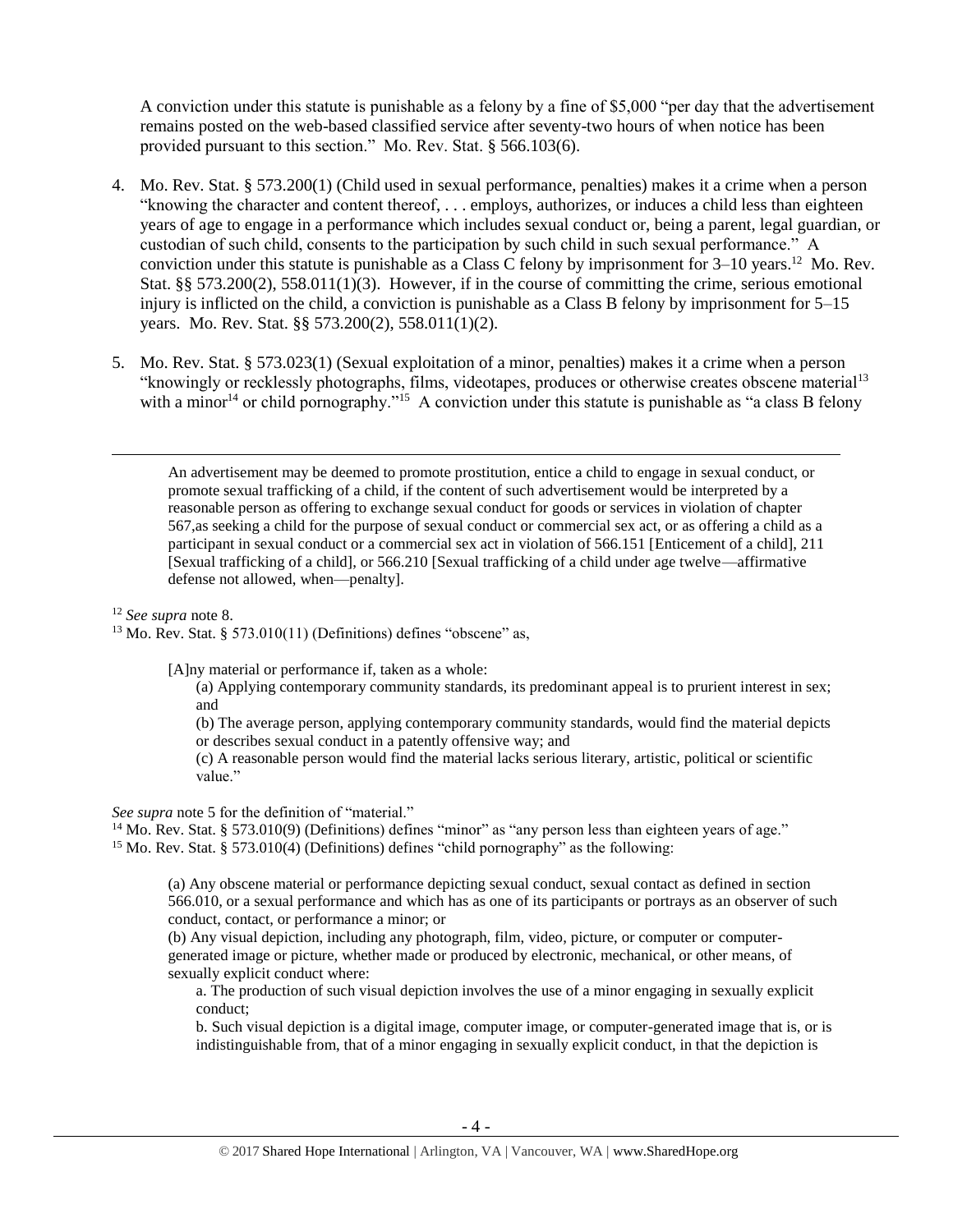unless the minor is a child,<sup>16</sup> in which case it is a class A felony." Mo. Rev. Stat. § 573.023(2). A Class B felony is punishable by imprisonment for 5–15 years, and a Class A felony is punishable by imprisonment for 10–30 years or life. Mo. Rev. Stat. § 558.011(1)(1)–(2).

- 6. Mo. Rev. Stat. § 573.205(1) (Promoting sexual performance by a child, penalties) makes it a crime when a person "knowing the character and content thereof . . . promotes a performance which includes sexual conduct by a child less than eighteen years of age or produces, or directs any performance which includes sexual conduct by a child less than eighteen years of age." A conviction under this statute is punishable as a Class C felony by imprisonment for  $3-10$  years.<sup>17</sup> Mo. Rev. Stat. §§ 573.205(2), 558.011(1)(3).
- 7. Mo. Rev. Stat. § 568.060(2) (Abuse or neglect of a child, penalty) states,

A person commits the offense of abuse or neglect of a child if such person knowingly causes a child who is less than eighteen years of age:

(1) To suffer physical or mental injury as a result of abuse or neglect; or

(2) To be placed in a situation in which the child may suffer physical or mental injury as the result of abuse or neglect.

Pursuant to Mo. Rev. Stat. § 568.060(1), "[a]buse" is defined as "the infliction of physical, sexual, or mental injury against a child by any person eighteen years of age or older . . . ." A conviction under this statute is punishable as a Class D felony by imprisonment up to 7 years,<sup>18</sup> "unless the person has previously been found guilty of a violation of this section or of a violation of the law of any other jurisdiction that prohibits the same or similar conduct or the injury inflicted on the child is a serious emotional injury or a serious physical injury," in which case the conviction is punishable as a Class B felony by imprisonment for 5–15 years. However, the violation is punishable as a class A felony "if the child dies as a result of injuries sustained from conduct chargeable under provisions of [Mo. Rev. Stat. § 568.060]" or

(1) The injury is a serious emotional injury or a serious physical injury;

(2) The child is less than fourteen years of age; and

(3) The injury is the result of sexual abuse or sexual abuse in the first degree as defined under section 566.100 or sexual exploitation of a minor as defined under section 573.023.

such that an ordinary person viewing the depiction would conclude that the depiction is of an actual minor engaged in sexually explicit conduct; or

c. Such visual depiction has been created, adapted, or modified to show that an identifiable minor is engaging in sexually explicit conduct. "Identifiable minor" means a person who was a minor at the time the visual depiction was created, adapted, or modified; or whose image as a minor was used in creating, adapting, or modifying the visual depiction; and who is recognizable as an actual person by the person's face, likeness, or other distinguishing characteristic, such as a unique birthmark or other recognizable feature. The term "identifiable minor" shall not be construed to require proof of the actual identity of the identifiable minor;

. . . .

*See supra* [7](#page-2-1) for the definition of "sexual conduct" and "sexual contact."

Mo. Rev. Stat. § 573.010(4)(b)(c) states that "proof of the actual identity of the identifiable minor" is not required. *S* <sup>16</sup> Mo. Rev. Stat. § 573.010(3) (Definitions) defines "child" as "any person under the age of fourteen."

<sup>17</sup> *See supra* not[e 8.](#page-2-0)

l

<sup>18</sup> *See supra* note [8.](#page-2-0)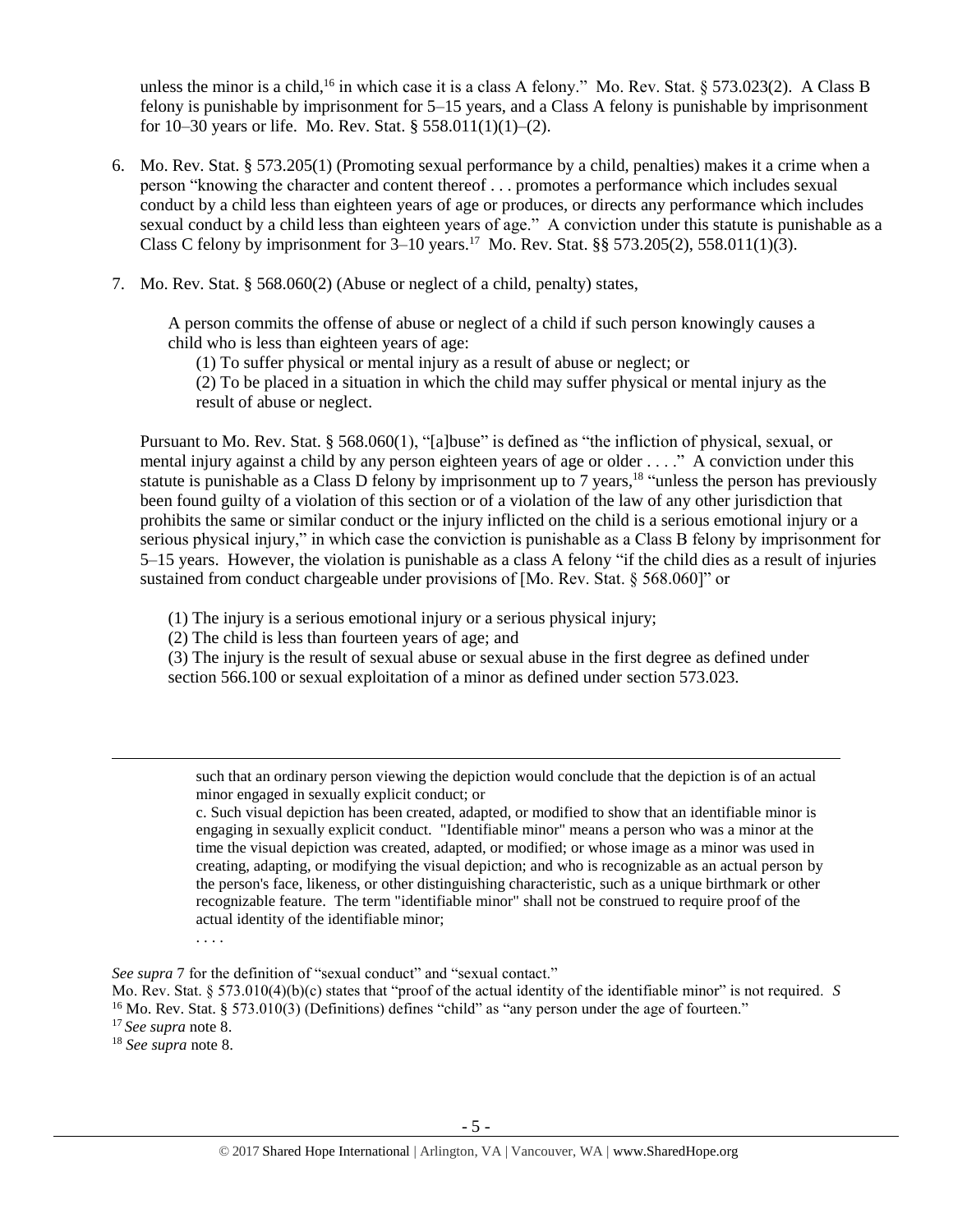A Class A felony is punishable by imprisonment for 10–30 years or life. Mo. Rev. Stat.  $\S$ § 568.060(5)(1)–(2), (6)(1)–(3), 558.011(1)(1)–(2), (4).

The following sexual offenses may apply to crimes involving sexual exploitation of children but do not specifically reference a commercial component:

1. Mo. Rev. Stat. § 566.151(1) (Enticement of a child, penalties) states,

A person twenty-one years of age or older commits the offense of enticement of a child if he or she persuades, solicits, coaxes, entices, or lures whether by words, actions or through communication via the internet or any electronic communication, any person who is less than fifteen years of age for the purpose of engaging in sexual conduct.

A conviction under this statute is punishable as a felony by imprisonment for 5–30 years without eligibility for "parole, probation, conditional release, or suspended imposition or execution of sentence for" 5 years. Mo. Rev. Stat. § 566.151(3).

2. Mo. Rev. Stat. § 566.032(1) (Statutory rape and attempt to commit, first degree, penalties) makes it a crime for a person to have "sexual intercourse<sup>19</sup> with another person who is less than fourteen years of age." Mo. Rev. Stat. § 566.032(2) provides that a violation or attempted violation is punishable as a felony by imprisonment for 5 years to life, unless,

1. The offense is an aggravated sexual offense, or the victim is less than twelve years of age in which case the authorized term of imprisonment is life imprisonment or a term of years not less than ten years; or

2. The person is a persistent or predatory sexual offender as defined in section 566.125 . . . .

- 3. Mo. Rev. Stat. § 566.034(1) (Statutory rape, second degree, penalty) states that statutory rape occurs when a person "twenty-one years of age or older . . . has sexual intercourse with another person who is less than seventeen years of age." A conviction under this statute is punishable as a Class D felony by imprisonment for up to 7 years.<sup>20</sup> Mo. Rev. Stat. §§ 566.034(2), 558.011(1)(4).
- 4. Mo. Rev. Stat. § 566.083<sup>21</sup> (Sexual misconduct involving a child, penalty—applicability of section affirmative defense not allowed, when) provides,

1. A person commits the offense of sexual misconduct involving a child if such person:

(2) Knowingly exposes his or her genitals to a child less than fifteen years of age for the purpose of arousing or gratifying the sexual desire of any person, including the child;

(3) Knowingly coerces or induces a child less than fifteen years of age to expose the child's genitals for the purpose of arousing or gratifying the sexual desire of any person, including the child.<sup>22</sup>

 $\overline{\phantom{a}}$ 

. . . .

<sup>&</sup>lt;sup>19</sup> Mo. Rev. Stat. § 566.010(7) defines "sexual intercourse" as "any penetration, however slight, of the female genitalia by the penis."

<sup>20</sup> *See supra* note [8.](#page-2-0)

<sup>&</sup>lt;sup>21</sup> Mo. Rev. Stat. § 566.083.1(1) was declared unconstitutional by the Missouri Supreme Court in State v. Beine, 162 S.W.3d 483 (Mo. 2005). The other subsections of 566.083 listed here remain in force.

<sup>&</sup>lt;sup>22</sup> Pursuant to Mo. Rev. Stat. § 566.083(2), (3), "2. The provisions of this section shall apply regardless of whether the person violates the section in person or via the internet or other electronic means. 3. It is not a defense to prosecution for a violation of this section that the other person was a peace officer masquerading as a minor."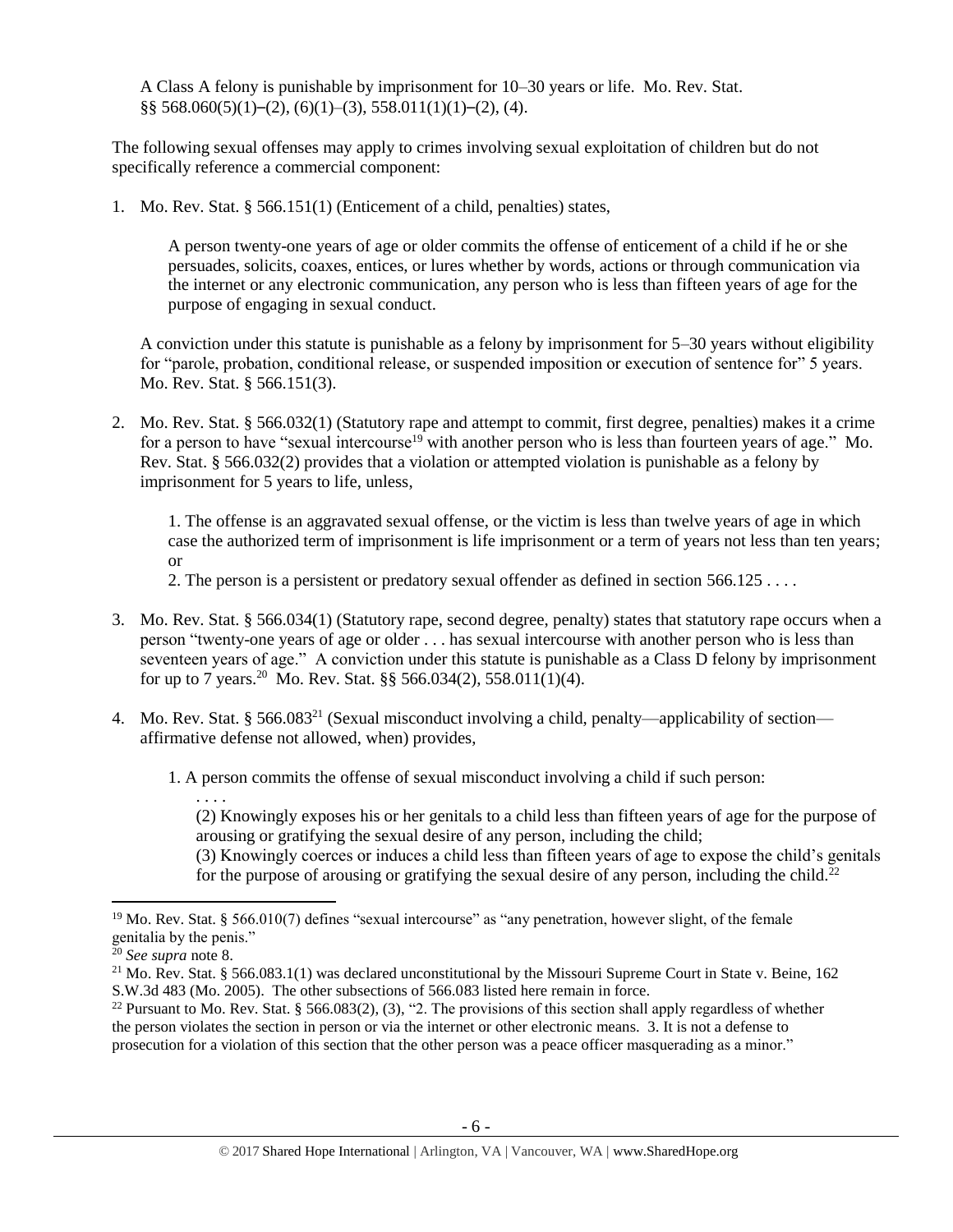(4) Knowingly coerces or induces a child who is known by such person to be less than fifteen years of age to expose the breasts of a female child through the internet or other electronic means for the purpose of arousing or gratifying the sexual desire of any person, including the child.

A conviction under this section is punishable as a Class E felony by imprisonment up to 4 years, "unless the person has previously been found guilty of an offense under this chapter or the person has previously been found guilty of an offense in another jurisdiction which would constitute an offense under this chapter, in which case it is a class D felony," which is punishable by imprisonment up to 7 years.<sup>23</sup> Mo. Rev. Stat. §§ 566.083(4), 558.011(1)(4), (1)(5).

5. Mo. Rev. Stat. § 566.153(1) (Age misrepresentation, crime of—penalty) states,

<span id="page-6-0"></span>A person commits the offense of age misrepresentation with intent to solicit a minor when he or she knowingly misrepresents his or her age with the intent to use the internet or any electronic communication to engage in criminal sexual conduct<sup>24</sup> involving a minor.

A conviction under this statute is punishable as a Class E felony by imprisonment up to 4 years.<sup>25</sup> Mo. Rev. Stat. §§ 566.153(2), 558.011(1)(5).

*1.3 Prostitution statutes refer to the sex trafficking statute to acknowledge the intersection of prostitution with trafficking victimization.* 

Mo. Rev. Stat. § 567.020 (Prostitution) does not refer to Mo. Rev. Stat. § 566.211 (Sexual trafficking of a child—penalty) or § 566.210 (Sexual trafficking of a child under age twelve—affirmative defense not allowed, when—penalty) when the offense involves a minor under 18 engaged in prostitution. Mo. Rev. Stat. § 566.223(2) (Federal Trafficking Victims Protection Act of 2000 to apply, when) provides an affirmative defense, but does not specifically refer to the sex trafficking laws. It states,

It is an affirmative defense for the offense of prostitution under section 567.020 [Prostitution] that the defendant engaged in the conduct charged to constitute an offense because he or she was coerced to do so by the use of, or threatened use of, unlawful physical force upon himself or herself or a third person, which force or threatened force a person of reasonable firmness in his or her situation would have been unable to resist.

- 1.3.1 Recommendation: Amend Mo. Rev. Stat. § 567.020 (Prostitution) to refer to Mo. Rev. Stat. § 566.211 (Sexual trafficking of a child—penalty) or § 566.210 (Sexual trafficking of a child under age twelve—affirmative defense not allowed, when—penalty) to acknowledge the intersection of prostitution with trafficking victimization.
- *1.4 The state racketeering or gang crimes statute includes sex trafficking or commercial sexual exploitation of children (CSEC) offenses as predicate acts allowing the statute to be used to prosecute child sex trafficking crimes.*

Missouri has not enacted a racketeering statute, but state criminal gang statutes could be used to prosecute criminal enterprises; however, its applicability to sex trafficking enterprises is limited because street gang

<sup>23</sup> *See supra* note [8.](#page-2-0)

 $24$  Mo. Rev. Stat. § 566.010(5) defines "sexual conduct" as "sexual intercourse, deviate sexual intercourse or sexual contact."

<sup>25</sup> *See supra* note [8.](#page-2-0)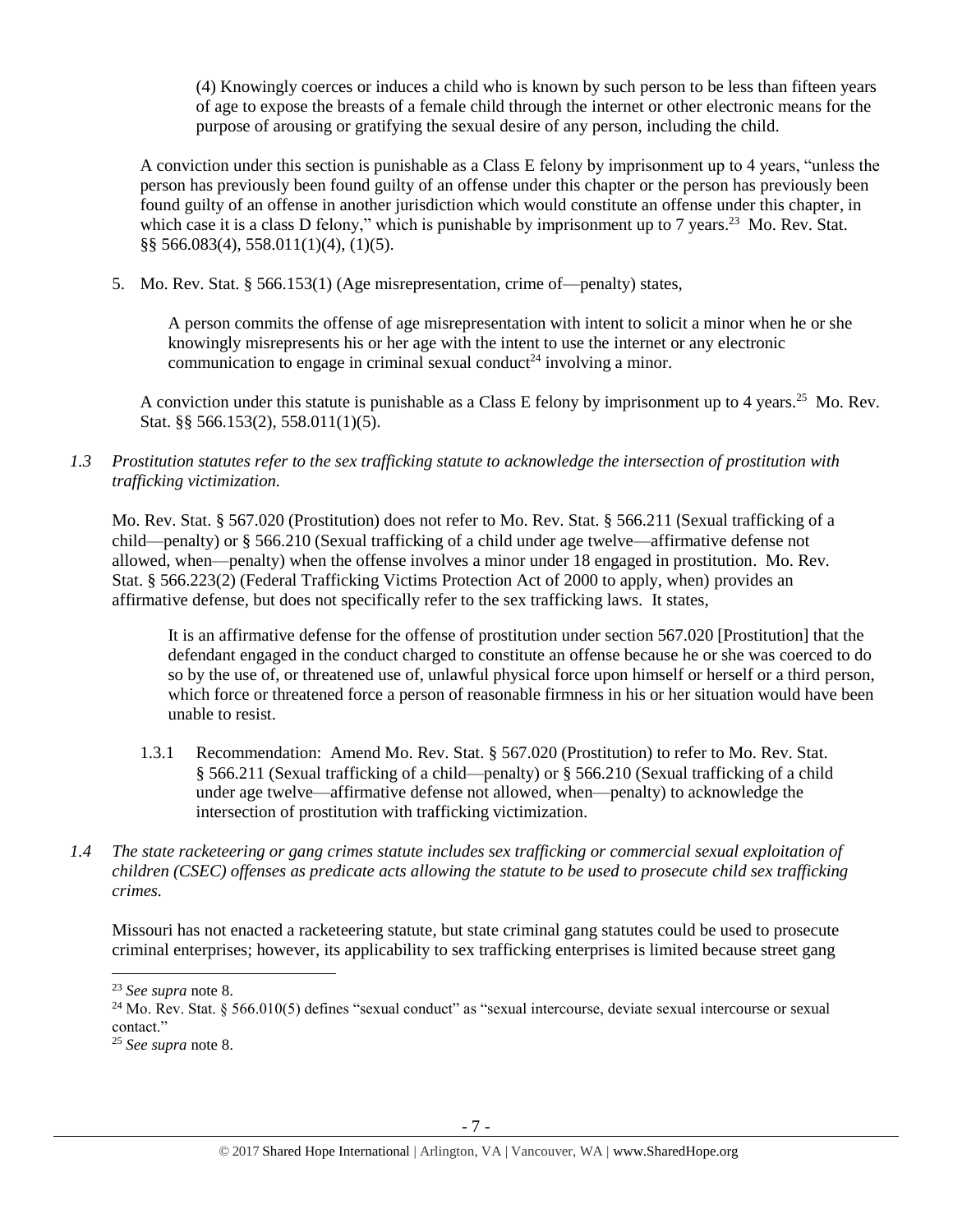activity is not defined to include sex trafficking or CSEC offenses. Pursuant to Mo. Rev. Stat. 578.421(1) (Definitions), a "criminal street gang" is defined as,

any ongoing organization, association, or group of three or more persons, whether formal or informal, having as one of its primary activities the commission of one or more of the criminal acts enumerated in subdivision (2) of this section ["Pattern of criminal street gang activity"], which has a common name or common identifying sign or symbol, whose members individually or collectively engage in or have engaged in a pattern of criminal gang activity.

. . . .

Under Mo. Rev. Stat. 578.421(2), the only crimes that can be part of a pattern of criminal street gang activity are,

(a) Assault with a deadly weapon or by means of force likely to cause serious physical injury, as provided in sections 565.050 and 565.052;

(b) Robbery, arson and those offenses under chapter 569 which are related to robbery and arson; (c) Murder or manslaughter, as provided in sections 565.020 to 565.024;

(d) Any violation of the provisions of chapter 579 which involves the distribution, delivery or manufacture of a substance prohibited by chapter 579;

(e) Unlawful use of a weapon which is a felony pursuant to section 571.030; or

(f) Tampering with witnesses and victims, as provided in section 575.270.

However, it is possible that some CSEC and trafficking crimes may be punished indirectly if they are undertaken for the benefit of a gang that engages in the crimes enumerated under Mo. Rev. Stat. 578.421(2). Pursuant to Mo. Rev. Stat. §§ 578.423,

[a]ny person who actively participates in any criminal street gang with knowledge that its members engage in or have engaged in a pattern of criminal street gang activity, and who willfully promotes, furthers, or assists in any felonious criminal conduct by gang members shall be punished by imprisonment in the county jail for a period not to exceed one year, or by imprisonment in a state correctional facility for one, two, or three years. For any person between the ages of fourteen and seventeen who is alleged to have violated the provisions of sections 578.421 to 578.437 the prosecuting attorney or circuit attorney may move for dismissal of a petition and transfer to a court of general jurisdiction.

In addition, enhanced penalties may be applied to convictions for crimes committed "for the benefit of, at the direction of, or in association with, any criminal street gang . . . ." Mo. Rev. Stat. 578.425. For misdemeanors, the offender "shall be punished by imprisonment in the county jail not to exceed one year, or by imprisonment in a state correctional facility for one, two, or three years." Mo. Rev. Stat. 578.425(1). For felony convictions, the judge has discretion to add an additional "one, two, or three years" to the sentence of "two, three, or four years" if the violation was committed near a school. Mo. Rev. Stat. 578.425(2).

1.4.1 Recommendation: Amend the definition of "pattern of criminal street gang activity" to include Mo. Rev. Stat. § 566.211 (Sexual trafficking of a child—penalty), § 566.210 (Sexual trafficking of a child under age twelve—affirmative defense not allowed, when—penalty),  $§$  567.050(1)(2) (Promoting prostitution in the first degree), § 567.030(1) (Patronizing prostitution—penalty), § 566.103(1) (Crime of promoting online sexual solicitation, violation, penalty), § 573.200(1) (Child used in sexual performance, penalties), § 573.023(1) (Sexual exploitation of a minor, penalties), § 573.205(1) (Promoting sexual performance by a child, penalties) and § 568.060(2) (Abuse or neglect of a child, penalty) when the offense involves sexual exploitation of a minor.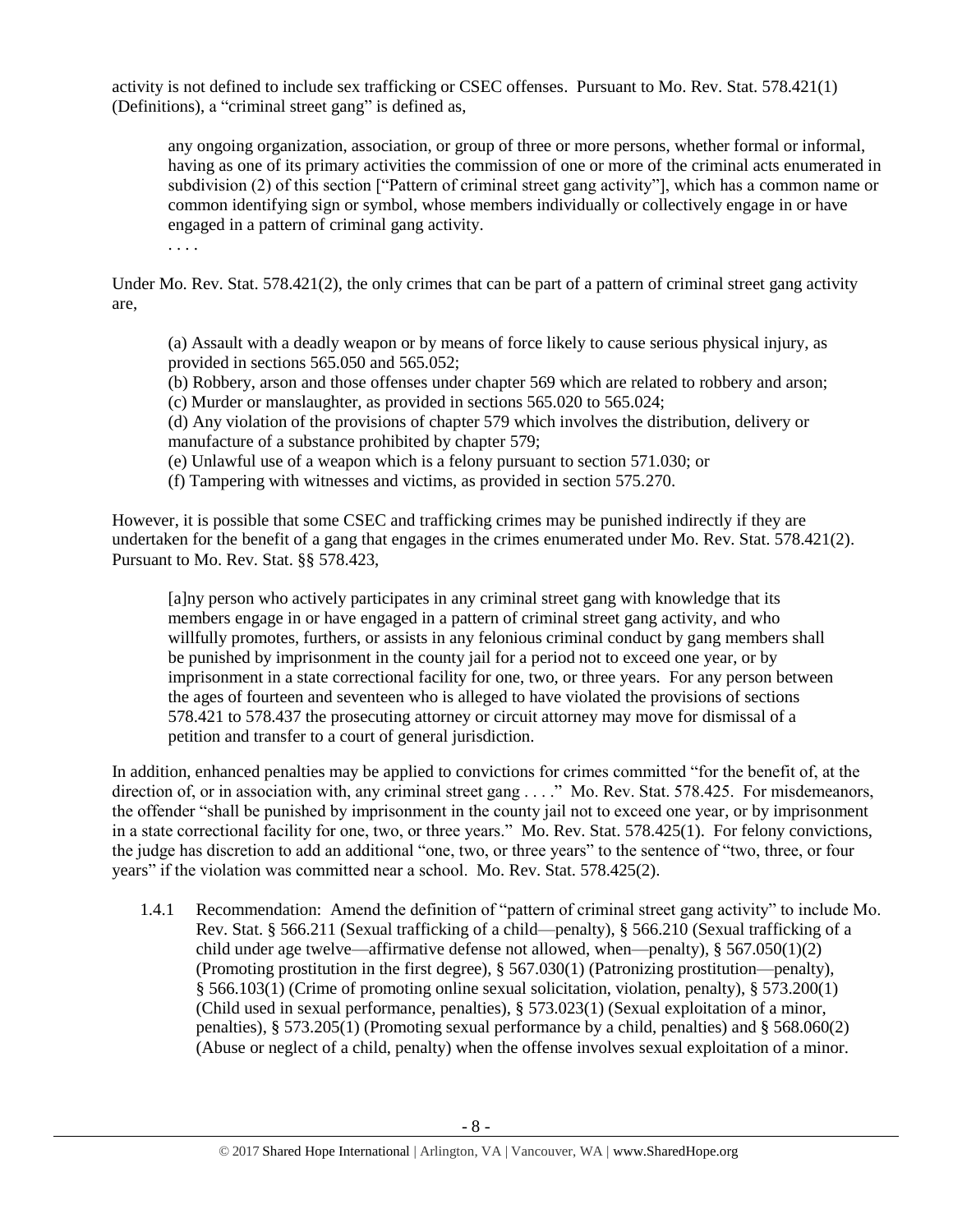## **FRAMEWORK ISSUE 2: CRIMINAL PROVISIONS FOR DEMAND**

# *Legal Components:*

- *2.1 The state sex trafficking law can be applied to buyers of commercial sex acts with a minor.*
- *2.2 Buyers of commercial sex acts with a minor can be prosecuted under commercial sexual exploitation of children (CSEC) laws.*
- *2.3 Solicitation laws differentiate buying sex acts with an adult and buying sex acts with a minor under 18.*
- *2.4 Penalties for buyers of commercial sex acts with minors are as high as federal penalties.*
- *2.5 Using the Internet or electronic communications to lure, entice, or purchase, or attempt to lure, entice, or purchase commercial sex acts with a minor is a separate crime or results in an enhanced penalty for buyers.*
- *2.6 No age mistake defense is permitted for a buyer of commercial sex acts with any minor under 18.*
- *2.7 Base penalties for buying sex acts with a minor under 18 are sufficiently high and not reduced for older minors.*
- *2.8 Financial penalties for buyers of commercial sex acts with minors are sufficiently high to make it difficult for buyers to hide the crime.*
- *2.9 Buying and possessing images of child sexual exploitation carries penalties as high as similar federal offenses.*

\_\_\_\_\_\_\_\_\_\_\_\_\_\_\_\_\_\_\_\_\_\_\_\_\_\_\_\_\_\_\_\_\_\_\_\_\_\_\_\_\_\_\_\_\_\_\_\_\_\_\_\_\_\_\_\_\_\_\_\_\_\_\_\_\_\_\_\_\_\_\_\_\_\_\_\_\_\_\_\_\_\_\_\_\_\_\_\_\_\_\_\_\_\_

*2.10 Convicted buyers of commercial sex acts with minors are required to register as sex offenders.* 

# *Legal Analysis:*

l

*2.1 The state sex trafficking law can be applied to buyers of commercial sex acts with a minor. 26*

Pursuant to Mo. Rev. Stat. § 566.211(1)(2) (Sexual trafficking of a child—penalty) and § 566.210(1)(2) (Sexual trafficking of a child under age twelve—affirmative defense not allowed, when—penalty), a person commits the crime of sex trafficking a minor when he knowingly "[c]auses a person under the age of eighteen [or 12 for purposes of Mo. Rev. Stat. § 566.210] to engage in a commercial sex act, a sexual performance, or the production of explicit sexual material as defined in section 573.010." Further, Mo. Rev. Stat. § 566.211(1)(1) and § 566.210(1)(1) apply to buyers of sex with minors following federal precedent through use of the term "obtains." 27

<sup>26</sup> *See supra* Component 1.1 for a full description of the provisions of Mo. Rev. Stat. §§ 566.211 and 566.210. <sup>27</sup> *See United States v. Jungers*, 702 F.3d 1066 (8th Cir. 2013). In this case, the Eighth Circuit held that the federal sex trafficking law, 18 U.S.C. § 1591 (Sex trafficking of children or by force, fraud, or coercion) applies to buyers of sex with minors. Reversing a District of South Dakota ruling that Congress did not intend the string of verbs constituting criminal conduct under 18 U.S.C. § 1591(a)(1) ("recruits, entices, harbors, transports, provides, obtains, or maintains") to reach the conduct of buyers (United States v. Jungers, 834 F. Supp. 2d 930, 931 (D.S.D. 2011)), the Eighth Circuit concluded that 18 U.S.C. § 1591 does not contain "a latent exemption for purchasers" because buyers can "engage in at least some of the prohibited conduct." Jungers, 702 F. 3d 1066, 1072. Congress codified Jungers clarifying that the federal sex trafficking law is intended to apply to buyers in the Justice for Victims of Trafficking Act (JVTA) of 2015 Pub. L. No. 114-22, 129 Stat 227), enacted on May 29, 2015. The JVTA adds the terms "patronize" and "solicit" to the list of prohibited conduct and expressly states, "section 108 of this title amends section 1591 of title 18, United States Code, to add the words 'solicits or patronizes' to the sex trafficking statute making absolutely clear for judges, juries, prosecutors, and law enforcement officials that criminals who purchase sexual acts from human trafficking victims may be arrested, prosecuted, and convicted as sex trafficking offenders when this is merited by the facts of a particular case." Id. at Sec. 109. The Eighth Circuit decision in *United States v. Jungers* and the federal sex trafficking law as amended by the Justice for Victims of Trafficking Act establish persuasive authority when state courts interpret the string of verbs constituting prohibited conduct in state sex trafficking laws (in particular the term "obtains") to the extent such interpretation does not conflict with state case law.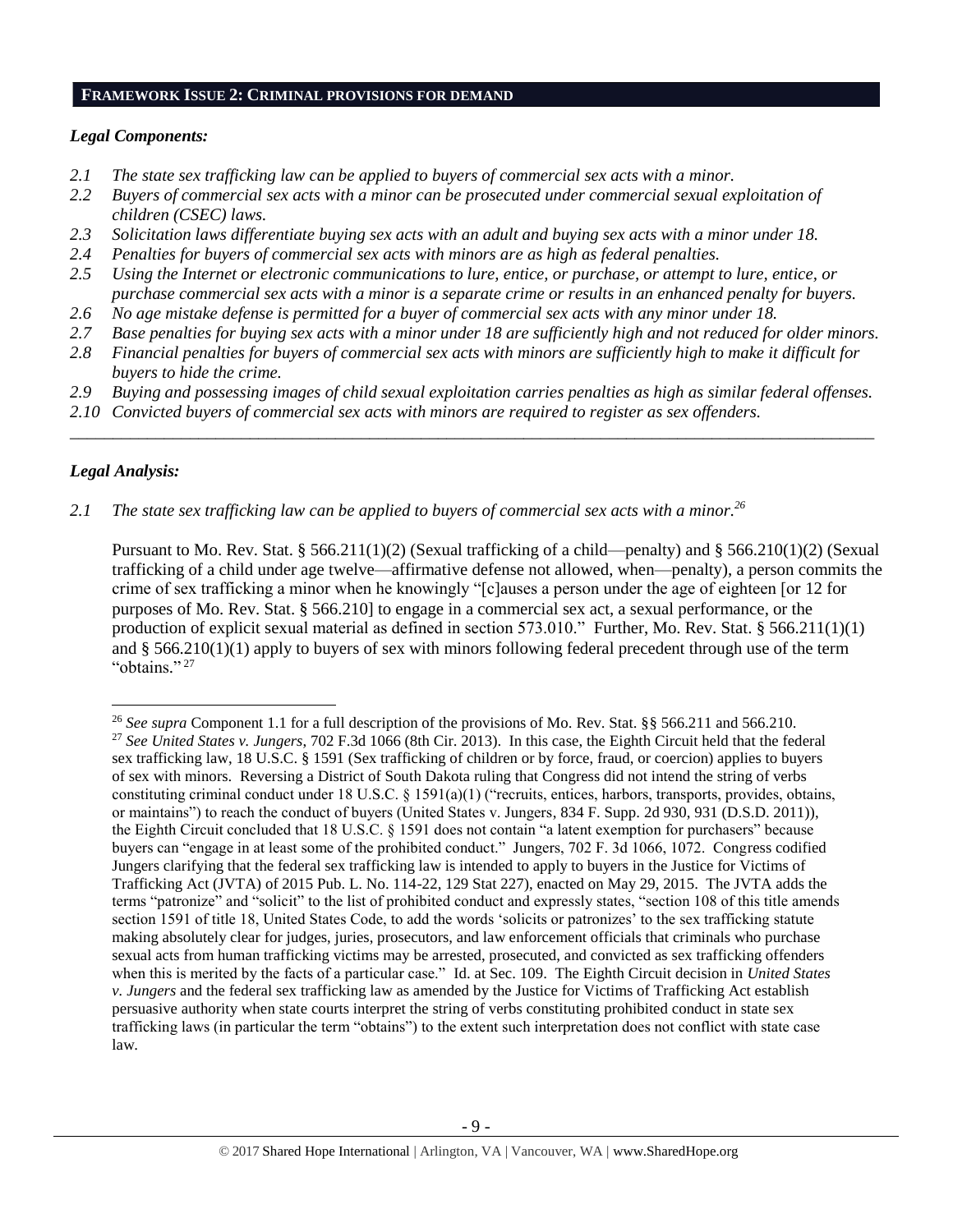2.1.1 Recommendation: Amend Mo. Rev. Stat. § 566.211 (Sexual trafficking of a child—penalty) to clarify that buyer conduct is included as a violation of Mo. Rev. Stat. § 566.211 (Sexual trafficking of a child—penalty).

## *2.2 Buyers of commercial sex acts with a minor can be prosecuted under commercial sexual exploitation of children (CSEC) laws. 28*

Buyers of sex with minors may be prosecuted under Mo. Rev. Stat. § 567.030 (Patronizing prostitution), a CSEC law by virtue of its enhanced penalties for buying sex with a minor under 18.

A conviction under this statute when the minor is 15–17 is punishable as a Class A misdemeanor by imprisonment up to 1 year. Mo. Rev. Stat. §§ 567.030(3), 558.011(1)(6).<sup>29</sup> A conviction when the minor is under 15 is punishable as a Class E felony by imprisonment up to 4 years.<sup>30</sup> Mo. Rev. Stat. §§ 567.030(4), 558.011(1)(5).

## *2.3 Solicitation laws differentiate buying sex acts with an adult and buying sex acts with a minor under 18.*

Mo. Rev. Stat. § 567.030 (Patronizing prostitution), as the term "patronizing prostitution" is defined in Mo. Rev. Stat. § 567.010(3) (Definitions),<sup>31</sup> prohibits the solicitation of prostitution. Mo. Rev. Stat. § 567.030 distinguishes between buying sex with an adult and buying sex with a minor by providing a penalty enhancement for patronizing prostitution with a minor, and a further enhancement when the minor is under 15. Mo. Rev. Stat. § 567.030(3), (4). If the individual who is being patronized is 18 or older, a conviction under Mo. Rev. Stat. § 567.030 is punishable as a Class B misdemeanor. When the individual who is being patronized is 15–17, a conviction under Mo. Rev. Stat. § 567.030(3) is punishable as a class A misdemeanor. If the individual who is being patronized is 14 or younger, a conviction under Mo. Rev. Stat. § 567.030(4) is punishable as a Class E felony.

# *2.4 Penalties for buyers of commercial sex acts with minors are as high as federal penalties.<sup>32</sup>*

A conviction under Mo. Rev. Stat. § 566.211(1)(2) (Sexual trafficking of a child—penalty) is punishable as a felony by imprisonment for 10 years to life and a fine up to \$250,000. If the trafficking was "effected by force, abduction, or coercion," the conviction is punishable by "life imprisonment without eligibility for probation or parole until the defendant has served" 25 years. Mo. Rev. Stat. § 566.211(3). Also, a conviction under Mo. Rev. Stat. § 566.210 (Sexual trafficking of a child under age twelve—affirmative defense not allowed, when penalty) is punishable as a felony by "life imprisonment without eligibility for probation or parole until the offender has served" 25 years. Mo. Rev. Stat. § 566.210(3).

A conviction under Mo. Rev. Stat. § 567.030(1) (Patronizing prostitution), when the minor is 15–17, is punishable as a Class A misdemeanor by imprisonment up to 1 year. Mo. Rev. Stat. §§ 567.030(3), 558.011(1)(6).<sup>33</sup> When the minor patronized is under 15, a conviction is punishable as a Class E felony by imprisonment up to 4 years.<sup>34</sup> Mo. Rev. Stat. §§ 567.030(4), 558.011(1)(5).

l

<sup>28</sup> *See supra* Component 1.2 for a full description of the relevant provisions in this component.

<sup>29</sup> *See supra* note [6.](#page-1-1)

<sup>30</sup> *See supra* note [8.](#page-2-0)

<sup>&</sup>lt;sup>31</sup> *See supra* Component 1.2 for the definition of "patronizing prostitution."

<sup>&</sup>lt;sup>32</sup> See supra Components 1.1 and 1.2 for full descriptions of the relevant provisions in this component.

<sup>33</sup> *See supra* note [6.](#page-1-1)

<sup>34</sup> *See supra* note [8.](#page-2-0)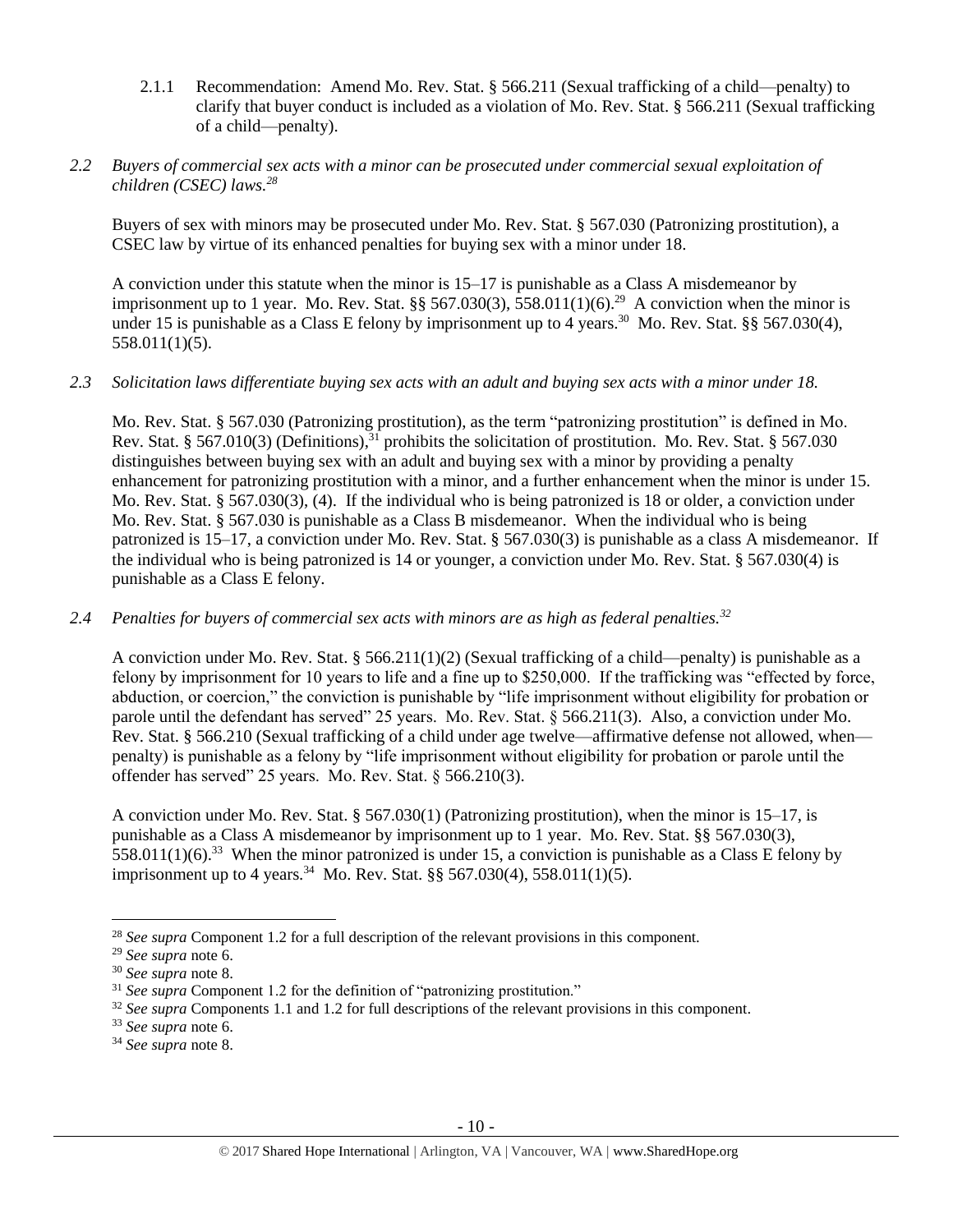Convictions under the various sexual offenses for which a buyer of commercial sex acts with a minor could be prosecuted range from being punishable by imprisonment for 4–7 years. A conviction under Mo. Rev. Stat. § 566.083 (Sexual misconduct involving a child) is generally punishable as a Class E felony by imprisonment up to 4 years.<sup>35</sup> Mo. Rev. Stat. §§ 566.083(4), 558.011(1)(5). Convictions under Mo. Rev. Stat. § 566.034 (Statutory rape, second degree) are punishable as Class D felonies by imprisonment for up to 7 years.<sup>36</sup> Mo. Rev. Stat. §§ 566.034(2), 558.011(1)(4).

<span id="page-10-0"></span>In comparison, if the victim is under the age of 14, a conviction under the TVPA for child sex trafficking is punishable by 15 years to life imprisonment and a fine not to exceed \$250,000. 18 U.S.C. §§ 1591(b)(1),  $3559(a)(1)$ ,  $3571(b)(3)$ . If the victim is between the ages of  $14-17$ , a conviction is punishable by 10 years to life imprisonment and a fine not to exceed \$250,000. 18 U.S.C. §§ 1591(b)(2), 3559(a)(1), 3571(b)(3). A conviction is punishable by mandatory life imprisonment, however, if the buyer has a prior conviction for a federal sex offense<sup>37</sup> against a minor. 18 U.S.C. § 3559(e)(1). To the extent buyers can be prosecuted under other federal CSEC laws,<sup>38</sup> a conviction is punishable by penalties ranging from a fine not to exceed \$250,000 to life imprisonment and a fine not to exceed \$250,000.<sup>39</sup>

*2.5 Using the Internet or electronic communications to lure, entice, or purchase, or attempt to lure, entice, or purchase commercial sex acts with a minor is a separate crime or results in an enhanced penalty for buyers.*

Mo. Rev. Stat. § 566.151(1) (Enticement of a child) is potentially applicable to buyers who use the Internet or electronic communications for the purpose of purchasing sex acts with minors. Mo. Rev. Stat. § 566.151(1) states,

A person twenty-one years of age or older commits the offense of enticement of a child if he or she persuades, solicits, coaxes, entices, or lures whether by words, actions or through communication via the internet or any electronic communication, any person who is less than fifteen years of age for the purpose of engaging in sexual conduct.<sup>40</sup>

 $\overline{\phantom{a}}$ 

an offense under section 1591 [18 USCS § 1591] (relating to sex trafficking of children), 2241 [18 USCS § 2241] (relating to aggravated sexual abuse),  $2242$  [18 USCS § 2242] (relating to sexual abuse),  $2244(a)(1)$ [18 USCS  $\S 2244(a)(1)$ ] (relating to abusive sexual contact), 2245 [18 USCS  $\S 2245$ ] (relating to sexual abuse resulting in death), 2251 [18 USCS § 2251] (relating to sexual exploitation of children), 2251A [18 USCS § 2251A] (relating to selling or buying of children), 2422(b) [18 USCS § 2422(b)] (relating to coercion and enticement of a minor into prostitution), or  $2423(a)$  [18 USCS §  $2423(a)$ ] (relating to transportation of minors).

<sup>38</sup> 18 U.S.C. §§ 2251A(b) (Selling or buying of children); 2251(a) (Sexual exploitation of children); 2423(a) (Transportation of a minor with intent for minor to engage in criminal sexual activity); (Coercion and enticement);  $2252(a)(2)$ , (a)(4) (Certain activities relating to material involving the sexual exploitation of minors). <sup>39</sup> 18 U.S.C. §§ 2251A(b) (conviction punishable by imprisonment for 30 years to life and a fine); 2251(e) (conviction punishable by imprisonment for 15–30 years and a fine); 2423(a) (conviction punishable by imprisonment for 10 years to life and a fine); 2422(a) (conviction punishable by a fine, imprisonment up to 20 years, or both); 2252(b) (stating that a conviction under subsection(a)(2) is punishable by imprisonment for 5–20 years and a fine, while a conviction under subsection(a)(4) is punishable by imprisonment up to 10 years, a fine, or both.); *see also* 18 U.S.C §§ 3559(a)(1) (classifying all of the above listed offenses as felonies); 3571(b)(3) (providing a fine up to \$250,000 for any felony conviction).

<sup>40</sup> *See supra* note [24](#page-6-0) for the definition of "sexual conduct."

<sup>35</sup> *See supra* note [8.](#page-2-0)

<sup>36</sup> *See supra* note [8.](#page-2-0)

<sup>&</sup>lt;sup>37</sup> Pursuant to 18 U.S.C. § 3559(e)(2), "federal sex offense" is defined as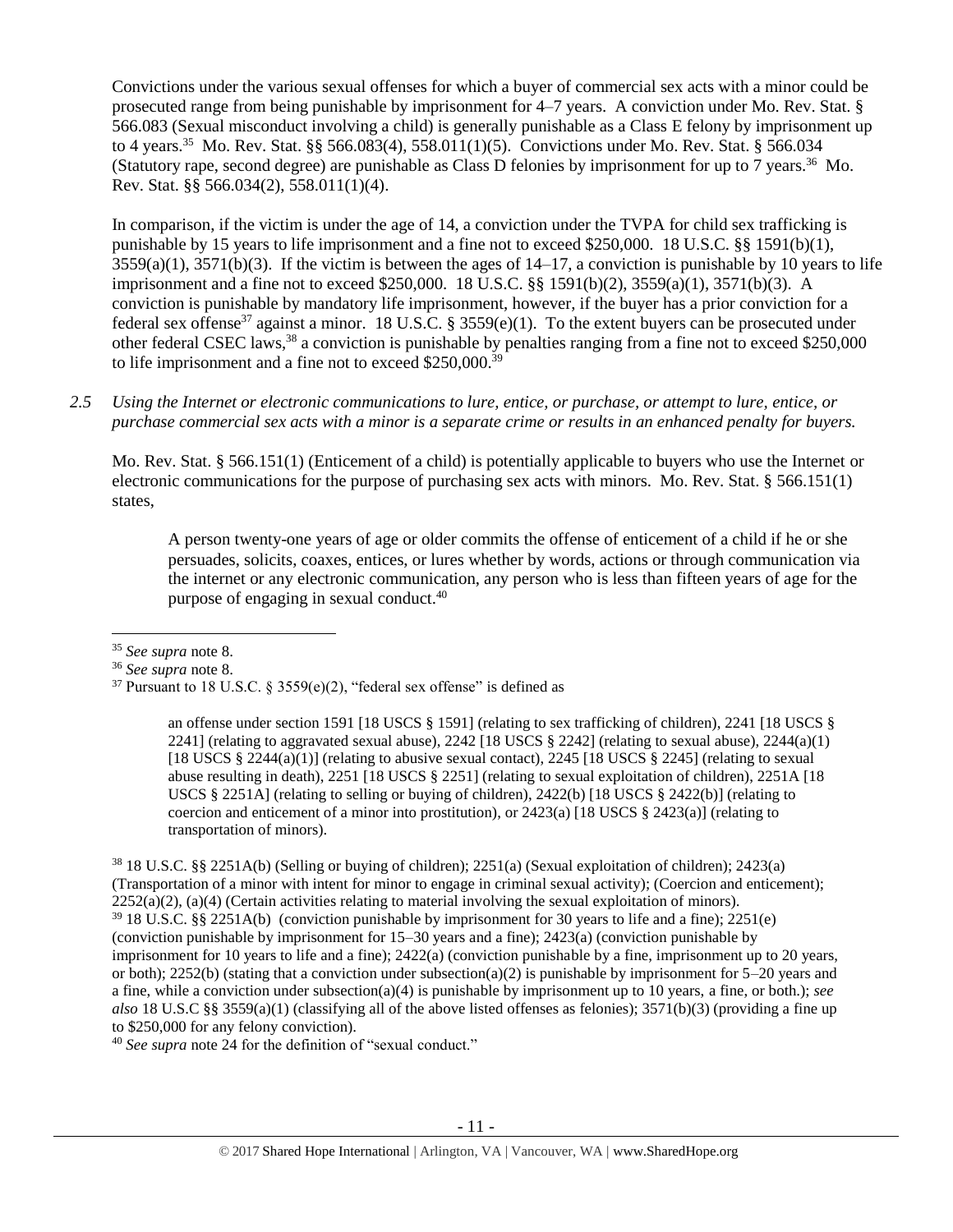A conviction under this statute is punishable as a felony by imprisonment for 5–30 years without eligibility "for parole, probation, conditional release, or suspended imposition or execution of sentence" for 5 years. Mo. Rev. Stat. § 566.151(3).

Mo. Rev. Stat. § 566.153 (Age misrepresentation) could also have limited application to buyers who directly contact a minor online. Mo. Rev. Stat. § 566.153(1) states,

A person commits the offense of age misrepresentation with intent to solicit a minor when he or she knowingly misrepresents his or her age with the intent or any electronic communication to use the internet or any electronic communication to engage in criminal sexual conduct<sup>41</sup> involving a minor.

A conviction under this statute is punishable as a Class E felony by imprisonment up to 4 years.<sup>42</sup> Mo. Rev. Stat. §§ 566.153(2), 558.011(1)(5).<sup>43</sup>

# *2.6 No age mistake defense is permitted for a buyer of commercial sex acts with any minor under 18.*

Mo. Rev. Stat. § 566.211 (Sexual trafficking of a child—penalty) and § 566.210 (Sexual trafficking of a child under age twelve—affirmative defense not allowed, when—penalty) provide that "[i]t shall not be a defense that the defendant believed that the person was" over the specified age. Mo. Rev. Stat. §§ 566.211(2), 566.210(2). Mo. Rev. Stat. § 567.030(2) (Patronizing prostitution) also states that "[i]t shall not be a defense that the person believed that the individual he or she patronized for prostitution was eighteen years of age or older."

In general, Mo. Rev. Stat. § 566.020(1) (Mistake as to age—consent not a defense, when) states, "Whenever in this chapter [Sexual offenses] the criminality of conduct depends upon a child being less than fourteen years of age, it is no defense that the defendant believed the child to be older." However, Mo. Rev. Stat. § 566.020(2) states, "Whenever in this chapter the criminality of conduct depends upon a child being less than seventeen years of age, it is an affirmative defense that the defendant reasonably believed that the child was seventeen years of age or older."

*2.7 Base penalties for buying sex acts with a minor under 18 are sufficiently high and not reduced for older minors. 44*

Missouri's trafficking offense does not stagger penalties based on a minor's age, but a separate trafficking offense provides an enhanced penalty when the victim is a younger minor; penalties are sufficiently high under either offense. Regardless of a minor's age, a conviction under Mo. Rev. Stat. § 566.211 (Sexual trafficking of a child—penalty) is punishable by imprisonment for 10 years to life. Mo. Rev. Stat. § 566.211(3). Mo. Rev. Stat. § 566.210 (Sexual trafficking of a child under age twelve—affirmative defense not allowed, when penalty) provides an enhanced penalty for sex trafficking of a child under 12 years of age of "life imprisonment without eligibility for probation or parole" for 25 years. Mo. Rev. Stat.  $\S$  566.210(3).

In contrast, Missouri's buyer-applicable CSEC law, Mo. Rev. Stat. § 567.030 (Patronizing prostitution), staggers penalties based on a minor's age; further, buyers face minimal penalty under this provision.

<sup>41</sup> *See supra* note [24](#page-6-0) for the definition of "sexual conduct."

<sup>42</sup> *See supra* note [8.](#page-2-0)

<sup>43</sup> *See supra* note [6.](#page-1-1)

<sup>44</sup> *See supra* Components 1.1 and 1.2 for full descriptions of the relevant provisions in this component.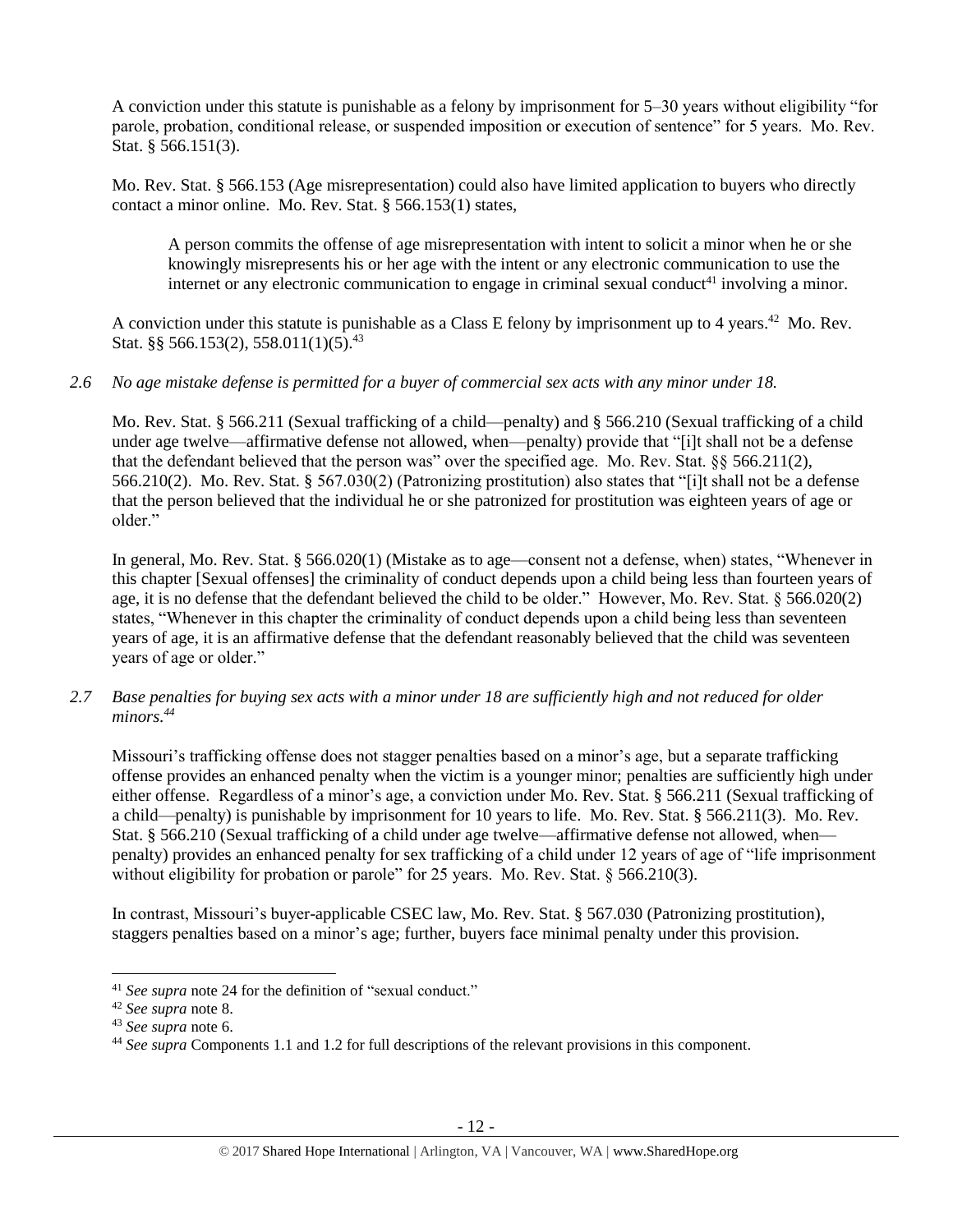Patronizing prostitution is a Class A misdemeanor punishable by imprisonment up to 1 year if the minor is 15– 17 or a Class E felony punishable by imprisonment up to 4 years if the minor is under 15. Mo. Rev. Stat. §§ 567.030(3), (4), 558.011(1)(5), (1)(6).

- 2.7.1 Recommendation: Amend Mo. Rev. Stat. § 567.030 (Patronizing prostitution) to provide substantial base penalties that apply to all minors under 18.
- *2.8 Financial penalties for buyers of commercial sex acts with minors are sufficiently high to make it difficult for buyers to hide the crime.*

Buyers of sex with minors convicted in Missouri face financial penalties including fines, restitution, forfeiture, and civil actions by victims. A conviction under Mo. Rev. Stat. § 566.211 (Sexual trafficking of a child penalty) carries a maximum fine of \$250,000. Mo. Rev. Stat. § 566.211(3).

Pursuant to Mo. Rev. Stat. § 558.002(1)(1)<sup>45</sup> (Fines for felonies), a buyer convicted of a Class C, D, or E felony may be required to pay a fine of \$10,000.

A buyer convicted of a Class A misdemeanor may be required to pay \$2,000. Mo. Rev. Stat. § 558.002(1)(2). Mo. Rev. Stat. § 558.004(1) (Imposition of fines) further states,

In determining the amount and the method of payment of a fine, the court shall, insofar as practicable, proportion the fine to the burden that payment will impose in view of the financial resources of an individual. The court shall not sentence an offender to pay a fine in any amount which will prevent him or her from making restitution or reparation to the victim of the offense.

Additionally, Mo. Rev. Stat. § 558.004(3) states,

The court shall not sentence an individual to pay a fine in addition to any other sentence authorized by section 557.011 [Authorized dispositions], unless

(1) He or she has derived a pecuniary gain from the offense; or

(2) The court is of the opinion that a fine is uniquely adapted to deterrence of the type of offense involved or to the correction of the defendant.

Persons convicted under Mo. Rev. Stat. § 566.211 (Sexual trafficking of a child—penalty) and § 566.210 (Sexual trafficking of a child under age twelve—affirmative defense not allowed, when—penalty) must pay restitution under Mo. Rev. Stat. § 566.218 (Restitution required for certain offenders), which provides that

a person found guilty of violating any provisions of section . . . 566.210, [or] 566.211 . . . shall be ordered by the sentencing court to pay restitution to the victim of the offense regardless of whether the defendant is sentenced to a term of imprisonment or probation. The minimum restitution ordered by the court shall be in the amount determined by the court necessary to compensate the victim for the value of the victim's labor and/or for the mental and physical rehabilitation of the victim and any child of the victim.

Furthermore, Mo. Rev. Stat. § 566.223(7) (Federal Trafficking Victims Protection Act of 2000 to apply, when) permits the attorney general to

l

<sup>45</sup> *See supra* note [8.](#page-2-0)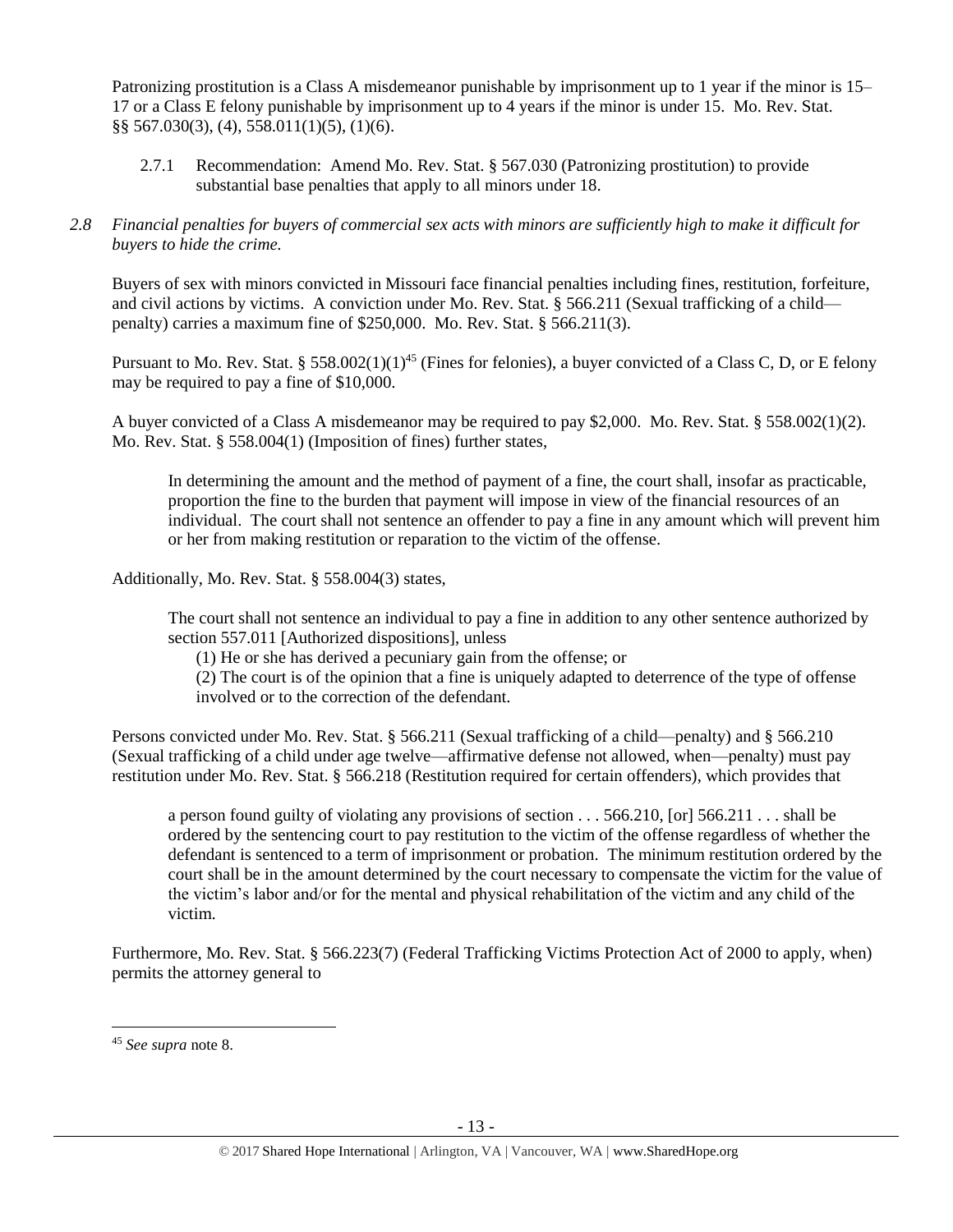<span id="page-13-1"></span><span id="page-13-0"></span>bring a civil action, in the circuit court in which the victim of trafficking was found, to recover from any person or entity that benefits, financially or by receiving anything of value, from violations of section . . . 566.212,<sup>46</sup> or 566.213,<sup>47</sup> a civil penalty of not more than fifty thousand dollars for each violation . . . and injunctive and other equitable relief as the court may, in its discretion, order. The first priority of any money or property collected under such an action shall be to pay restitution to the victims of trafficking on whose behalf the civil action was brought.

Buyers may also be subject to discretionary civil asset forfeiture under Mo. Rev. Stat. § 513.607(1) (Property subject to forfeiture), which states that "[a]ll property of every kind, including cash or other negotiable instruments, used or intended for use in the course of, derived from, or realized through criminal activity is subject to civil forfeiture." Mo. Rev. Stat. § 513.605(3) (Definitions) defines "criminal activity" as

the commission, attempted commission, conspiracy to commit, or the solicitation, coercion or intimidation of another person to commit any crime which is chargeable by indictment or information under the following Missouri laws:

. . . . (c) Chapter 566, relating to sexual offenses; (d) Chapter 568, relating to offenses against the family; . . . . (g) Chapter 567, relating to prostitution; (h) Chapter 573, relating to pornography and related offenses; . . . .

Seizure of forfeitable property is governed by Mo. Rev. Stat. § 513.607(6), which states "Seizure may be effected by a law enforcement officer authorized to enforce the criminal laws of this state prior to the filing of the petition and without a writ of seizure if the seizure is incident to a lawful arrest, search, or inspection and the officer has probable cause to believe the property is subject to forfeiture and will be lost or destroyed if not seized." Disposition of forfeited property is governed by Mo. Rev. Stat. §§ 513.620 – 513.623. Mo. Rev. Stat. §513.623 states "The clear proceeds of any sale or disposition after satisfaction of the interest of any innocent party and after payment of the reasonable costs . . . be distributed pursuant to section 7 of article IX of the Constitution of the state of Missouri."

In addition, buyers may be required to pay civil damages for crimes involving images of child sexual exploitation (ICSE). Pursuant to Mo. Rev. Stat. § 537.047(1) (Civil action for damages authorized, sexual and pornographic offenses involving a minor―statute of limitations),

Any person who, while a child<sup>48</sup> or minor<sup>49</sup> as defined by section 573.010, was a victim of a violation of sections 573.023 [Sexual exploitation of a minor], ... or 573.037 [Possession of child pornography], and who suffers physical or psychological injury or illness as a result of such violation, shall be entitled to bring a civil action to recover the actual damages sustained as a result of the violation, and shall also be entitled to recover the costs of the civil action and reasonable fees for attorneys and expert witnesses. A psychological injury or illness as described under this section need not be accompanied by physical injury or illness.

 $\overline{a}$ 

<sup>46</sup> Mo. Rev. Stat. § 566.212 transferred to Mo. Rev. Stat. § 566.211 (effective January 1, 2017). *See* Senate Bill 491, enacted during the 2014 2nd Regular Session of the 97th General Assembly of the State of Missouri.

<sup>47</sup> Mo. Rev. Stat. § 566.213 transferred to Mo. Rev. Stat. § 566.210 (effective January 1, 2017). *See* Senate Bill 491,

enacted during the 2014 2nd Regular Session of the 97th General Assembly of the State of Missouri.

<sup>48</sup> "Child" is defined in Mo. Rev. Stat. § 573.010(3) as "any person under the age of fourteen."

<sup>&</sup>lt;sup>49</sup> "Minor" is defined in Mo. Rev. Stat. § 573.010(9) as "any person less than eighteen years of age."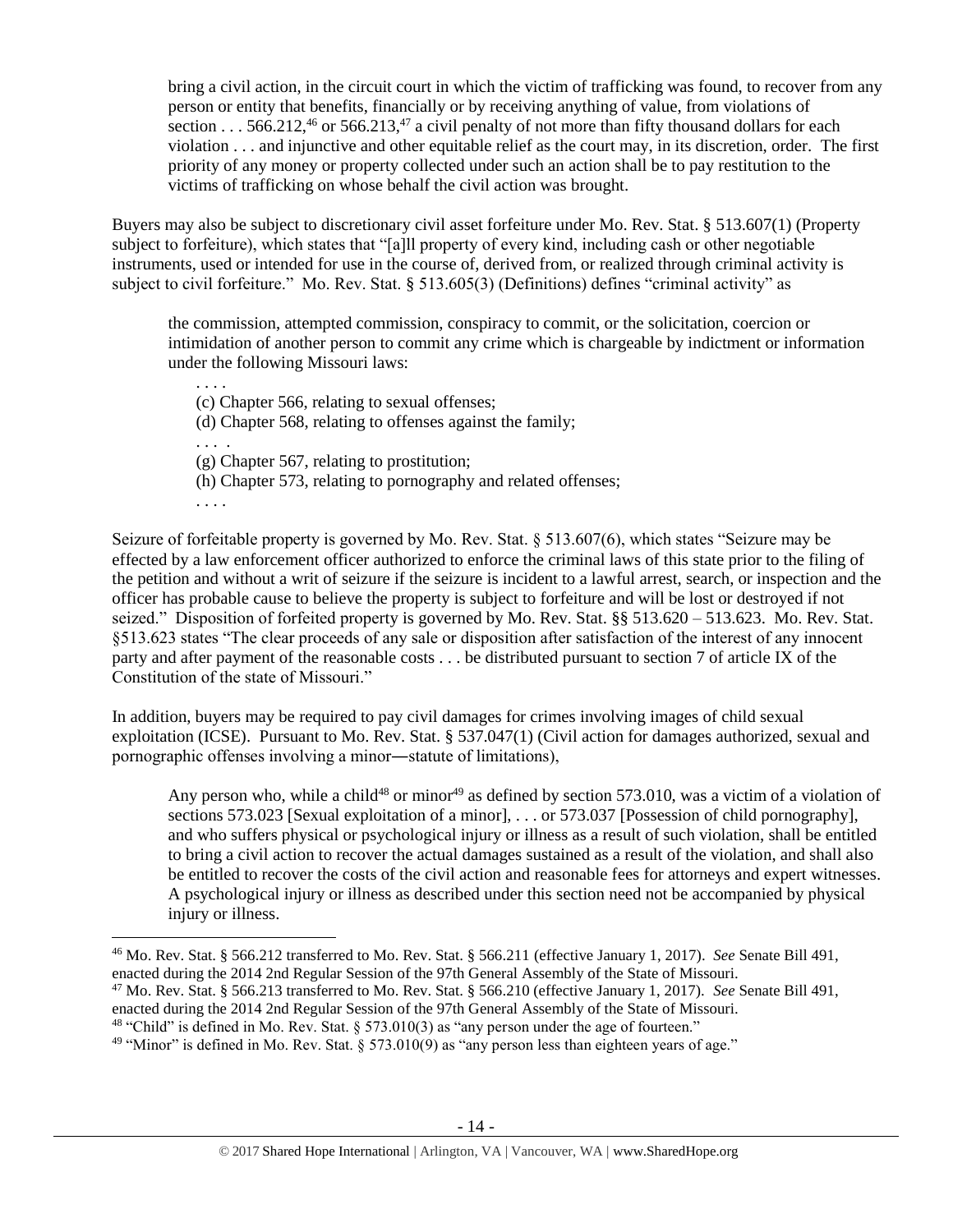*2.9 Buying and possessing images of child sexual exploitation carries penalties as high as similar federal offenses.*

Mo. Rev. Stat. § 573.037(1) (Possession of child pornography) states,

A person commits the offense of possession of child pornography<sup>50</sup> if such person knowingly or recklessly possesses any child pornography of a minor less than eighteen years of age or obscene material portraying what appears to be a minor less than eighteen years of age.

A conviction under Mo. Rev. Stat. § 573.037 is punishable as a Class D felony by imprisonment up to 7 years for possessing one still image of child sexual exploitation (ICSE). Mo. Rev. Stat. §§ 573.037(2), 558.011(1)(4). 51

However, a violation of § 573.037(2) is a Class B felony if the person

- (1) Possesses:
	- (a) More than twenty still images of child pornography; or
	- (b) More than twenty obscene still images; or
	- (c) Child pornography comprised of one motion picture, film, videotape, videotape production, or other moving image; or
	- (d) Obscene material comprised of one motion picture, film, videotape, production, or other moving image; or
- (2) Has previously been found guilty of an offense under this section.

A Class B felony is punishable by imprisonment for 5–15 years and "[a] person who has committed the offense of possession of child pornography is subject to separate punishments for each item of child pornography or obscene material possessed by the person." Mo. Rev. Stat.  $\S$ § 558.011(1)(2), 573.037(3).

In comparison, a federal conviction for possession of  $ICSE^{52}$  is generally punishable by imprisonment for  $5-20$ years and a fine not to exceed \$250,000.<sup>53</sup> Subsequent convictions, however, are punishable by imprisonment up to 40 years and a fine not to exceed \$250,000.<sup>54</sup>

l

<sup>50</sup> *See supra* note [15](#page-3-0) for the definition of "child pornography."

<sup>51</sup> *See supra* note [6.](#page-1-1)

 $52\,18$  U.S.C. §§ 2252(a)(2), (a)(4) (Certain activities relating to material involving the sexual exploitation of minors),  $2252A(a)(2)$ –(3) (Certain activities relating to material constituting or containing child pornography), 1466A(a), (b) (Obscene visual representations of the sexual abuse of children).

<sup>53</sup> 18 U.S.C. §§ 2252(b) (stating that a conviction under subsection (a)(2) is punishable by imprisonment for 5–20 years and a fine, while a conviction under subsection (a)(4) is punishable by imprisonment up to 10 years, a fine, or both),  $2252A(b)(1)$  (a conviction is punishable by imprisonment for 5–20 years and a fine),  $1466A(a)$ , (b) (stating that a conviction under subsection (a) is "subject to the penalties provided in section  $2252A(b)(1)$ ," imprisonment for 5–20 years and a fine, while a conviction under subsection (b) is "subject to the penalties provided in section 2252A(b)(2)," imprisonment up to 10 years, a fine, or both); *see also* 18 U.S.C §§ 3559(a)(1) (classifying all of the above listed offenses as felonies), 3571(b)(3) (providing a fine up to \$250,000 for any felony conviction).  $54\,18$  U.S.C. §§ 2252(b) (stating if a person has a prior conviction under subsection (a)(2), or a list of other statutes, a conviction is punishable by a fine and imprisonment for 15–40 years, but if a person has a prior conviction under subsection (a)(4), or a list of other statutes, a conviction is punishable by a fine and imprisonment for  $10-20$  years),  $2252A(b)(1)$  (stating if a person has a prior conviction under subsection (a)(2), (a)(3), or a list of other statutes, a conviction is punishable by a fine and imprisonment for  $15-40$  years),  $1466A(a)$ , (b) (stating that the penalty scheme for section 2252A(b) applies); *see also* 18 U.S.C §§ 3559(a)(1) (classifying all of the above listed offenses as felonies), 3571(b)(3) (providing a fine up to \$250,000 for any felony conviction).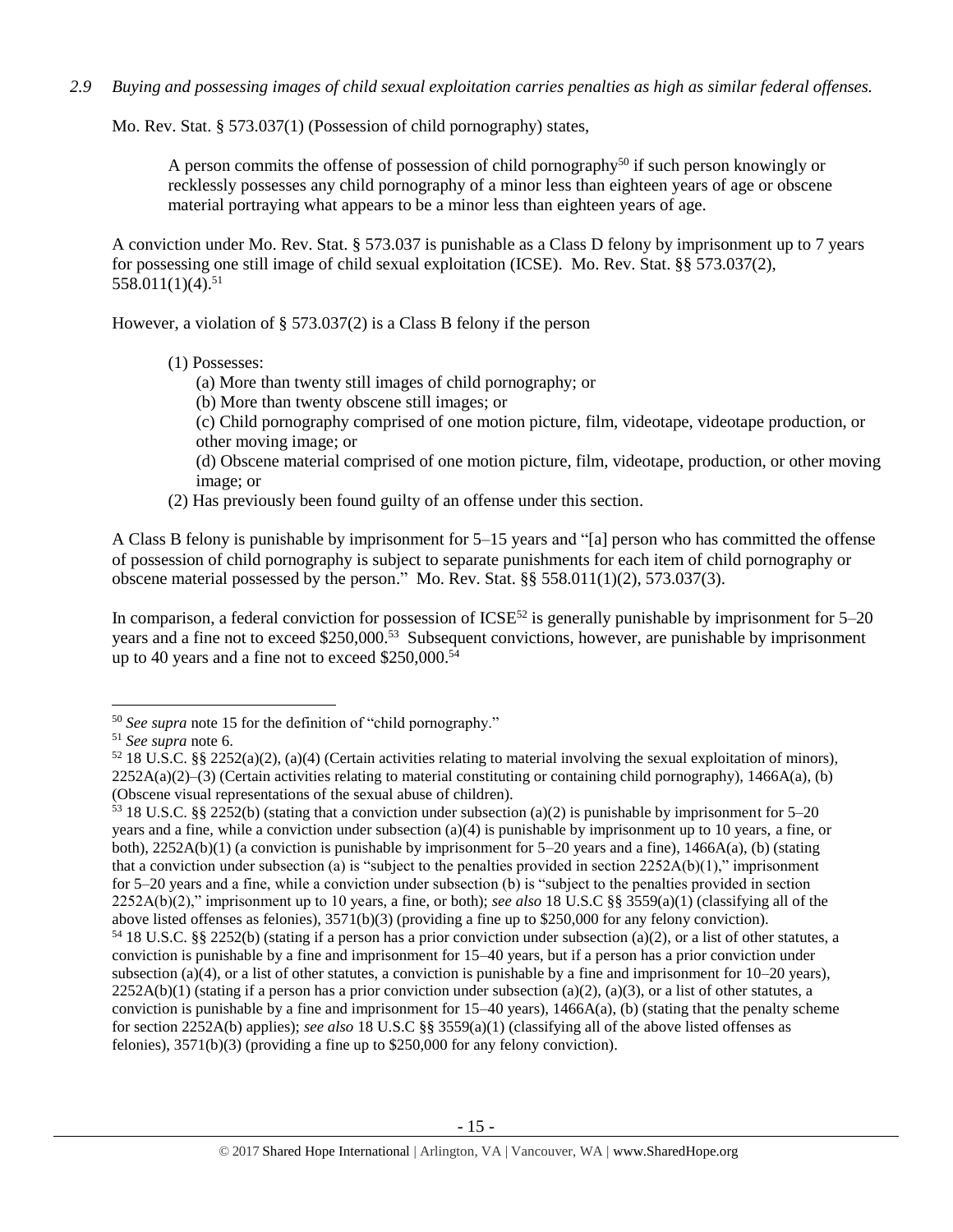2.9.1 Recommendation: Amend Mo. Rev. Stat. § 573.037(1) (Possession of child pornography) to increase the penalty to reflect the seriousness of the offense.

# *2.10 Convicted buyers of commercial sex acts with minors are required to register as sex offenders*.

Buyers convicted of certain offenses are required to register as sex offenders.<sup>55</sup> Mo. Rev. Stat. § 589.400 (Registration of certain offenders with chief law officers of county of residence) provides that it applies to

<span id="page-15-1"></span><span id="page-15-0"></span>(1) Any person who, since July 1, 1979,<sup>56</sup> has been or is hereafter convicted of, been found guilty of, or pled guilty or nolo contendere to committing, attempting to commit, or conspiring to commit a felony offense of chapter 566 [Sexual offenses], including sexual trafficking of a child and sexual trafficking of a child under the age of twelve, or any offense of chapter 566 where the victim is a minor, unless such person is exempted from registering under subsection 8 [exemption for certain minor offenders] of this section; or

(2) Any person who, since July 1, 1979, has been or is hereafter convicted of, been found guilty of, or pled guilty or nolo contendere to committing, attempting to commit, or conspiring to commit one or more of the following offenses: . . . possession of child pornography . . .

. . . .

 $\overline{\phantom{a}}$ 

Any person to whom the section applies must "within three days of conviction, release from incarceration, or placement upon probation, register with the chief law enforcement official of the county or city not within a county in which such person resides unless such person has already registered in that county for the same offense." Mo. Rev. Stat. § 589.400(2).

<sup>56</sup> Missouri's Megan's Law, Mo. Rev. Stat. §§ 589.400–425 (relating to the registration requirements of sex offenders), became effective January 1, 1995. 1994 Mo. Laws 1131. Therefore, any non-violent sex offenders who pled or were found guilty of a registrable sex offense prior to January 1, 1995 are not subject to the registration requirements provided under Megan's Law. Doe v. Phillips, 194 S.W. 3d, 833, 837 (Mo. 2006) (holding that Megan's Law "violates Missouri's constitutional prohibition of laws 'retrospective in . . . operation'").

<sup>55</sup> Additionally, pursuant to Mo. Rev. Stat. § 210.110(3), Missouri operates a central registry requiring

the registry of persons where . . . the court has substantiated through court adjudication that the individual has committed child abuse or neglect or the person has pled guilty or has been found guilty of a crime pursuant to section . . . 567.050 [Promoting prostitution in the first degree] if the victim is a child less than eighteen years of age, or any crime pursuant to chapter 566 [including section 566.211 (Sexual trafficking of a child—penalty) and section 566.103 (Crime of promoting online sexual solicitation, violation, penalty)] if the child is less than eighteen years of age and the perpetrator is twenty-one years of age or older, a crime under section . . . 568.060 [Abuse or neglect of a child, penalty], . . . 573.023 [Sexual exploitation of a minor, penalties], . . . 573.200 [Child used in sexual performance, penalties] or 573.205 [Promoting sexual performance by a child, penalties], or an attempt to commit any such crimes.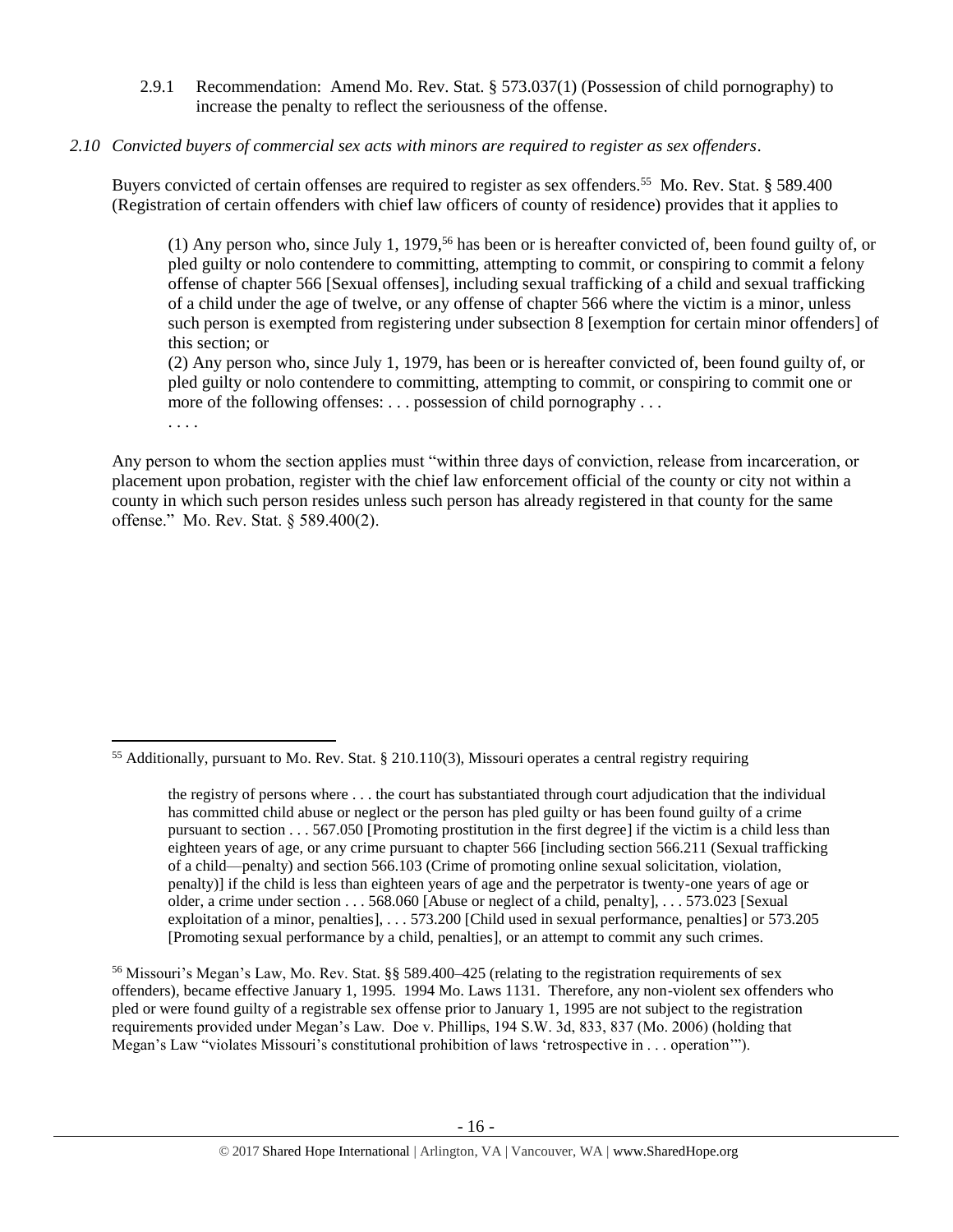## **FRAMEWORK ISSUE 3: CRIMINAL PROVISIONS FOR TRAFFICKERS**

## *Legal Components:*

- *3.1 Penalties for trafficking a child for sexual exploitation are as high as federal penalties.*
- *3.2 Creating and distributing images of child sexual exploitation carries penalties as high as similar federal offenses.*
- *3.3 Using the Internet or electronic communications to lure, entice, recruit or sell commercial sex acts with a minor is a separate crime or results in an enhanced penalty for traffickers.*
- *3.4 Financial penalties for traffickers, including asset forfeiture, are sufficiently high.*
- *3.5 Convicted traffickers are required to register as sex offenders.*
- *3.6 Laws relating to termination of parental rights include sex trafficking or commercial sexual exploitation of children (CSEC) offenses as grounds for termination in order to prevent traffickers from exploiting their parental rights as a form of control.*

*\_\_\_\_\_\_\_\_\_\_\_\_\_\_\_\_\_\_\_\_\_\_\_\_\_\_\_\_\_\_\_\_\_\_\_\_\_\_\_\_\_\_\_\_\_\_\_\_\_\_\_\_\_\_\_\_\_\_\_\_\_\_\_\_\_\_\_\_\_\_\_\_\_\_\_\_\_\_\_\_\_\_\_\_\_\_\_\_\_\_\_\_\_\_*

## *Legal Analysis:*

*3.1 Penalties for trafficking a child for sexual exploitation are as high as federal penalties.<sup>57</sup>*

A conviction under Mo. Rev. Stat. § 566.211(3) (Sexual trafficking of a child—penalty) is punishable as a felony by imprisonment for 10 years to life and a fine up to \$250,000. If the trafficking was "effected by force, abduction, or coercion," the conviction is punishable by "life imprisonment without eligibility for probation or parole until" 25 years have been served. Mo. Rev. Stat. § 566.211(3). A conviction under Mo. Rev. Stat. § 566.210 (Sexual trafficking of a child under age twelve—affirmative defense not allowed, when—penalty) is also punishable as a felony by "life imprisonment without eligibility for probation or parole until" 25 years have been served. Mo. Rev. Stat. § 566.210(3).

Traffickers may be convicted under several CSEC statutes with varying penalties. A conviction under Mo. Rev. Stat. § 567.050 (Promoting prostitution in the first degree) is punishable as a Class B felony by imprisonment for 5–15 years. Mo. Rev. Stat. §§ 567.050(3), 558.011(1)(2). 58 A conviction under Mo. Rev. Stat. § 573.023 (Sexual exploitation of a minor), where the minor is 14–17, is punishable as a Class B felony by imprisonment for 5–15 years and, where the minor is under 14, the penalty is enhanced to a Class A felony punishable by imprisonment for 10–30 years or life. Mo. Rev. Stat. §§ 573.023(2), 558.011(1)(2), (1)(1). A conviction under Mo. Rev. Stat. § 573.205 (Promoting sexual performance by a child, penalties) is punishable as a Class C felony by imprisonment for  $3-10$  years.<sup>59</sup> Mo. Rev. Stat. §§ 573.205(2), 558.011(1)(3). A conviction under Mo. Rev. Stat. § 573.200 (Child used in sexual performance) is punishable as a Class C felony by imprisonment for 3–10 years,<sup>60</sup> "unless in the course thereof the person inflicts serious emotional injury on the child, in which case the offense is a class B felony," which is punishable by imprisonment for 5–15 years. Mo. Rev. Stat. §§ 573.200(2), 558.011(1)(3), (1)(2). A conviction under Mo. Rev. Stat. § 568.060(2) (Abuse or neglect of a child, penalty) is punishable as a Class D felony by imprisonment up to 7 years,<sup>61</sup> "unless the person has previously been found guilty of a violation of this section or of a violation of the law of any other jurisdiction

 $\overline{a}$ 

<sup>57</sup> *See supra* Components 1.1 and 1.2 for more detailed descriptions of the relevant Missouri statutes in this component.

<sup>58</sup> *See supra* note [6.](#page-1-1)

<sup>59</sup> *See supra* note [8.](#page-2-0)

<sup>60</sup> *See supra* note [8.](#page-2-0)

<sup>61</sup> *See supra* note [8.](#page-2-0)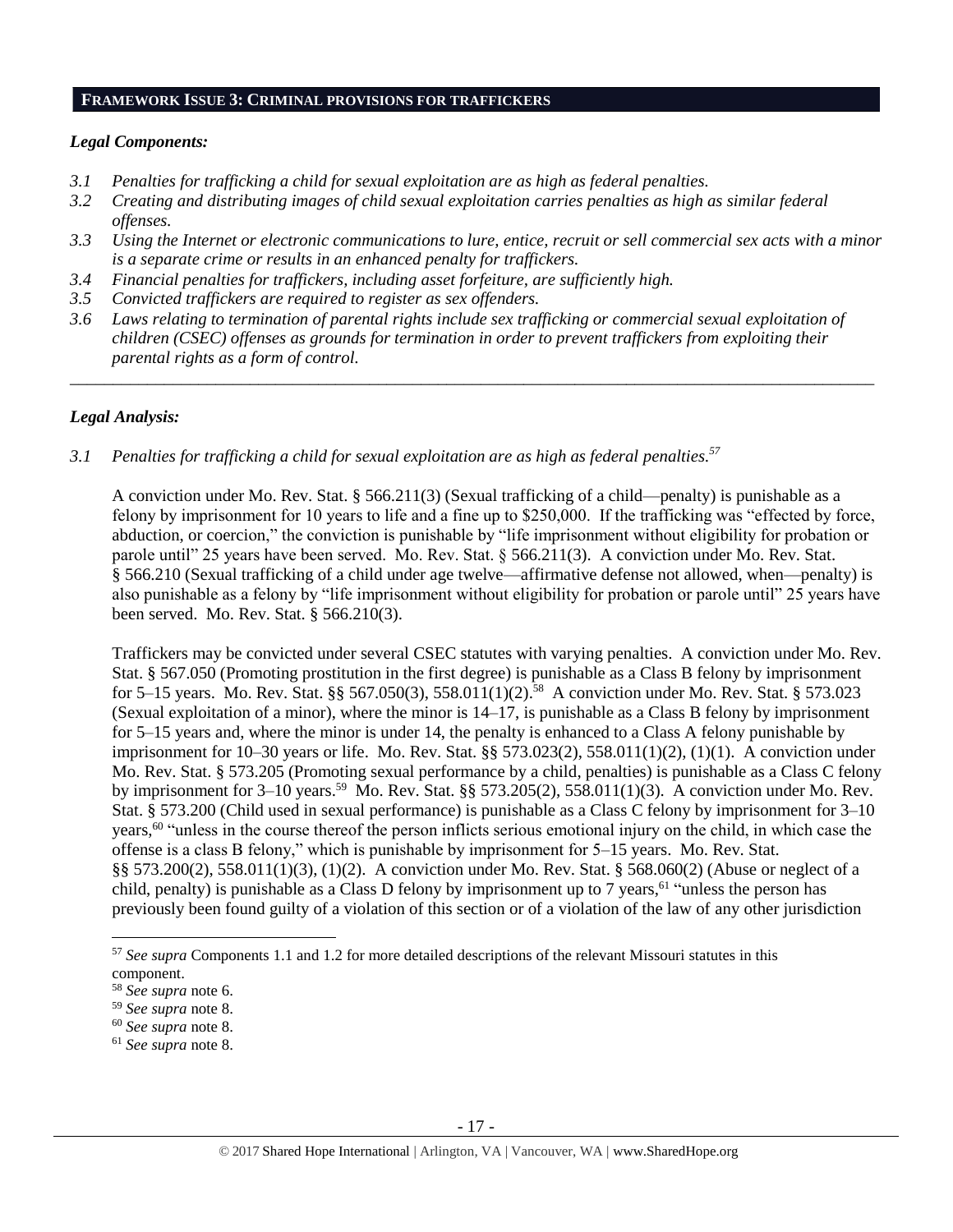that prohibits the same or similar conduct or the injury inflicted on the child is a serious emotional injury or a serious physical injury," in which case the conviction is punishable as a Class B felony by imprisonment for 5– 15 years. However, the violation is punishable as a class A felony if "if the child dies as a result of injuries sustained from conduct chargeable under provisions of [Mo. Rev. Stat. § 568.060]" or

(1) The injury is a serious emotional injury or a serious physical injury;

(2) The child is less than fourteen years of age; and

(3) The injury is the result of sexual abuse or sexual abuse in the first degree as defined under section 566.100 or sexual exploitation of a minor as defined under section 573.023.

A Class A felony is punishable by imprisonment for 10–30 years or life. Mo. Rev. Stat. §§ 568.060(5)(1)–(2),  $(6)(1)$ –(3), 558.011(1)(1)–(2), (1)(4).

In comparison, if the victim is under the age of 14, a conviction under the Trafficking Victims Protection Act (TVPA) for child sex trafficking is punishable by 15 years to life imprisonment and a fine not to exceed \$250,000. 18 U.S.C. §§ 1591(b)(1),  $3559(a)(1)$ ,  $3571(b)(3)$ . If the victim is between the ages of 14–17 a conviction is punishable by 10 years to life imprisonment and a fine not to exceed \$250,000. 18 U.S.C. §§ 1591(b)(2), 3559(a)(1), 3571(b)(3). A conviction is punishable by mandatory life imprisonment however, if the trafficker has a prior conviction for a federal sex offense<sup>62</sup> against a minor. 18 U.S.C. § 3559(e)(1).

# *3.2 Creating and distributing images of child sexual exploitation carries penalties as high as similar federal offenses*.

Several statutes criminalize the creation and distribution of images of child sexual exploitation (ICSE) by a trafficker. Mo. Rev. Stat. § 573.023(1) (Sexual exploitation of a minor) states that it is a crime when a person "knowingly or recklessly photographs, films, videotapes, produces or otherwise creates obscene material<sup>63</sup> with a minor or child pornography."<sup>64</sup> A conviction under this statute is punishable as a Class B felony by imprisonment for 5–15 years if the child involved is 14–17, and a conviction is punishable as a Class A felony by imprisonment for 10–30 years or life if the child is under 14. Mo. Rev. Stat. §§ 573.023(2), 558.011(1)(2)<sup>65</sup>, (1)(1). In addition, pursuant to Mo. Rev. Stat. § 568.060(6) (Abuse or neglect of a child, penalty), the offense of abuse of a child "is a class A felony, without eligibility for probation, parole, or conditional release until the defendant has served not less than fifteen years of such sentence, if:

- (1) The injury is a serious emotional injury or a serious physical injury;
- (2) The child is less than fourteen years of age; and
- (3) The injury is the result of . . . sexual exploitation of a minor as defined under section 573.023.

Mo. Rev. Stat. § 573.205(1) (Promoting sexual performance by a child, penalties) makes it a crime for a person who "knowing the character and content thereof, ... promotes a performance which includes sexual conduct by a child less than eighteen years of age or produces, or directs any performance which includes sexual conduct<sup>66</sup> by a child less than eighteen years of age." A conviction under this statute is punishable as a Class C felony by imprisonment for 3–10 years.<sup>67</sup> Mo. Rev. Stat. §§ 573.205(2), 558.011(1)(3).

 $\overline{a}$ 

<sup>67</sup> *See supra* note [8.](#page-2-0)

<sup>62</sup> *See supra* note [37.](#page-10-0)

<sup>63</sup> *See supra* note [13](#page-3-1) for the definition of "obscene material."

<sup>64</sup> *See supra* note [15](#page-3-0) for the definition of "child pornography."

<sup>65</sup> *See supra* note [6.](#page-1-1)

<sup>&</sup>lt;sup>66</sup> See supra note [24](#page-6-0) for the definition of "sexual conduct."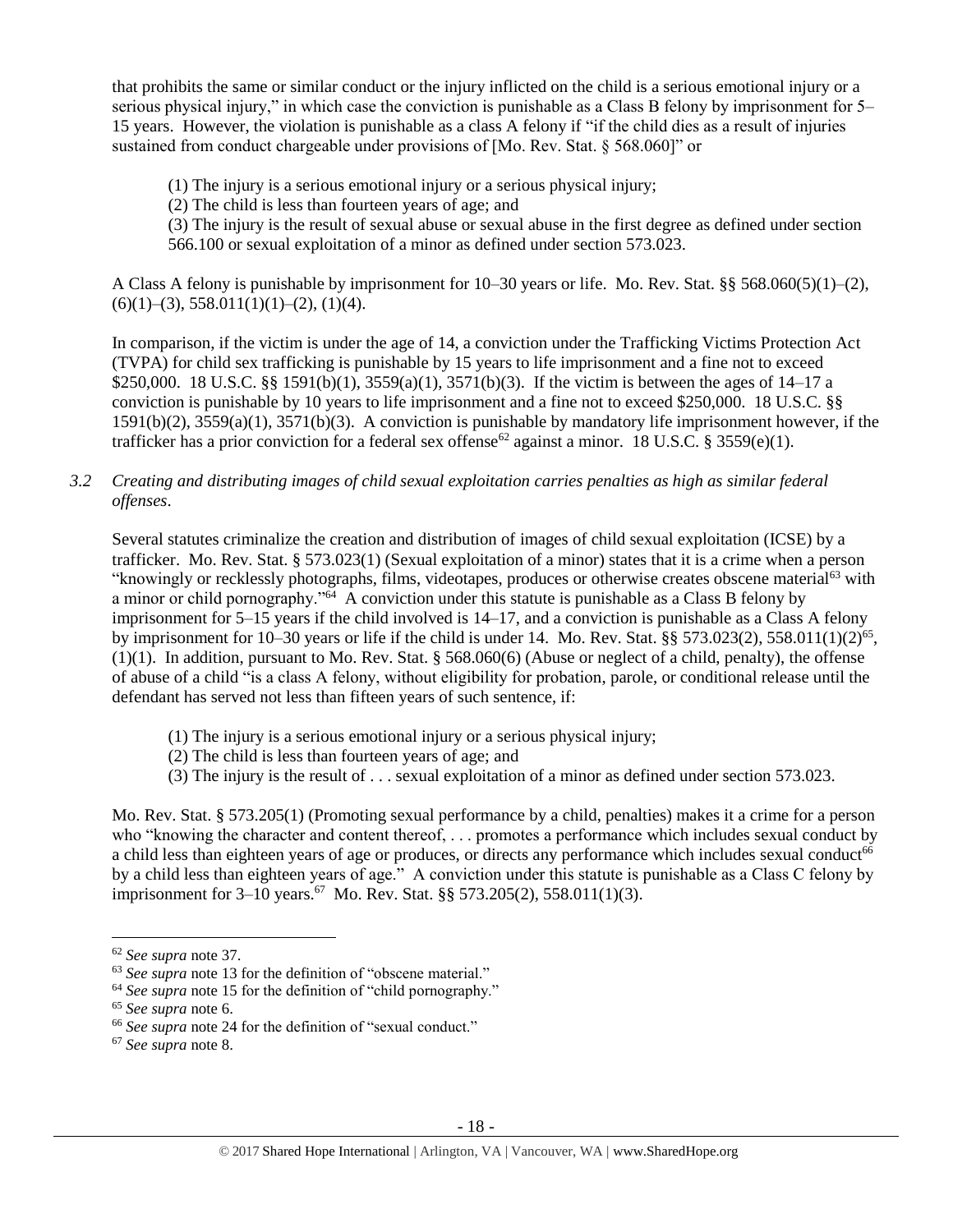Mo. Rev. Stat. § 573.025 (Promoting child pornography in the first degree) makes it a class B felony when a person "knowing of its content and character, . . . possesses with the intent to promote or promotes child pornography<sup>68</sup> of a child less than fourteen years of age or obscene material<sup>69</sup> portraying what appears to be a child less than fourteen years of age," and a Class A felony if "the person knowingly promotes such material to a minor." Mo. Rev. Stat. § 573.025(1)–(2). Mo. Rev. Stat. § 573.025(2) states in part, "No person who is found guilty of promoting child pornography in the first degree shall be eligible for probation, parole, or conditional release for a period of three calendar years."70

<span id="page-18-0"></span>Mo. Rev. Stat. § 573.035 (Promoting child pornography in the second degree) makes it a Class D felony when a person "knowing of its content and character, . . . possesses with the intent to promote or promotes child pornography<sup>71</sup> of a minor under the age of eighteen or obscene material<sup>72</sup> portraying what appears to be a minor under the age of eighteen," and a Class B felony if "the person knowingly promotes such material to a minor." Mo. Rev. Stat. § 573.035(1)–(2). Mo. Rev. Stat. § 573.035(2) states in part, "No person who is found guilty of promoting child pornography in the second degree shall be eligible for probation."

In comparison, if the victim is under the age of 14, a conviction under the TVPA for child sex trafficking is punishable by 15 years to life imprisonment and a fine not to exceed \$250,000. 18 U.S.C. §§ 1591(b)(1),  $3559(a)(1)$ ,  $3571(b)(3)$ . If the victim is between the ages of  $14-17$ , a conviction is punishable by 10 years to life imprisonment and a fine not to exceed \$250,000. 18 U.S.C. §§ 1591(b)(2), 3559(a)(1), 3571(b)(3). A conviction is punishable by mandatory life imprisonment, however, if the trafficker has a prior conviction for a federal sex offense<sup>73</sup> against a minor. 18 U.S.C. § 3559(e)(1). Additionally, a federal conviction for distribution of  $ICSE^{74}$  is generally punishable by imprisonment for 5–20 years and a fine not to exceed \$250,000.<sup>75</sup> Subsequent convictions, however, are punishable by imprisonment up to 40 years and a fine not to exceed \$250,000. 76

<sup>68</sup> *See supra* note [15](#page-3-0) for the definition of "child pornography."

<sup>69</sup> *See supra* note [13](#page-3-1) for the definition of "obscene material."

 $70$  Mo. Rev. Stat. § 573.025(3) provides, "Nothing in this section shall be construed to require a provider of electronic communication services or remote computing services to monitor any user, subscriber or customer of the provider, or the content of any communication of any user, subscriber or customer of the provider."

<sup>71</sup> *See supra* note [15](#page-3-0) for the definition of "child pornography."

<sup>72</sup> *See supra* note [13](#page-3-1) for the definition of "obscene material."

<sup>73</sup> *See supra* note [37.](#page-10-0)

<sup>&</sup>lt;sup>74</sup> 18 U.S.C. §§ 2252(a)(1), (a)(2), (a)(3) (Certain activities relating to material involving the sexual exploitation of minors),  $2252A(a)(2)$ , (a)(3) (Certain activities relating to material constituting or containing child pornography), 1466A(a) (Obscene visual representations of the sexual abuse of children).

<sup>&</sup>lt;sup>75</sup> 18 U.S.C. §§ 2252(b) (stating that a conviction under subsection (a)(1), (a)(2), or (a)(3) is punishable by imprisonment for 5–20 years and a fine), 2252A(b)(1) (a conviction is punishable by imprisonment for 5–20 years and a fine), 1466A(a), (b) (stating that a conviction under subsection (a) is "subject to the penalties provided in section 2252A(b)(1)," imprisonment for 5–20 years and a fine, while a conviction under subsection (b) is "subject to the penalties provided in section 2252A(b)(2)," imprisonment up to 10 years, a fine, or both); *see also* 18 U.S.C §§  $3559(a)(1)$  (classifying all of the above listed offenses as felonies),  $3571(b)(3)$  (providing a fine up to \$250,000 for any felony conviction).

<sup>&</sup>lt;sup>76</sup> 18 U.S.C. §§ 2252(b) (stating if a person has a prior conviction under subsection (a)(1), (a)(2), or (a)(3) or a list of other statutes, a conviction is punishable by a fine and imprisonment for 15–40 years), 2252A(b)(1) (stating if a person has a prior conviction under subsection (a)(2), (a)(3), or a list of other statutes, a conviction is punishable by a fine and imprisonment for 15–40 years), 1466A(a), (b) (stating that the penalty scheme for section 2252A(b) applies); *see also* 18 U.S.C §§ 3559(a)(1) (classifying all of the above listed offenses as felonies), 3571(b)(3) (providing a fine up to \$250,000 for any felony conviction).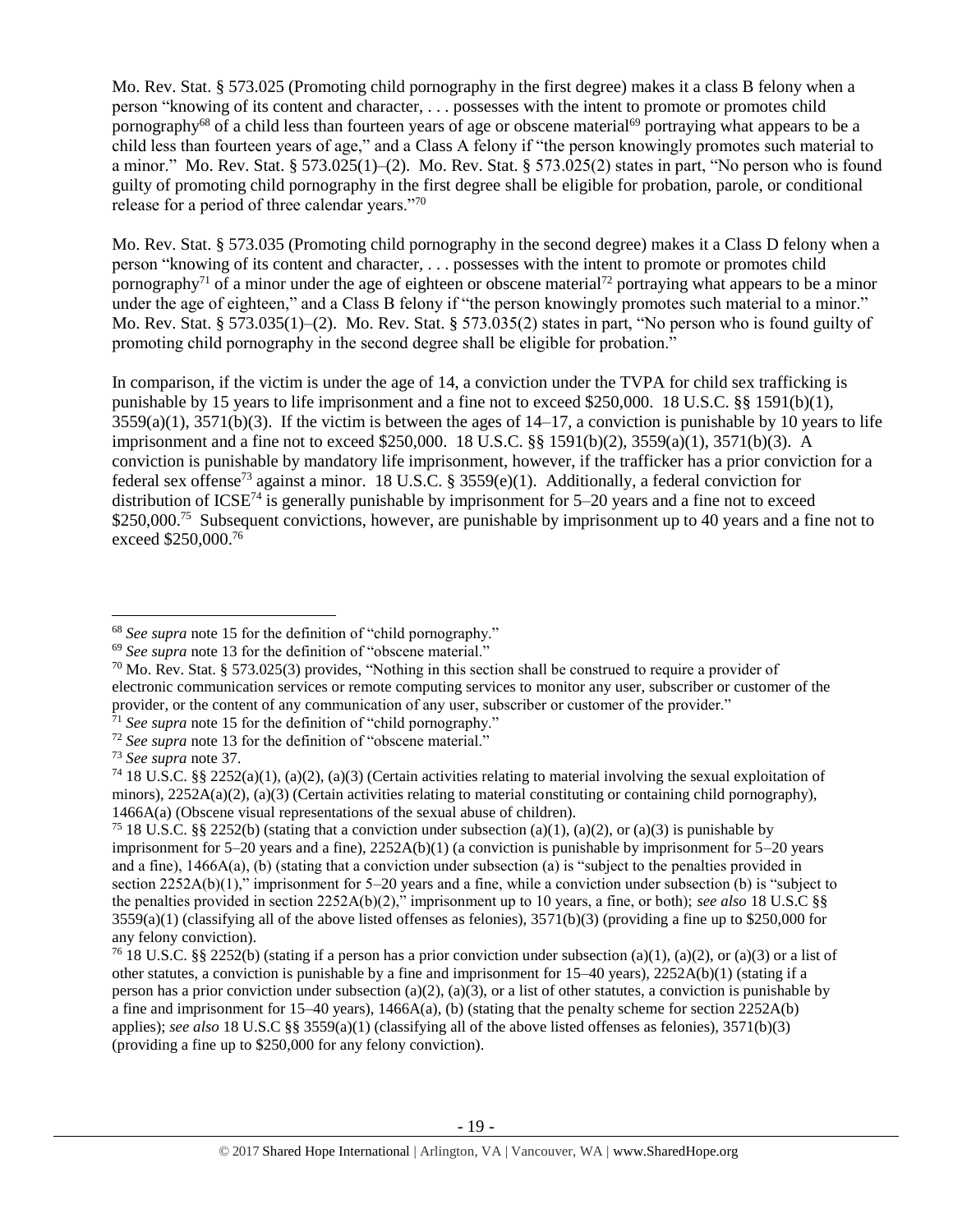*3.3 Using the Internet or electronic communications to lure, entice, recruit or sell commercial sex acts with a minor is a separate crime or results in an enhanced penalty for traffickers.*

While not commercial in nature, Mo. Rev. Stat. § 566.151(1) (Enticement of a child, penalties) states,

A person twenty-one years of age or older commits the offense of enticement of a child if he or she persuades, solicits, coaxes, entices, or lures whether by words, actions or through communication via the internet or any electronic communication, any person who is less than fifteen years of age for the purpose of engaging in sexual conduct.

A conviction under this statute is punishable as a felony by imprisonment for 5–30 years without eligibility for "parole, probation, conditional release, or suspended imposition or execution of sentence for" 5 years. Mo. Rev. Stat. § 566.151(3).

# *3.4 Financial penalties for traffickers, including asset forfeiture, are sufficiently high*.

Convicted traffickers face financial penalties including fines, restitution, forfeiture and civil damages to victims. A trafficker faces a fine up to \$250,000 for a conviction under Mo. Rev. Stat. § 566.211 (Sexual trafficking of a child—penalty). Mo. Rev. Stat. § 566.211(3). In addition, a trafficker who is convicted of a Class C, D, or E felony may be required to pay a fine of \$10,000 or up to "double the amount of the person's gain<sup>77</sup> from the commission of the offense." Mo. Rev. Stat.  $\S$ § 558.002(1)(1), (7).<sup>78</sup> Mo. Rev. Stat. § 558.004(1) (Imposition of fines) further provides,

<span id="page-19-0"></span>In determining the amount and the method of payment of a fine, the court shall, insofar as practicable, proportion the fine to the burden that payment will impose in view of the financial resources of an individual. The court shall not sentence an offender to pay a fine in any amount which will prevent him or her from making restitution or reparation to the victim of the offense.

Additionally, Mo. Rev. Stat. § 558.004(3) states,

The court shall not sentence an individual to pay a fine in addition to any other sentence authorized by section 557.011 [Authorized dispositions], unless

(1) He or she has derived a pecuniary gain from the offense; or

(2) The court is of the opinion that a fine is uniquely adapted to deterrence of the type of offense involved or to the correction of the defendant.

A trafficker convicted of sex trafficking of a child must pay restitution under Mo. Rev. Stat. § 566.218 (Restitution required for certain offenders), which states,

*See supra* note [8.](#page-2-0)

 $\overline{\phantom{a}}$ 

<sup>78</sup> *See supra* note [8.](#page-2-0)

 $77$  Mo. Rev. Stat. §§ 558.002(3) (Fines for felonies) states,

As used in this section the term 'gain' means the amount of money or the value of property derived from the commission of the offense. The amount of money or value of property returned to the victim of the offense or seized by or surrendered to lawful authority prior to the time sentence is imposed shall be deducted from the fine. When the court imposes a fine based on gain the court shall make a finding as to the amount of the offender's gain from the crime. If the record does not contain sufficient evidence to support such a finding, the court may conduct a hearing upon the issue.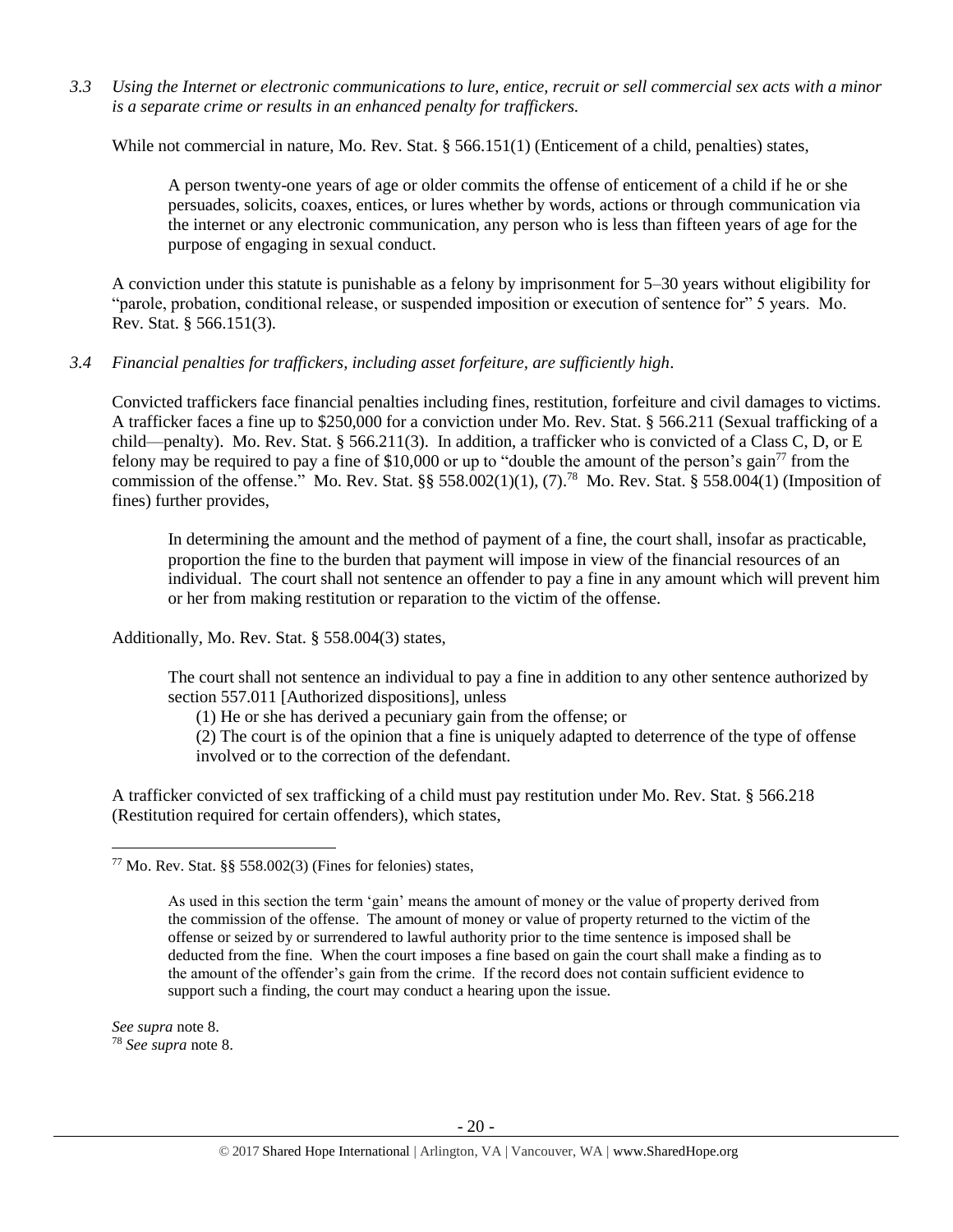[A] person found guilty of violating any provisions of section . . . 566.210 [Sexual trafficking of a child under age twelve—affirmative defense not allowed, when—penalty], [or] 566.211 [Sexual trafficking of a child—penalty] . . . shall be ordered by the sentencing court to pay restitution to the victim of the offense regardless of whether the defendant is sentenced to a term of imprisonment or probation. The minimum restitution ordered by the court shall be in the amount determined by the court necessary to compensate the victim for the value of the victim's labor and/or for the mental and physical rehabilitation of the victim and any child of the victim.

Furthermore, Mo. Rev. Stat. § 566.223(7) (Federal Trafficking Victims Protection Act of 2000 to apply, when) permits the attorney general to

bring a civil action, in the circuit court in which the victim of trafficking was found, to recover from any person or entity that benefits, financially or by receiving anything of value, from violations of section . . . 566.212<sup>79</sup> or 566.213,<sup>80</sup> a civil penalty of not more than fifty thousand dollars for each violation . . . and injunctive and other equitable relief as the court may, in its discretion, order. The first priority of any money or property collected under such an action shall be to pay restitution to the victims of trafficking on whose behalf the civil action was brought.

Traffickers are also subject to discretionary civil asset forfeiture under Mo. Rev. Stat. § 513.607(1) (Property subject to forfeiture), which makes "[a]ll property of every kind, including cash or other negotiable instruments, used or intended for use in the course of, derived from, or realized through criminal activity . . . subject to civil forfeiture." Mo. Rev. Stat. § 513.605(3) (Definitions) defines "criminal activity" as

the commission, attempted commission, conspiracy to commit, or the solicitation, coercion or intimidation of another person to commit any crime which is chargeable by indictment or information under the following Missouri laws:

. . . .

(c) Chapter 566, relating to sexual offenses [includes Mo. Rev. Stat. § 566.211 (Sexual trafficking of a child—penalty)];

(d) Chapter 568, relating to offenses against the family;

. . . .

(g) Chapter 567, relating to prostitution;

(h) Chapter 573, relating to pornography and related offenses;

. . . .

Seizure of forfeitable property is governed by Mo. Rev. Stat. § 513.607(6), which states, "Seizure may be effected by a law enforcement officer authorized to enforce the criminal laws of this state prior to the filing of the petition and without a writ of seizure if the seizure is incident to a lawful arrest, search, or inspection and the officer has probable cause to believe the property is subject to forfeiture and will be lost or destroyed if not seized." Disposition of forfeited property is governed by Mo. Rev. Stat. §§ 513.620 – 513.623. Mo. Rev. Stat. §513.623 states "The clear proceeds of any sale or disposition after satisfaction of the interest of any innocent party and after payment of the reasonable costs . . . be distributed pursuant to section 7 of article IX of the Constitution of the state of Missouri."

<sup>79</sup> *See supra* note [46.](#page-13-0)

<sup>80</sup> *See supra* note [47.](#page-13-1)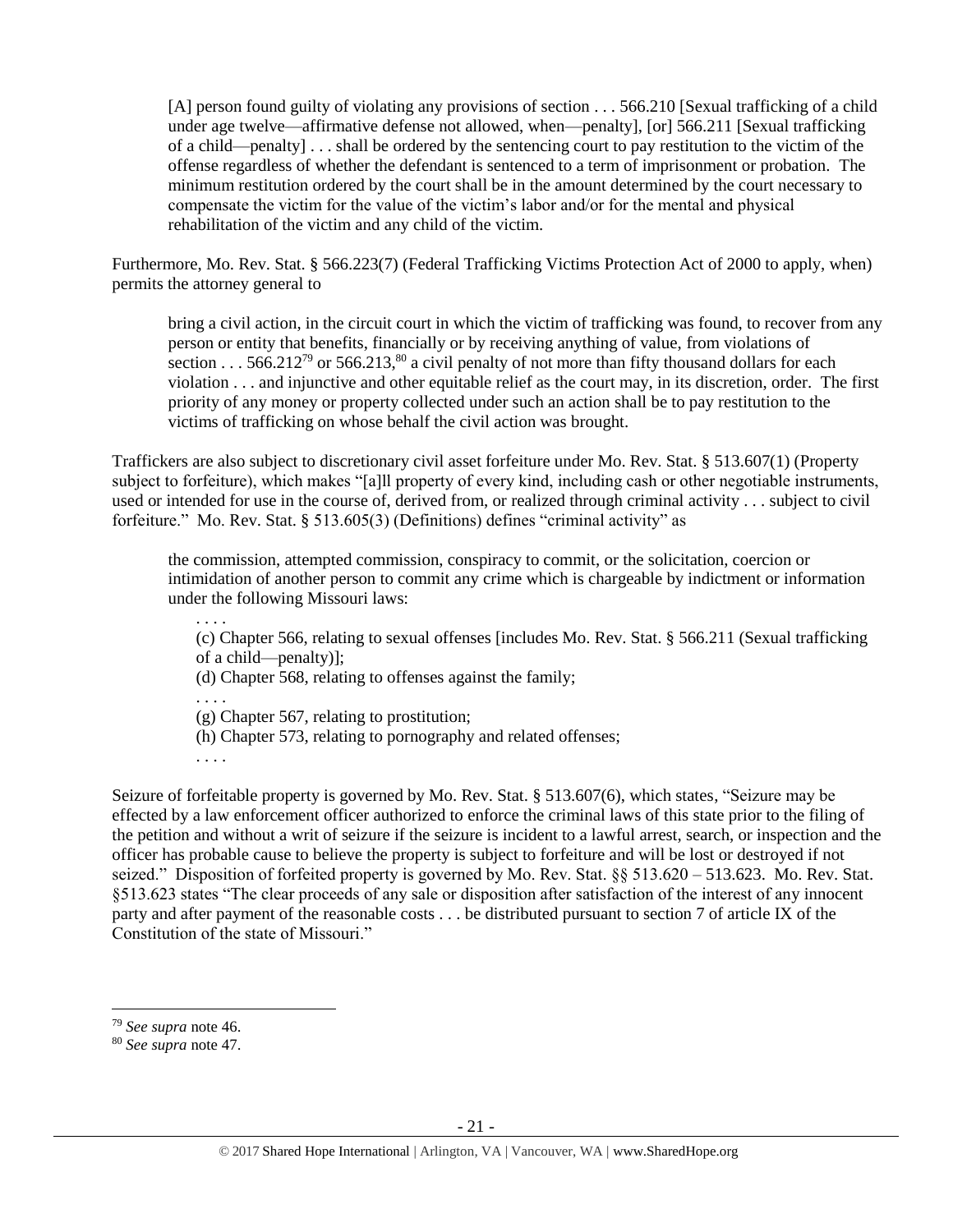## *3.5 Convicted traffickers are required to register as sex offenders.*

Traffickers convicted of a number of sexual offenses are required to register as sex offenders.<sup>81</sup> Mo. Rev. Stat. § 589.400 (Registration of certain offenders with chief law officers of county of residence) provides that it applies to

(1) Any person who, since July 1, 1979, $82$  has been or is hereafter convicted of, been found guilty of, or pled guilty or nolo contendere to committing, attempting to commit, or conspiring to commit a felony offense of chapter 566, including sexual trafficking of a child and sexual trafficking of a child under the age of twelve, or any offense of chapter 566 where the victim is a minor, unless such person is exempted from registering under subsection 8 [exemption for certain minor offenders] of this section; or

(2) Any person who, since July 1, 1979, has been or is hereafter convicted of, been found guilty of, or pled guilty or nolo contendere to committing, attempting to commit, or conspiring to commit one or more of the following offenses: kidnapping or kidnapping in the first degree when the victim was a child and the defendant was not a parent or guardian of the child; abuse of a child under section 568.060 when such abuse is sexual in nature; . . . promoting prostitution in the first degree; promoting prostitution in the second degree; promoting prostitution in the third degree; sexual exploitation of a minor; promoting child pornography in the first degree; promoting child pornography in the second degree; possession of child pornography; furnishing pornographic material to minors; . . . promoting pornography for minors or obscenity in the second degree; incest; use of a child in a sexual performance; or promoting sexual performance by a child; . . .

Any person to whom the section applies must "within three days of conviction, release from incarceration, or placement upon probation, register with the chief law enforcement official of the county or city not within a county in which such person resides unless such person has already registered in that county for the same offense." Mo. Rev. Stat. § 589.400(2).

*3.6 Laws relating to termination of parental rights include sex trafficking or commercial sexual exploitation of children (CSEC) offenses as grounds for termination in order to prevent traffickers from exploiting their parental rights as a form of control.* 

A violation of Mo. Rev. Stat. § 566.211 (Sexual trafficking of a child—penalty) or § 566.210 (Sexual trafficking of a child under age twelve—affirmative defense not allowed, when—penalty), as well as any other violation of Chapter 566 (Sexual offenses), constitutes grounds for terminating a trafficker's parental rights under Mo. Rev. Stat. § 211.447 (Petition to terminate parental rights filed, when—juvenile court may terminate parental rights, when—investigation to be made—grounds for termination). Mo. Rev. Stat. § 211.447(5)(4) provides,

 $\overline{\phantom{a}}$ 

. . . .

<sup>81</sup> *See supra* note [55](#page-15-0) for discussion of Missouri's central registry, a separate database which mandates offender registration for violations of Missouri's trafficking and CSEC laws.

<sup>82</sup> *See supra* note [56.](#page-15-1)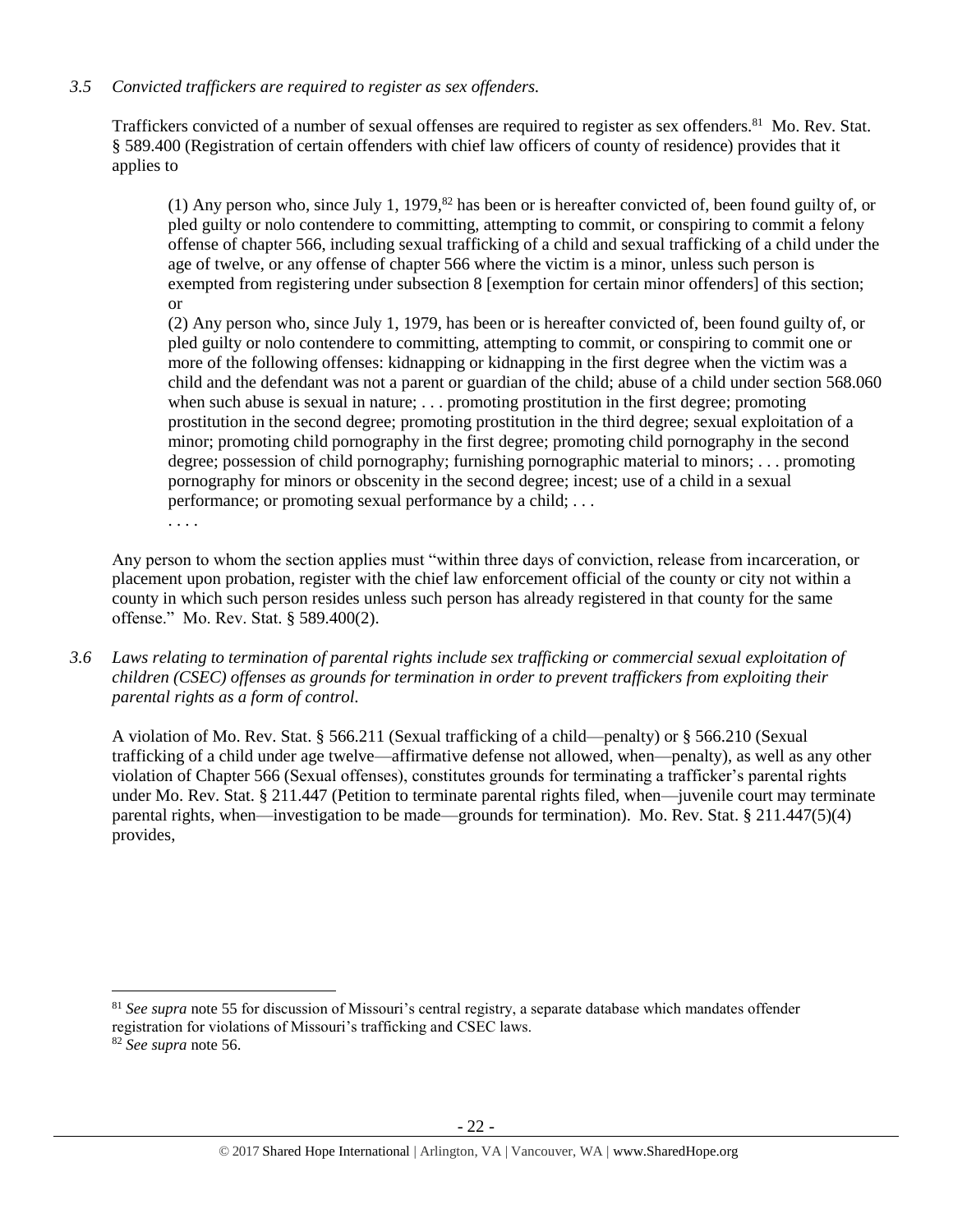The juvenile officer or the division may file a petition to terminate the parental rights of the child's parent when it appears that one or more of the following grounds for termination exist: . . . . The parent has been found guilty or pled guilty to a felony violation of chapter 566 [Sexual offenses], when the child<sup>83</sup> or any child in the family was a victim . . . .

Mo. Rev. Stat. § 211.447(7)(6) clarifies, however, that the court shall evaluate as a factor in considering whether to terminate the parent-child relationship "[t]he conviction of the parent of a felony offense that the court finds is of such a nature that the child will be deprived of a stable home for a period of years; provided, however, that incarceration in and of itself shall not be grounds for termination of parental rights."

 $83$  Pursuant to Mo. Rev. Stat.  $\S 211.447(5)(4)$ , "As used in this subdivision, a 'child' means any person who was under eighteen years of age at the time of the crime and who resided with such parent or was related within the third degree of consanguinity or affinity to such parent[.]"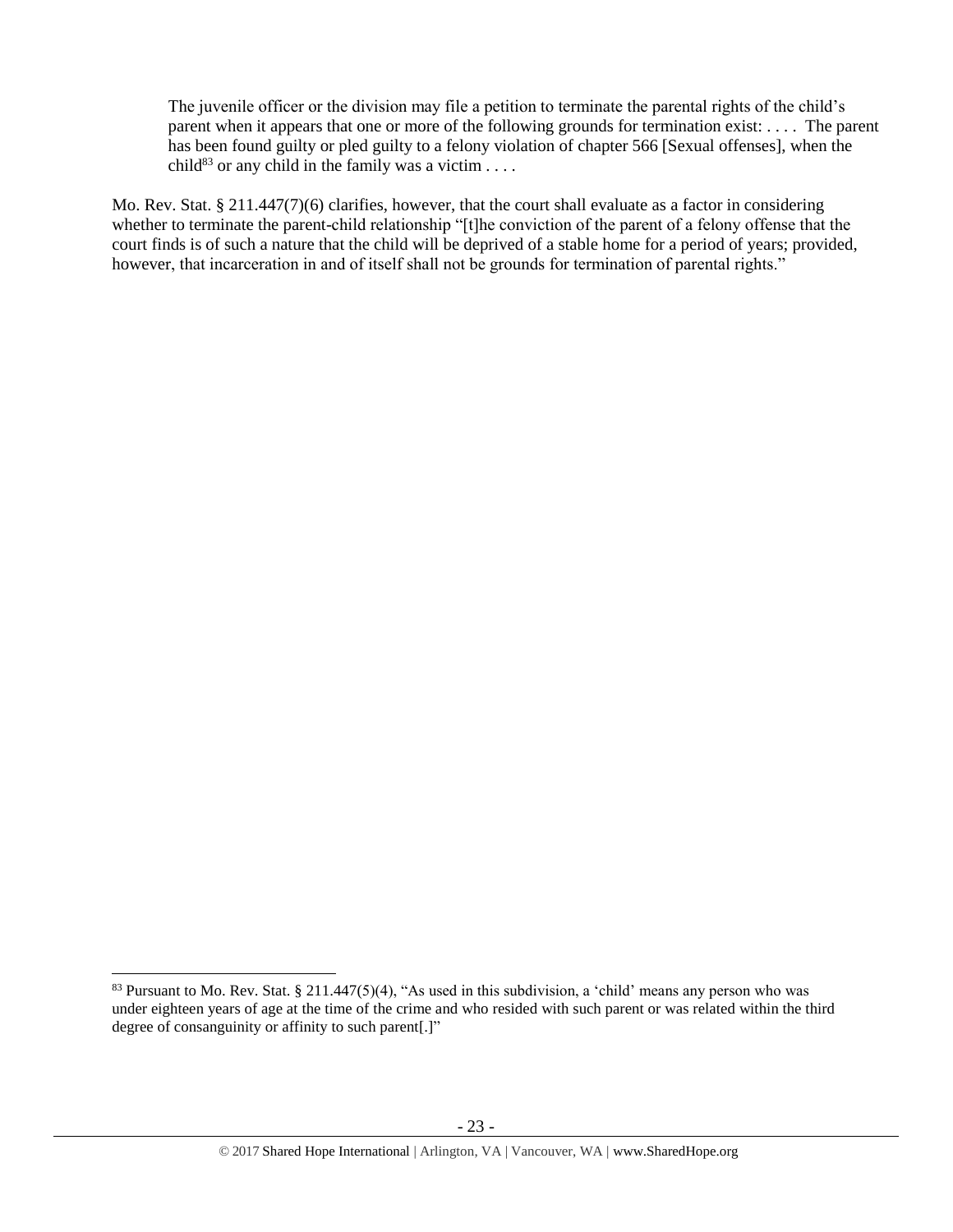#### **FRAMEWORK ISSUE 4: CRIMINAL PROVISIONS FOR FACILITATORS**

## *Legal Components:*

- *4.1 The acts of assisting, enabling, or financially benefitting from child sex trafficking are included as criminal offenses in the state sex trafficking statute.*
- *4.2 Financial penalties, including asset forfeiture laws, are in place for those who benefit financially from or aid and assist in committing domestic minor sex trafficking.*
- *4.3 Promoting and selling child sex tourism is illegal.*
- *4.4 Promoting and selling images of child sexual exploitation carries penalties as high as similar federal offenses. \_\_\_\_\_\_\_\_\_\_\_\_\_\_\_\_\_\_\_\_\_\_\_\_\_\_\_\_\_\_\_\_\_\_\_\_\_\_\_\_\_\_\_\_\_\_\_\_\_\_\_\_\_\_\_\_\_\_\_\_\_\_\_\_\_\_\_\_\_\_\_\_\_\_\_\_\_\_\_\_\_\_\_\_\_\_\_\_\_\_\_\_\_\_*

## *Legal Analysis:*

*4.1 The acts of assisting, enabling, or financially benefitting from child sex trafficking are included as criminal offenses in the state sex trafficking statute*.

Facilitators may be prosecuted under Mo. Rev. Stat. § 566.211 (Sexual trafficking of a child—penalty) or § 566.210 (Sexual trafficking of a child under age twelve—affirmative defense not allowed, when—penalty), which makes it a crime when a person "knowingly . . . benefits, financially or by receiving anything of value, from participation in [trafficking] activities . . . or advertises the availability of a person . . . to participate in a commercial sex act, sexual performance, or the production of explicit sexual material as defined in section 573.010 [Definitions]." Mo. Rev. Stat. §§ 566.211(1), (3), 566.210(1), (3). A conviction under Mo. Rev. Stat. § 566.211 is punishable as a felony by imprisonment for 10 years to life and a fine up to \$250,000. If "force, abduction, or coercion" was used, the penalty is enhanced to "life imprisonment without eligibility for probation or parole" for 25 years. Mo. Rev. Stat. § 566.211(3). A conviction under Mo. Rev. Stat. § 566.210 is punishable as a felony by "life imprisonment without eligibility for probation or parole" for 25 years. Mo. Rev. Stat. § 566.210(3).

Facilitators who permit sex traffickers to use their online service to recruit minors or promote child sex trafficking face substantial financial penalties under Mo. Rev. Stat. § 566.103 (Crime of promoting online sexual solicitation, violation, penalty).<sup>84</sup> A conviction is punishable as a felony by a fine of \$5,000 "per day that the advertisement remains posted on the web-based classified service after seventy-two hours of when notice has been provided." Mo. Rev. Stat. § 566.103(6).

Facilitators may be prosecuted under Mo. Rev. Stat. § 573.205 (Promoting sexual performance by a child, penalties).<sup>85</sup> A conviction under this statute is punishable as a class C felony by imprisonment for  $3-10$  years.<sup>86</sup> Mo. Rev. Stat. §§ 573.205(2), 558.011(1)(3).<sup>87</sup>

*4.2 Financial penalties, including asset forfeiture laws, are in place for those who benefit financially from or aid and assist in committing domestic minor sex trafficking.*

Facilitators convicted in Missouri face financial penalties including fines, restitution, forfeiture, and civil damages to trafficking victims.

<sup>84</sup> *See supra* Component 1.2 for a detailed discussion of this statute.

<sup>85</sup> *See supra* Component 1.2 for a detailed discussion of this statute.

<sup>86</sup> *See supra* note [8.](#page-2-0)

<sup>87</sup> *See supra* note [6.](#page-1-1)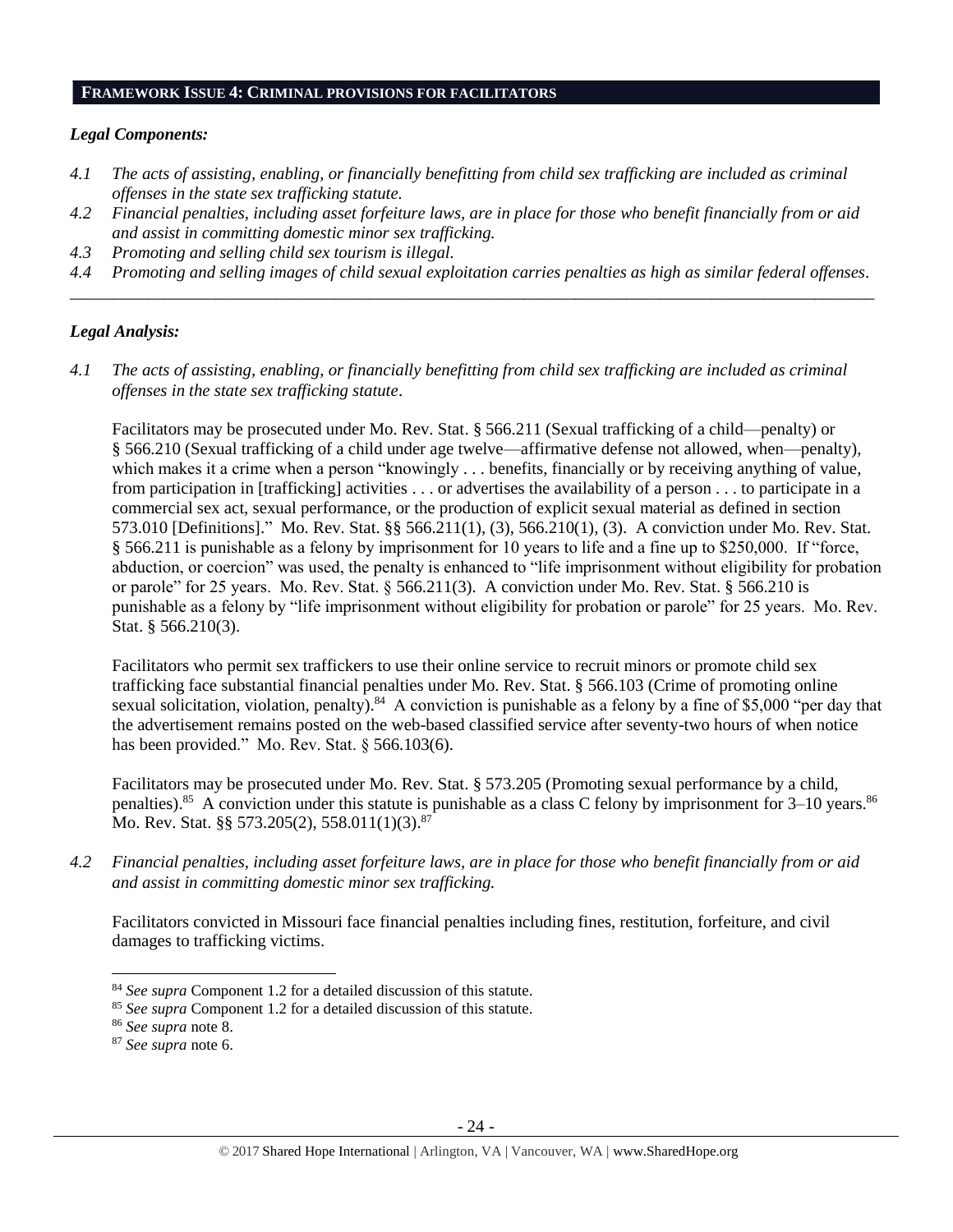Facilitators face a fine up to \$250,000 for convictions under Mo. Rev. Stat. § 566.211 (Sexual trafficking of a child—penalty). Mo. Rev. Stat. § 566.211(3). Facilitators also face potential fines of \$5,000 per day for failing to remove certain materials pursuant to Mo. Rev. Stat. § 566.103(1) (Crime of promoting online sexual solicitation). Mo. Rev. Stat. § 566.103(6). In addition, under Mo. Rev. Stat. § 558.002(1)(1),  $(7)^{88}$  (Fines for felonies), a trafficker who is convicted of a Class C, D, or E felony may be required to pay a fine of \$10,000 or up to "double the amount of the person's gain<sup>89</sup> from the commission of the offense."

Facilitators convicted of certain crimes must pay restitution to trafficking victims under Mo. Rev. Stat. § 566.218 (Restitution required for certain offenders), which states,

[A] person found guilty of violating any provisions of section . . . 566.210 [Sexual trafficking of a child under age twelve—affirmative defense not allowed, when—penalty], [or] 566.211 [Sexual trafficking of a child—penalty] . . . shall be ordered by the sentencing court to pay restitution to the victim of the offense regardless of whether the defendant is sentenced to a term of imprisonment or probation. The minimum restitution ordered by the court shall be in the amount determined by the court necessary to compensate the victim for the value of the victim's labor and/or for the mental and physical rehabilitation of the victim and any child of the victim.

Facilitators are also subject to discretionary civil asset forfeiture under Mo. Rev. Stat. § 513.607(1) (Property subject to forfeiture), which provides in part, "All property of every kind, including cash or other negotiable instruments, used or intended for use in the course of, derived from, or realized through criminal activity is subject to civil forfeiture." Mo. Rev. Stat. § 513.605(3) (Definitions) defines "criminal activity" as

the commission, attempted commission, conspiracy to commit, or the solicitation, coercion or intimidation of another person to commit any crime which is chargeable by indictment or information under the following Missouri laws:

. . . . (c) Chapter 566, relating to sexual offenses; (d) Chapter 568, relating to offenses against the family; . . . . (g) Chapter 567, relating to prostitution; (h) Chapter 573, relating to pornography and related offenses; . . . .

Seizure of forfeitable property is governed by Mo. Rev. Stat. § 513.607(6), which states, "Seizure may be effected by a law enforcement officer authorized to enforce the criminal laws of this state prior to the filing of the petition and without a writ of seizure if the seizure is incident to a lawful arrest, search, or inspection and the officer has probable cause to believe the property is subject to forfeiture and will be lost or destroyed if not seized." Disposition of forfeited property is governed by Mo. Rev. Stat. §§ 513.620 – 513.623. Mo. Rev. Stat. §513.623 states "The clear proceeds of any sale or disposition after satisfaction of the interest of any innocent party and after payment of the reasonable costs . . . be distributed pursuant to section 7 of article IX of the Constitution of the state of Missouri."

<sup>88</sup> *See supra* note [8.](#page-2-0)

<sup>89</sup> *See supra* note [77](#page-19-0) for the definition of "gain."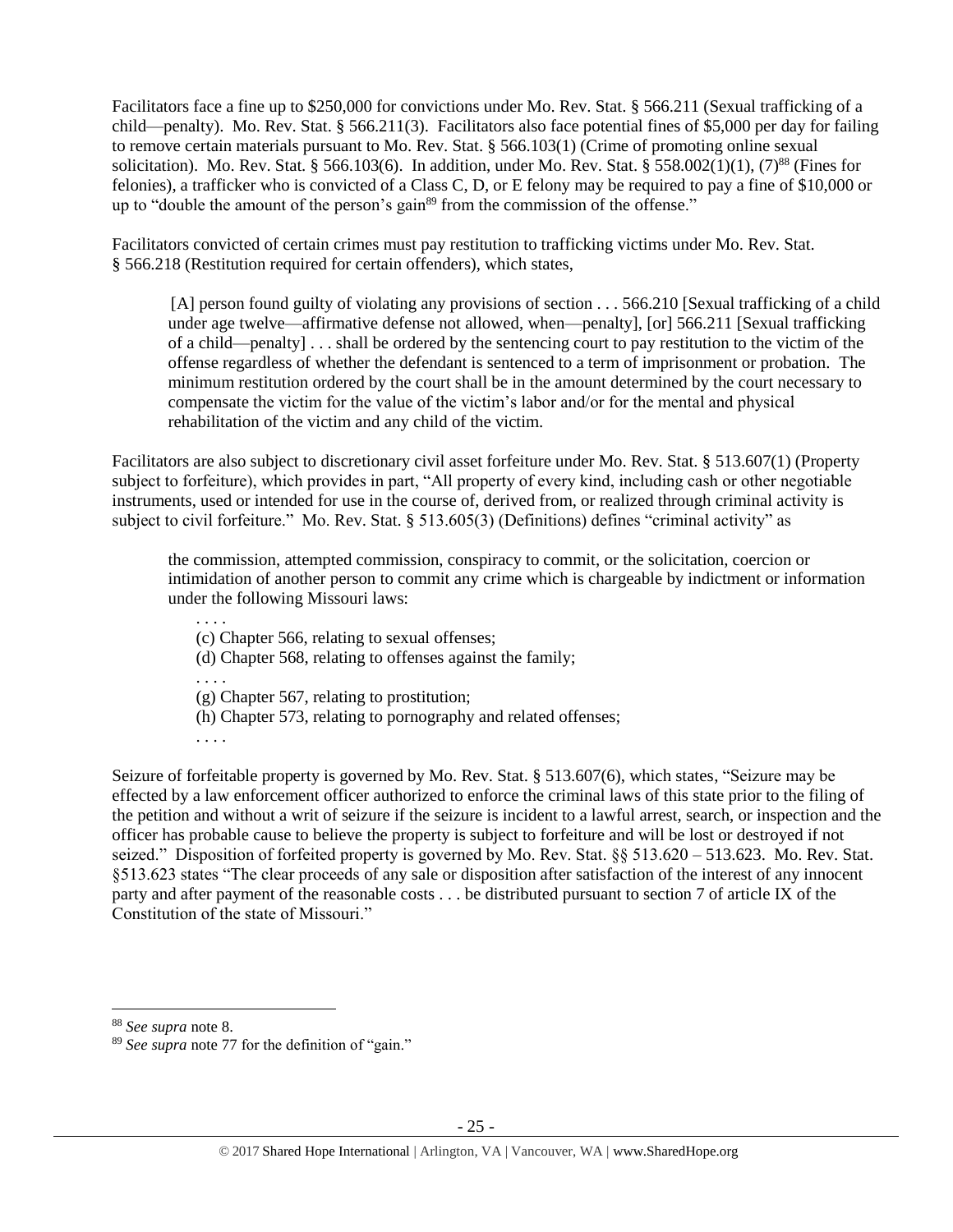A travel agency that facilitates child sex tourism could have its business assets frozen for a violation of Mo. Rev. Stat. § 567.089 (Offering travel for purpose of prostitution prohibited—penalties).<sup>90</sup> Mo. Rev. Stat. § 567.089(2) states that if an agency violates this section, "[T]he secretary of state shall revoke the articles of incorporation of the travel agency or charter tour operator. The secretary of state, as part of a proceeding brought under this section, may order a freeze of the bank or deposit accounts of the travel agency or charter tour operator."

# *4.3 Promoting and selling child sex tourism is illegal*.

Missouri has a series of laws that criminalize the promotion and sale of sex tourism, though the laws are not child-specific. In light of the broad definition of "prostitution" in Chapter 567 (Prostitution), which does not distinguish between acts by adults and acts by minors, facilitators of child sex tourism could be prosecuted under Missouri's sex tourism laws.

Mo. Rev. Stat. § 567.085(1) (Promoting travel for prostitution—penalty) criminalizes the conduct of a person who " knowingly sells or offers to sell travel services that include or facilitate travel for the purpose of engaging in prostitution as defined by [section 567.020](https://www.lexis.com/research/buttonTFLink?_m=365bbb2c169493723bac928e24ec7929&_xfercite=%3ccite%20cc%3d%22USA%22%3e%3c%21%5bCDATA%5b%a7%20567.085%20R.S.Mo.%5d%5d%3e%3c%2fcite%3e&_butType=4&_butStat=0&_butNum=2&_butInline=1&_butinfo=MOCODE%20567.010&_fmtstr=FULL&docnum=1&_startdoc=1&wchp=dGLzVlz-zSkAW&_md5=d32fdfbb8fc188b2a81f3fd57e337121) [Prostitution]." A conviction under this statute is punishable as a Class D felony by imprisonment for up to seven years.<sup>91</sup> Mo. Rev. Stat. §§ 567.085(2), 558.011(1)(4).<sup>92</sup>

Mo. Rev. Stat. § 567.087(1) (Prohibitions on travel agencies or tour operators—rebuttable presumption, advertisements) states,

No travel agency or charter tour operator shall:

- (1) Promote travel for prostitution as described in [section 567.085;](https://www.lexis.com/research/buttonTFLink?_m=39eacf84f8f4116d465fb0ab2d829210&_xfercite=%3ccite%20cc%3d%22USA%22%3e%3c%21%5bCDATA%5b%a7%20567.087%20R.S.Mo.%5d%5d%3e%3c%2fcite%3e&_butType=4&_butStat=0&_butNum=2&_butInline=1&_butinfo=MOCODE%20567.085&_fmtstr=FULL&docnum=1&_startdoc=1&wchp=dGLbVzb-zSkAl&_md5=3549e1692989f5adfa9211a8b10d75ac)
- (2) Sell, advertise, or otherwise offer to sell travel services or facilitate travel:
	- (a) For the purpose of engaging in a commercial sex act as defined in section  $566.010$ ;<sup>93</sup>

(b) That consists of tourism packages or activities using and offering any sexual contact as defined in section  $566.010<sup>94</sup>$  as enticement for tourism; or

(c) That provides or purports to provide access to or that facilitates the availability of sex escorts or sexual services.

Mo. Rev. Stat. § 567.087(2) further provides, "[t]here shall be a rebuttable presumption that any travel agency or charter tour operator using advertisements that include the term 'sex tours' or 'sex travel' or include depictions of human genitalia is in violation of this section."

Mo. Rev. Stat. § 567.089 (Offering travel for purpose of prostitution prohibited—penalties) states,

1. No travel agency or charter tour operator shall engage in selling, advertising, or otherwise offering to sell travel services, tourism packages, or activities that solicit, encourage, or facilitate travel for the purpose of engaging in prostitution.

2. Upon violation of this section by a travel agency or charter tour operator, the secretary of state shall revoke the articles of incorporation of the travel agency or charter tour operator. The secretary of state, as part of a proceeding brought under this section, may order a freeze of the bank or deposit accounts of the travel agency or charter tour operator.

<sup>90</sup> *See infra* Component 4.3 for discussion of substantive provisions.

<sup>91</sup> *See supra* note [8.](#page-2-0)

<sup>92</sup> *See supra* note [6.](#page-1-1)

<sup>&</sup>lt;sup>93</sup> See supra not[e 3](#page-1-2) for the definition of "commercial sex act."

<sup>&</sup>lt;sup>94</sup> See supra note [24](#page-6-0) for the definition of "sexual contact."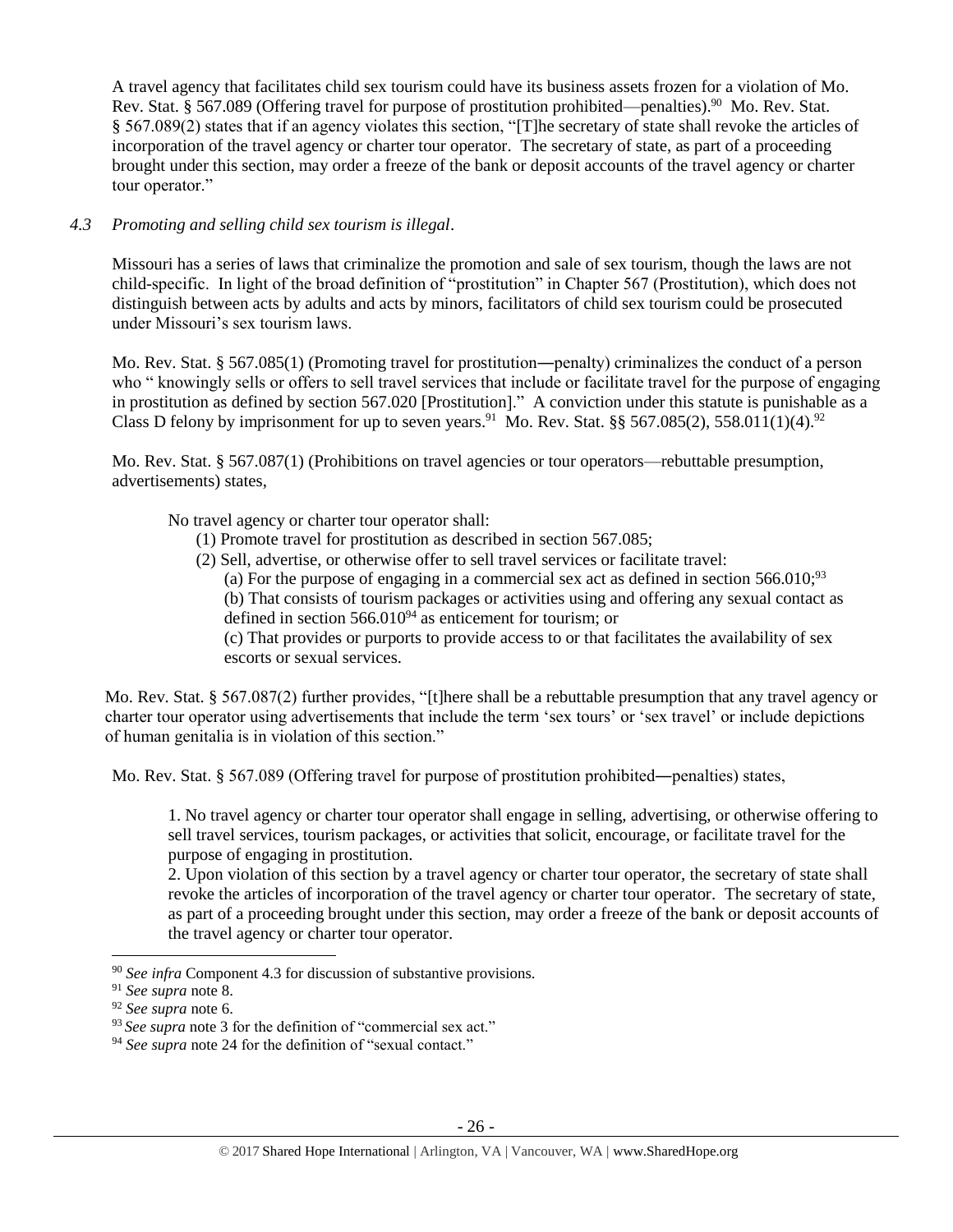4.3.1 Recommendation: Amend Mo. Rev. Stat. § 567.085 (Promoting travel for prostitution—penalty), § 567.087 (Prohibitions on travel agencies or tour operators), and § 567.089 (Offering travel for purpose of prostitution prohibited—penalties) to provide a penalty enhancement for violations involving the sale or promotion of child sex tourism.

# *4.4 Promoting and selling images of child sexual exploitation carries penalties as high as similar federal offenses.*

Several laws in Missouri criminalize the promotion or sale of images of child sexual exploitation (ICSE). Mo. Rev. Stat. § 573.205(1) (Promoting sexual performance by a child, penalties) makes it a crime when a person "knowing the character and content thereof, . . . promotes a performance which includes sexual conduct by a child less than eighteen years of age or produces, or directs any performance which includes sexual conduct by a child less than eighteen years of age." A conviction under this statute is punishable as a Class C felony by imprisonment for 3–10 years.<sup>95</sup> Mo. Rev. Stat. §§ 573.205(2), 558.011(1)(3).<sup>96</sup>

Mo. Rev. Stat. § 573.025(1) (Promoting child pornography in the first degree) makes it a crime when a person "knowing of its content and character, ... possesses with the intent to promote<sup>97</sup> or promotes child pornography<sup>98</sup> of a child less than fourteen years of age or obscene material<sup>99</sup> portraying what appears to be a child less than fourteen years of age." A conviction under this statute is punishable as a Class B felony, "unless the person knowingly promotes such material to a minor, in which case it is a class A felony." Mo. Rev. Stat. § 573.025(2). Mo. Rev. Stat. § 573.025(2) further provides that "[n]o person who is found guilty of promoting child pornography in the first degree shall be eligible for probation, parole, or conditional release for a period of three calendar years."<sup>100</sup> Mo. Rev. Stat. § 573.035(1) (Promoting child pornography in the second degree) makes it illegal if a person "knowing of its content and character, . . . possesses with the intent to promote or promotes child pornography<sup>101</sup> of a minor under the age of eighteen or obscene material<sup>102</sup> portraying what appears to be a minor under the age of eighteen." A conviction under this statute is punishable as a class D felony, "unless the person knowingly promotes such material to a minor, in which case it is a class B felony." Mo. Rev. Stat. § 573.035(2). If convicted under Mo. Rev. Stat. § 573.035, there is no eligibility for probation. Mo. Rev. Stat. § 573.035(2).

l

<sup>95</sup> *See supra* note [8.](#page-2-0)

<sup>96</sup> *See supra* note [6.](#page-1-1)

 $97$  Mo. Rev. Stat. § 573.010(16) defines "promote" as "to manufacture, issue, sell, provide, mail, deliver, transfer, transmute, publish, distribute, circulate, disseminate, present, exhibit, or advertise, or to offer or agree to do the same, by any means including a computer."

<sup>98</sup> *See supra* note [15](#page-3-0) for the definition of "child pornography."

<sup>99</sup> *See supra* note [13](#page-3-1) for the definition of "obscene material."

<sup>100</sup> *See supra* not[e 70.](#page-18-0)

<sup>&</sup>lt;sup>101</sup> *See supra* not[e 15](#page-3-0) for the definition of "child pornography."

<sup>&</sup>lt;sup>102</sup> See supra not[e 13](#page-3-1) for the definition of "obscene material."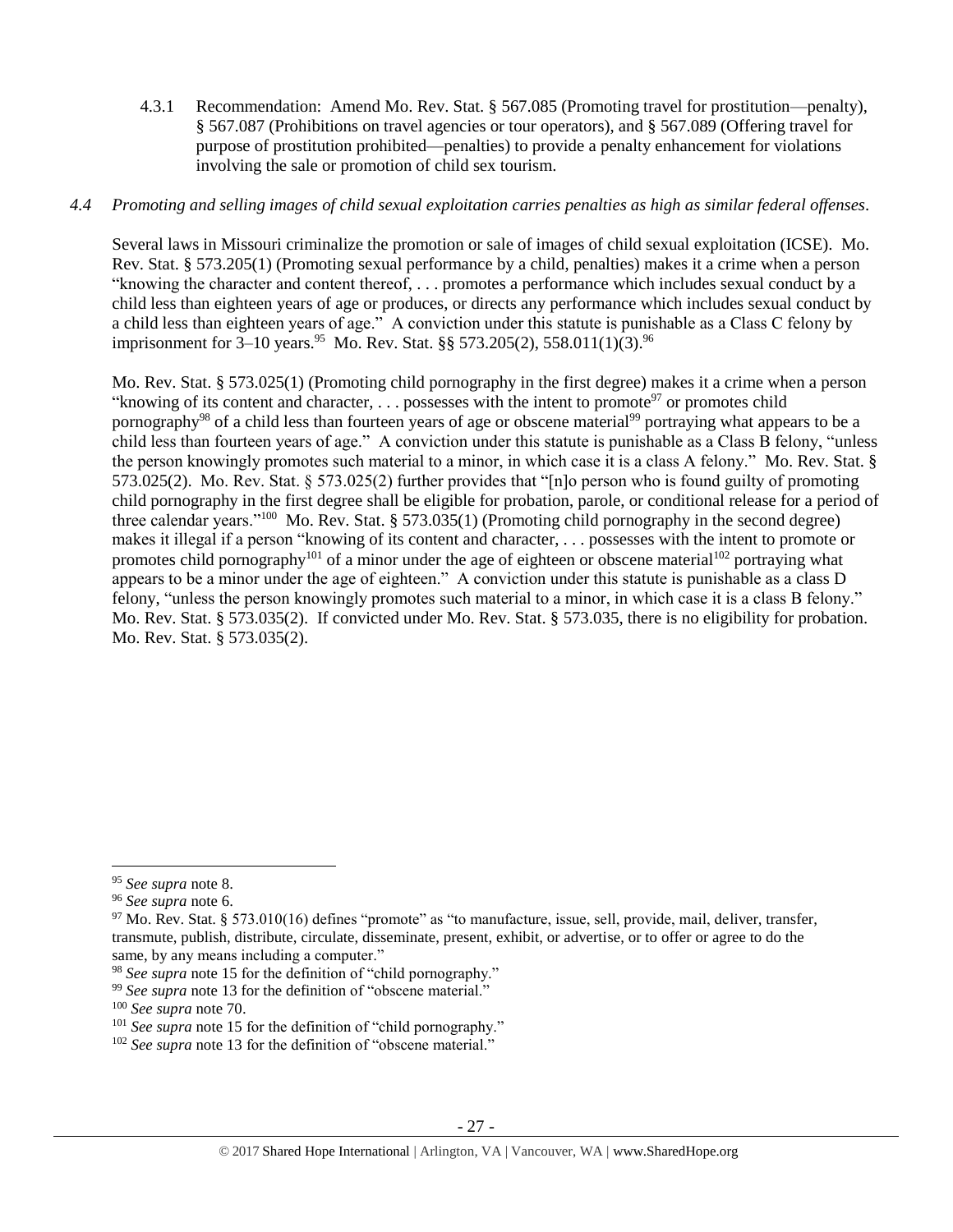## **FRAMEWORK ISSUE 5: PROTECTIVE PROVISIONS FOR THE CHILD VICTIMS**

## *Legal Components:*

- *5.1 Victims under the core child sex trafficking offense include all commercially sexually exploited children.*
- *5.2 The state sex trafficking statute expressly prohibits a defendant from asserting a defense based on the willingness of a minor under 18 to engage in the commercial sex act.*
- *5.3 State law prohibits the criminalization of minors under 18 for prostitution offenses.*
- *5.4 State law provides a non-punitive avenue to specialized services through one or more points of entry.*
- *5.5 Child sex trafficking is identified as a type of abuse and neglect within child protection statutes.*
- *5.6 The definition of "caregiver" or another related term in the child welfare statutes is not a barrier to a sex trafficked child accessing the protection of child welfare.*
- *5.7 Crime victims' compensation is specifically available to a child victim of sex trafficking or commercial sexual exploitation of children (CSEC).*
- *5.8 Victim-friendly procedures and protections are provided in the trial process for minors under 18.*
- *5.9 Child sex trafficking victims may vacate delinquency adjudications and expunge related records for prostitution and other offenses arising from trafficking victimization, without a waiting period.*
- *5.10 Victim restitution and civil remedies for victims of domestic minor sex trafficking or commercial sexual exploitation of children (CSEC) are authorized by law.*
- *5.11 Statutes of limitations for civil and criminal actions for child sex trafficking or commercial sexual exploitation of children (CSEC) offenses are eliminated or lengthened to allow prosecutors and victims a realistic opportunity to pursue criminal action and legal remedies.*

*\_\_\_\_\_\_\_\_\_\_\_\_\_\_\_\_\_\_\_\_\_\_\_\_\_\_\_\_\_\_\_\_\_\_\_\_\_\_\_\_\_\_\_\_\_\_\_\_\_\_\_\_\_\_\_\_\_\_\_\_\_\_\_\_\_\_\_\_\_\_\_\_\_\_\_\_\_\_\_\_\_\_\_\_\_\_\_\_\_\_\_\_\_*

# *Legal Analysis:*

l

*5.1 Victims under the core child sex trafficking offense include all commercially sexually exploited children.<sup>103</sup>* 

Mo. Rev. Stat. § 566.211 (Sexual trafficking of a child—penalty) and Mo. Rev. Stat. § 566.210 (Sexual trafficking of a child under age twelve—affirmative defense not allowed, when—penalty) include all commercial sexual exploitation of minors. Under Mo. Rev. Stat. § 566.211(1)(1) and § 566.210(1)(1), means of force, fraud, or coercion are not required.<sup>104</sup> In addition, the human trafficking laws apply to buyers through the terms "cause" and "obtain," regardless of third party control; thus, buying commercial sex with a person who is under the age of eighteen constitutes human trafficking.<sup>105</sup> Mo. Rev. Stat. §§ 566.211(1)(1), (2), 566.210(1)(1), (2). Consequently, Missouri's human trafficking offenses include any child who is bought for sex, regardless of whether force, fraud, or coercion is used, regardless of whether a buyer exploited the youth without a trafficker's involvement, and regardless of whether the victim identifies a trafficker. Mo. Rev. Stat. §§ 566.211(1)(1), (2), 566.210(1)(1), (2).

<sup>103</sup> *See generally* **SHARED HOPE INTERNATIONAL**, "Eliminating the Third Party Control Barrier to Identifying Juvenile Sex Trafficking Victims," JuST Response Policy Paper (2015), [http://sharedhope.org/wp](http://sharedhope.org/wp-content/uploads/2015/08/Policy-Paper_Eliminating-Third-Party-Control_Final1.pdf)[content/uploads/2015/08/Policy-Paper\\_Eliminating-Third-Party-Control\\_Final1.pdf](http://sharedhope.org/wp-content/uploads/2015/08/Policy-Paper_Eliminating-Third-Party-Control_Final1.pdf) (discussing need to include all commercially sexually exploited children within sex trafficking definitions and corresponding need to include buyer conduct in core sex trafficking offenses regardless of whether victim is under control of a third party). <sup>104</sup> *See supra* discussion in Component 1.1.

<sup>&</sup>lt;sup>105</sup> *See supra* discussion of buyer applicability in Component 2.1.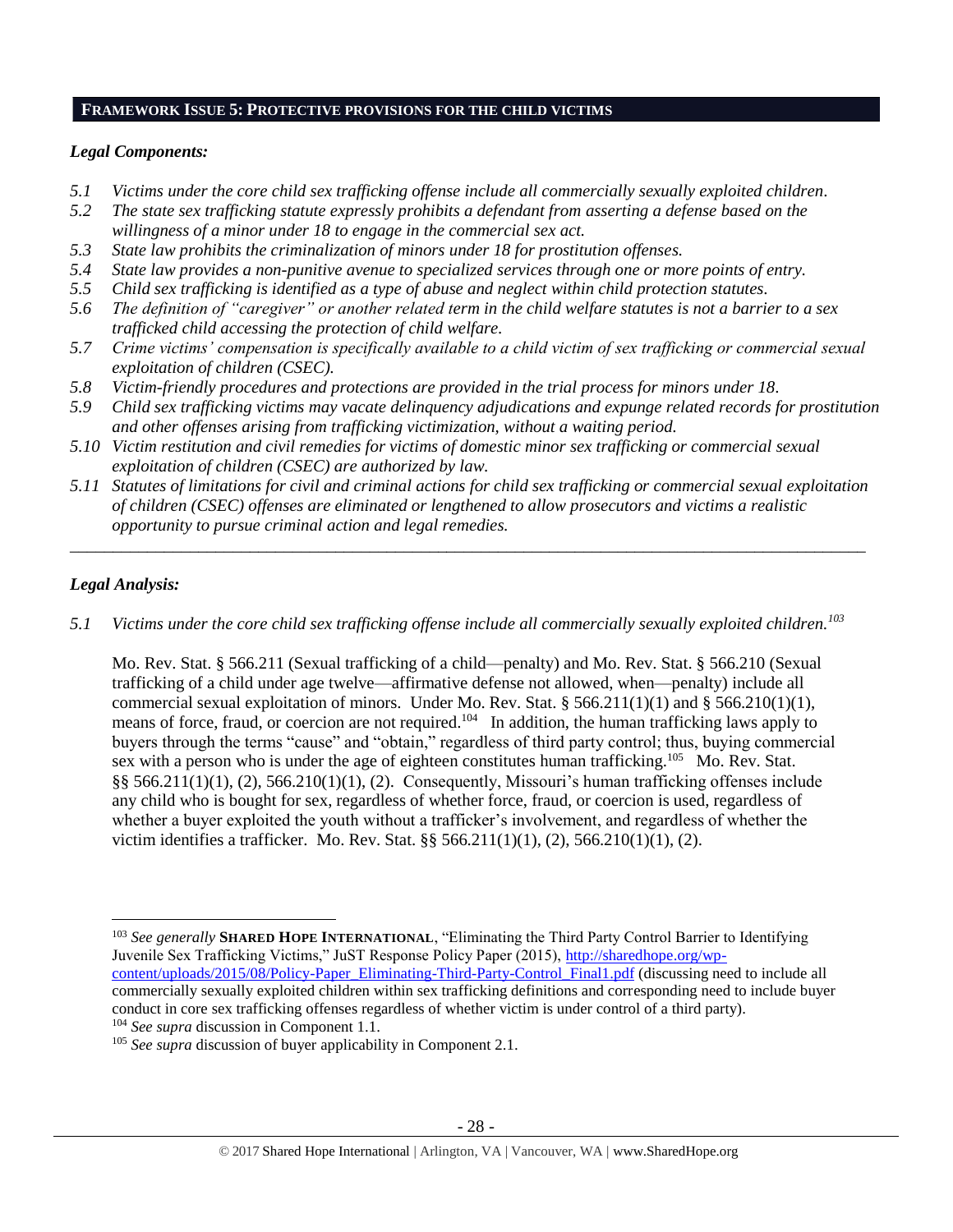*5.2 The state sex trafficking statute expressly prohibits a defendant from asserting a defense based on the willingness of a minor under 18 to engage in the commercial sex act.*

Although Mo. Rev. Stat. § 566.211 (Sexual trafficking of a child—penalty) and § 566.210 (Sexual trafficking of a child under age twelve—affirmative defense not allowed, when—penalty) do not expressly prohibit a defendant from asserting a defense based on the willingness of the minor to engage in the commercial sex act, Mo. Rev. Stat. § 566.020(3) (Mistake as to age—consent not a defense, when) provides that "[c]onsent is not a defense to any offense under this chapter [Sexual Offenses] if the alleged victim is less than fourteen years of age." Chapter 566 offenses include all sexual offenses, non-prostitution CSEC offenses, and sex trafficking offenses.

- 5.2.1 Recommendation: Amend Mo. Rev. Stat. § 566.020(3) (Mistake as to age—consent not a defense, when) to increase the age limitation to prohibit a defense based on the willingness of a minor under 18 to engage in the commercial sex act.
- *5.3 State law prohibits the criminalization of minors under 18 for prostitution offenses.<sup>106</sup>*

Mo. Rev. Stat. § 567.020 (Prostitution) does not distinguish between minors and adults in setting out the conduct that constitutes commission of the offense.

- 5.3.1 Recommendation: Amend Mo. Rev. Stat. § 567.020 (Prostitution) to ensure that all minors are protected from criminalization for prostitution offenses.
- *5.4 State law provides a non-punitive avenue to specialized services through one or more points of entry.*

# **System response to child engaged in commercial sex act**

Under Mo. Rev. Stat. § 566.223(4) (Federal Trafficking Victims Protection Act of 2000 to apply, when), law enforcement must report suspected cases of juvenile sex trafficking to the department of social services (DSS) and the department of juvenile justice (DJJ). In turn, DSS and DJJ may assess the child for services and assistance, but the provision of specialized services is not required. Specifically, Mo. Rev. Stat. § 566.223(4), (5) states,

 $\overline{\phantom{a}}$ 

4. As soon as possible after a first encounter with a person who reasonably appears to a law enforcement agency to be a victim of trafficking as defined in section 566.200 [Definitions], that agency or office shall notify the department of social services and, where applicable, juvenile justice authorities, that the person may be a victim of trafficking, in order that such agencies may determine whether the person may be eligible for state or federal services, programs, or assistance. 5. The department of social services may coordinate with relevant state, federal, and local agencies to evaluate appropriate services for victims of trafficking. State agencies may implement programs and enter into contracts with nonprofit agencies, domestic and sexual violence shelters, and other nongovernment organizations to provide services to confirmed victims of trafficking, insofar as funds are available for that purpose. Such services may include, but are not limited to, case management, emergency temporary housing, health care, mental health counseling, alcohol and drug addiction

<sup>. . . .</sup> 

<sup>&</sup>lt;sup>106</sup> For more information regarding recent federal legislation impacting this component see: http://go.sharedhope.org/stateimpactmemo.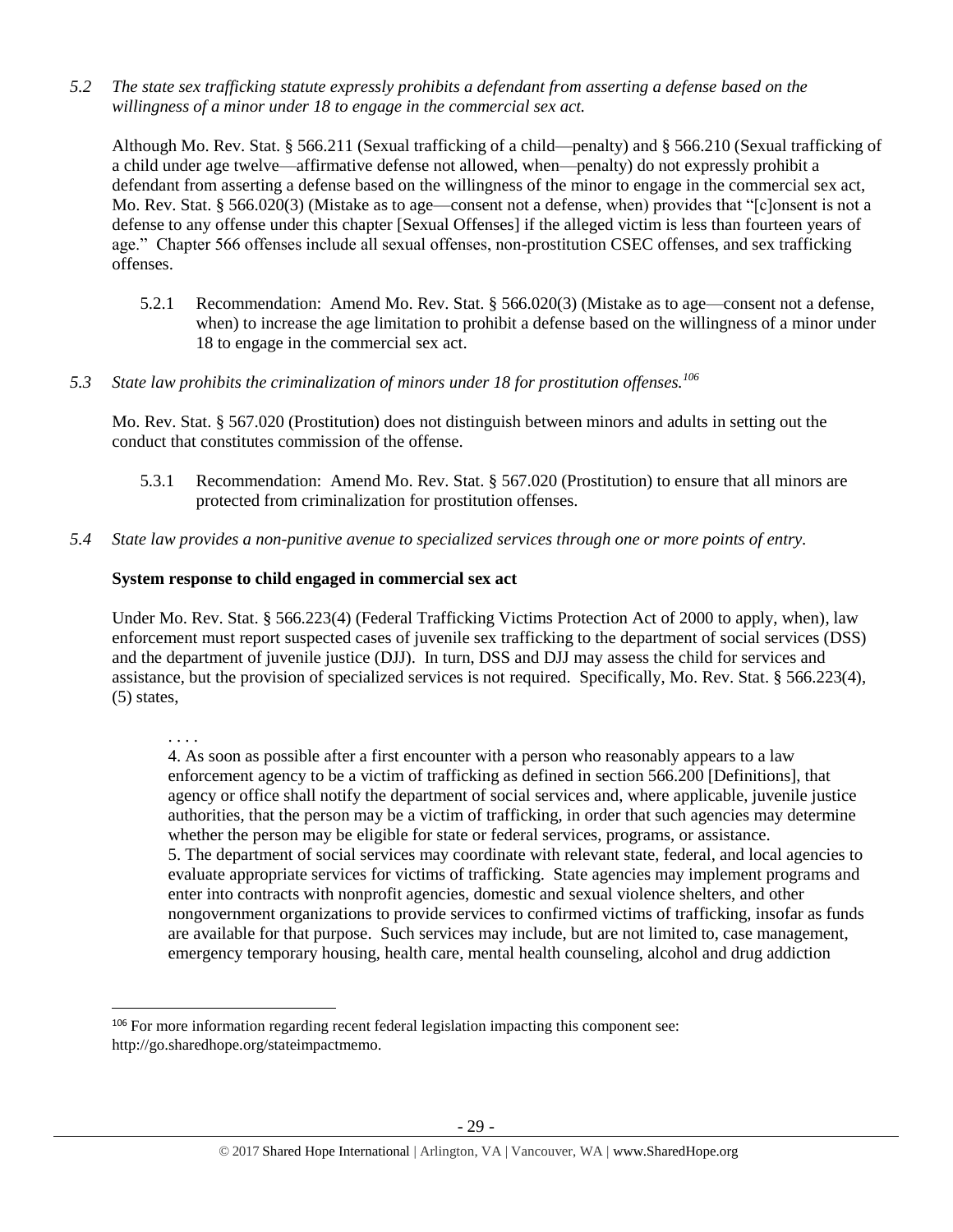screening and treatment, language interpretation and translation services, English language instruction, job training, and placement assistance.

Once connected with DSS, juvenile sex trafficking victims also may access services through a state technical assistance team. Under Mo. Rev. Stat. § 660.520(1) (State technical assistance team for child sexual abuse cases), these teams may assist, train teams, develop protocols, and be involved in, upon request, the "investigation and prosecution of child abuse, child neglect, child sexual abuse, child exploitation, child pornography, [and] child fatality cases." Mo. Rev. Stat. § 660.520(3) further states,

Each county may develop a multidisciplinary team for the purpose of determining the appropriate investigative and therapeutic action . . . . The multidisciplinary team may include, but is not limited to, a prosecutor, or his or her representative, an investigator from the children's division, a physician, a representative from a mental health care services agency and a representative of the police agency of primary jurisdiction.

Additionally, Mo. Rev. Stat. § 211.038(1) (Children not to be reunited with parents or placed in a home) may prevent the return of a child to the custody of a trafficker parent. Under Mo. Rev. Stat. § 211.038(1),

A child under the jurisdiction of the juvenile court shall not be reunited with a parent or placed in a home in which the parent or any person residing in the home has been found guilty of any of the following offenses when a child was the victim:

(1) A felony violation of section . . . 566.031 [Rape in the second degree] . . . 566.061 [Sodomy in the second degree] . . . 566.064 [Statutory sodomy, second degree] . . . 566.083 [Sexual misconduct involving a child]  $\ldots$  566.100 [Sexual abuse]  $\ldots$  566.151 [Enticement of a child],  $\ldots$  566.212 [Sexual trafficking of a child—penalty] . . . ;

. . . . (3) Abuse of a child under section 568.060 [Abuse of a child] when such abuse is sexual in nature; . . . .

(5) A violation of section 573.200 [Child used in sexual performance];

(6) A violation of section 573.205 [Promoting sexual performance by a child]; or . . . . 107

However, Missouri law does not prohibit a juvenile sex trafficking victim from being taken into custody, detained, and adjudicated delinquent for prostitution or other offenses related to his or her victimization.<sup>108</sup>

# **Summary**

 $\overline{a}$ 

Although Missouri law mandates referral of juvenile sex trafficking victims to DSS and DJJ for a service and assistance assessment, specialized services are not required. Further, juvenile sex trafficking victims may face delinquency adjudications for offenses committed pursuant to their victimization.

5.4.1 Recommendation: Amend Missouri's protective response for juvenile sex trafficking victims to include specialized services and a mandatory mechanism to prevent delinquency adjudications.

<sup>&</sup>lt;sup>107</sup> Mo. Rev. Stat. § 211.038(2) also provides, "For all other violations of offenses in chapters 566 and 568 not specifically listed in subsection 1 of this section or for a violation of an offense committed in another state when a child is the victim that would be a violation of chapter 566 or 568 if committed in Missouri, the juvenile court may exercise its discretion regarding the placement of a child under the jurisdiction of the juvenile court in a home in which a parent or any person residing in the home has been found guilty of, or pled guilty to, any such offense." <sup>108</sup> *See supra* Component 5.3 for provisions concerning the non-criminalization of minors for prostitution offenses.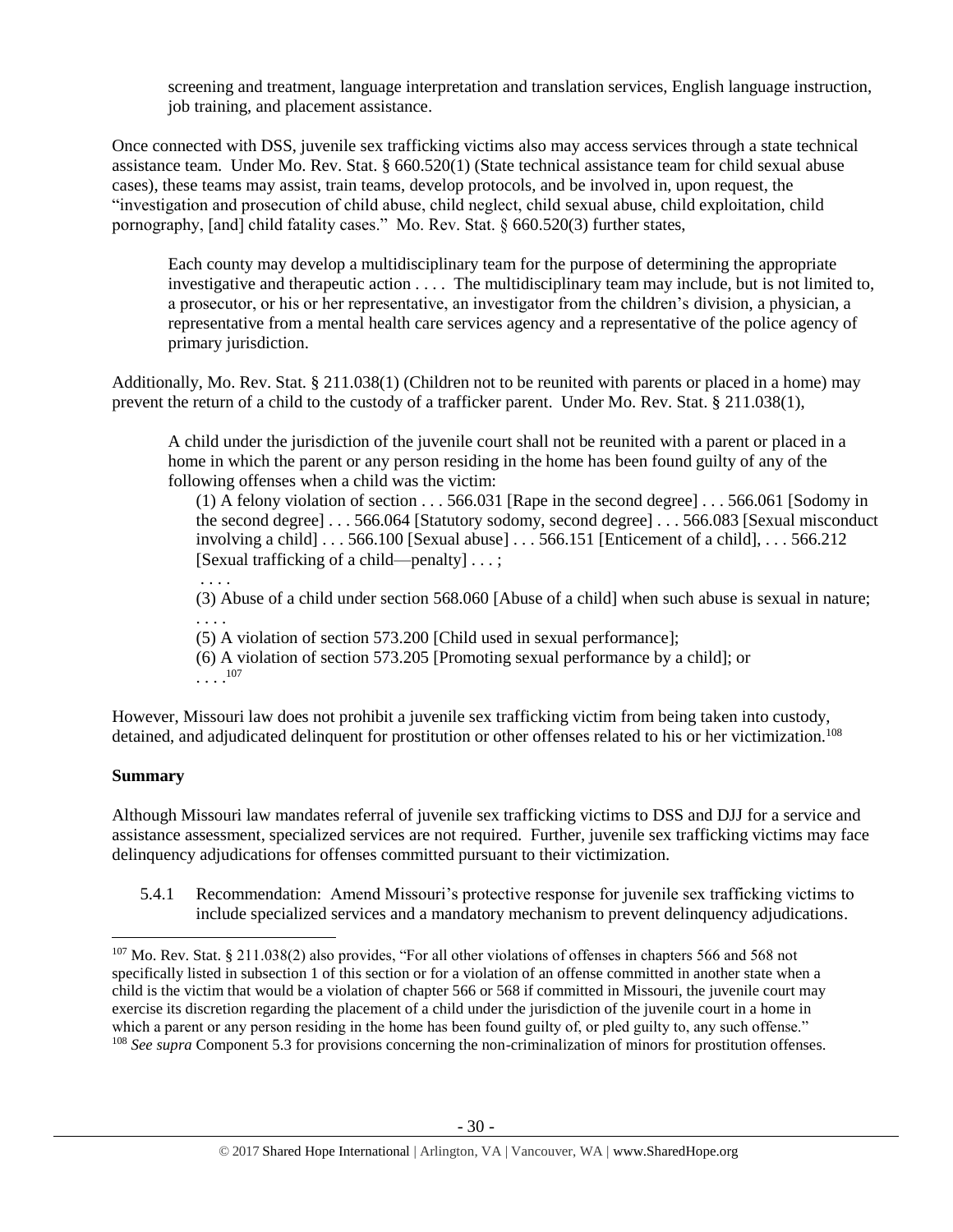# *5.5 Child sex trafficking is identified as a type of abuse and neglect within child protection statutes.<sup>109</sup>*

Child sex trafficking is expressly identified as a type of abuse and neglect within Missouri's child protection statutes. Mo. Rev. Stat.  $\S 210.110(1)^{110}$  (Definitions) defines "abuse" to include the following:

<span id="page-30-0"></span>any physical injury, sexual abuse, or emotional abuse inflicted on a child other than by accidental means by those responsible for the child's care, custody, and control . . . . Victims of abuse shall also include any victims of sex trafficking or severe forms of trafficking as those terms are defined in 22 U.S.C. 78 Section 7102(9)-(10)[.]

Similarly, Mo. Rev. Stat. § 210.110(12) defines "neglect" to include the following:

failure to provide, by those responsible for the care, custody, and control of the child, the proper or necessary support, education as required by law, nutrition or medical, surgical, or any other care necessary for the child's well-being. Victims of neglect shall also include any victims of sex trafficking or severe forms of trafficking as those terms are defined in 22 U.S.C. 78 Section 7102(9)-(10)[.]

*5.6 The definition of "caregiver" or another related term in the child welfare statutes is not a barrier to a sex trafficked child accessing the protection of child welfare.*

The definition of "those responsible for the care, custody, and control of the child"<sup>111</sup> is not a barrier to a sex trafficked child accessing the protection of child welfare. The definitions of "abuse" and "neglect" include "any victims of sex trafficking" without specifying who must have committed the act as the definitions do for other forms of abuse and neglect. Mo. Rev. Stat. § 210.110(1), (12) (Definitions). Further, Mo. Rev. Stat. § 210.115(1) (Reports of abuse, neglect, and under age eighteen deaths) outlines mandatory reporting requirements for suspected abuse or neglect of a child, stating, "As used in this section, the term 'abuse' is not limited to abuse inflicted by a person responsible for the child's care, custody and control as specified in section 210.110, but shall also include abuse inflicted by any other person." Under Mo. Rev. Stat. § 660.525 (Treatment for child sexual abuse victims provided by family services, when),

The division of family services may provide treatment services for child sexual abuse victims in instances where the perpetrator is not listed in section 210.110, as a person responsible for the care, custody and control of the child, if treatment funds are available and such treatment services are requested by the family of the child.

- (a) The parents or legal guardians of a child;
- (b) Other members of the child's household;
- (c) Those exercising supervision over a child for any part of a twenty-four-hour day;

(d) Any person who has access to the child based on relationship to the parents of the child or members of the child's household or the family; or

(e) Any person who takes control of the child by deception, force, or coercion.

*See supra* note [110.](#page-30-0)

l

<sup>&</sup>lt;sup>109</sup> For more information regarding recent federal legislation impacting this component see: http://go.sharedhope.org/stateimpactmemo.

<sup>&</sup>lt;sup>110</sup> The text of Mo. Rev. Stat. § 210.110 cited here and elsewhere in this report includes amendments made by the enactment of Senate Bill 160 during the 2017 1st Regular Session of Missouri's 99th General Assembly (effective June 22, 2017).

<sup>111</sup> Mo. Rev. Stat. § 210.110(16) defines "those responsible for the care, custody, and control of the child" to include the following: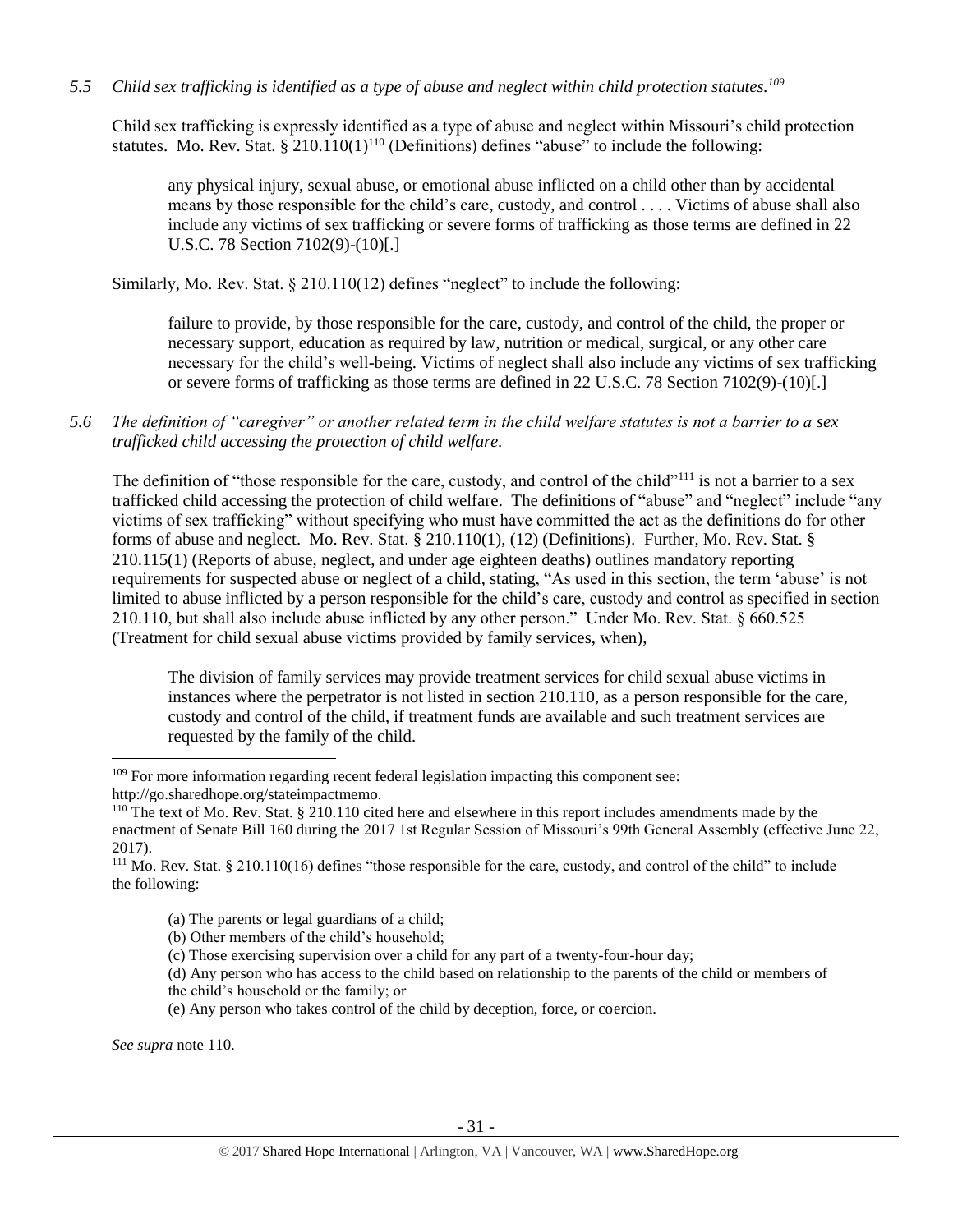# *5.7 Crime victims' compensation is specifically available to a child victim of sex trafficking or commercial sexual exploitation of children (CSEC).*

To the extent a prostituted child meets the definition of "victim,"<sup>112</sup> certain provisions of Chapter 595 (Victims of crimes, compensation and services) may impede a domestic minor sex trafficking victim's access to victim compensation and services.

First, Mo. Rev. Stat. § 595.030(2 (Compensation) states,

No compensation shall be paid unless the department of public safety finds that a crime was committed, that such crime directly resulted in personal physical injury<sup>113</sup> to, or the death of, the victim, and that police records show that such crime was promptly reported to the proper authorities. In no case may compensation be paid if the police records show that such report was made more than forty-eight hours after the occurrence of such crime, unless the department of public safety finds that the report to the police was delayed for good cause. If the victim is under eighteen years of age such report may be made by the victim's parent, guardian or custodian; by a physician, a nurse, or hospital emergency room personnel; by the children's division personnel; or by any other member of the victim's family . . . .

In addition to the narrow timeframe for reporting the crime, Mo. Rev. Stat. § 595.025(2) (Claims, filing and hearing) requires that "[a] claim shall be filed not later than two years after the occurrence of the crime or the discovery of the crime upon which it is based."

Second, cooperation with law enforcement is required, unless good cause is shown. Mo. Rev. Stat. § 595.015(6) (Compensation claims) states, "The claimant, victim or dependent shall cooperate with law enforcement officials in the apprehension and prosecution of the offender in order to be eligible, or the department has found that the failure to cooperate was for good cause."

Third, compensation may be limited or eliminated if the department determines that the injury arose from the consent of the victim. Mo. Rev. Stat. § 595.035(3) (Award standards to be established) states, "In determining the amount of compensation payable, the department of public safety shall determine whether, because of the victim's consent, provocation, incitement or negligence, the victim contributed to the infliction of the victim's injury or death, and shall reduce the amount of the compensation or deny the claim altogether."

- 5.7.1 Recommendation: Amend Mo. Rev. Stat. § 595.035 (Award standards to be established) to specifically exempt trafficked minors from filing requirements and ineligibility factors.
- *5.8 Victim-friendly procedures and protections are provided in the trial process for minors under 18.*

Mo. Rev. Stat. § 566.223(1) (Federal Trafficking Victims Protection Act of 2000 to apply, when) states,

Any individual who is alleging that a violation of sections 566.200 to 566.221 [including sexual trafficking of a child and sexual trafficking of a child under 12] has occurred against his or her person shall be afforded the rights and protections provided in the federal Trafficking Victims Protection Act of 2000, Public Law 106-386, as amended.

<sup>112</sup> *See supra* Component 5.1.

<sup>&</sup>lt;sup>113</sup> Mo. Rev. Stat. § 595.010(1)(23) defines "personal physical injury" as "actual bodily harm only with respect to the victim. Personal physical injury may include mental or nervous shock resulting from the specific incident upon which the claim is based."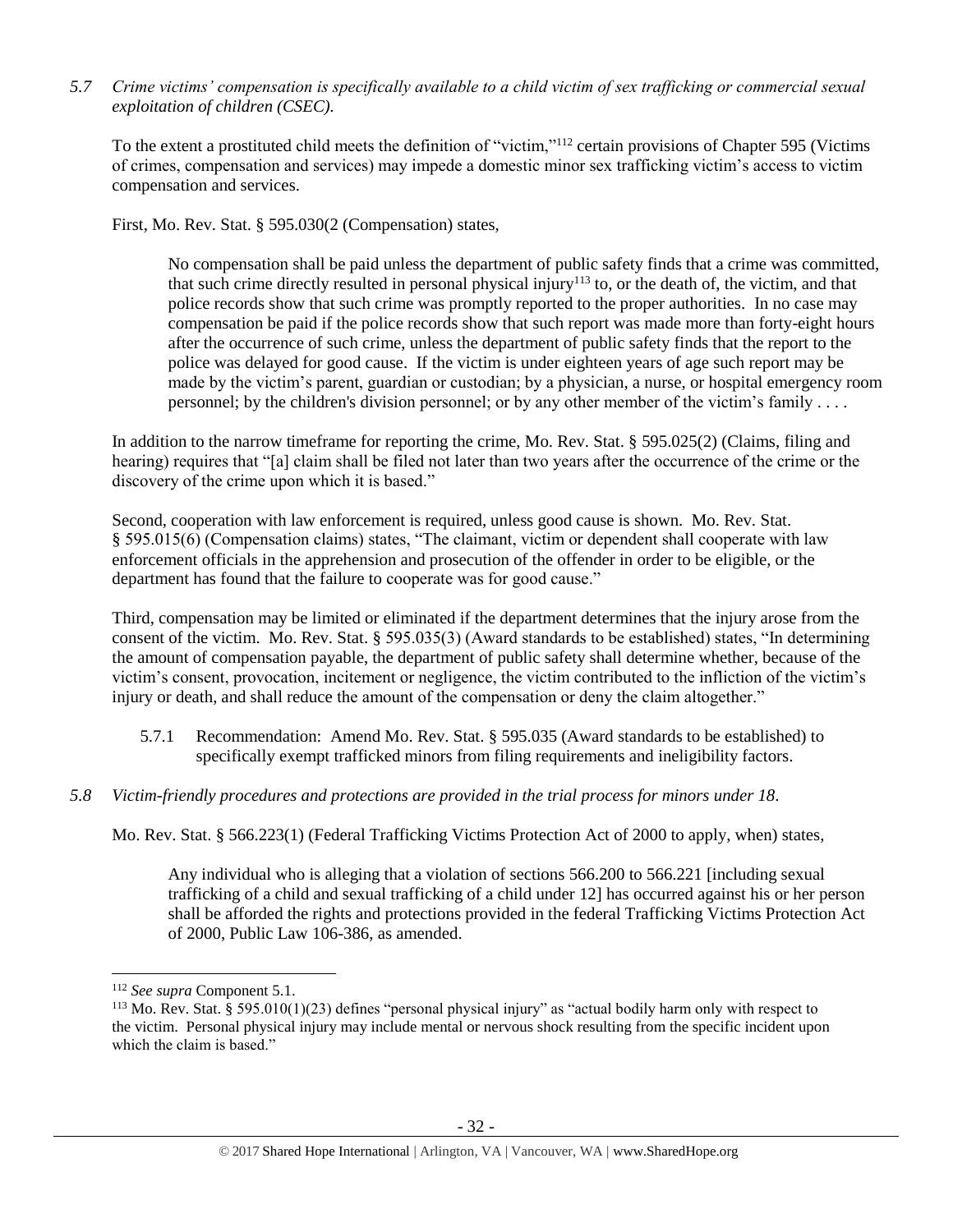Mo. Rev. Stat. § 491.710 (Hearings involving child witnesses) promotes speedy proceedings in cases involving a child victim witness, stating,

In all criminal cases and juvenile court hearings under chapter 211, involving a child victim or witness, as defined in section  $491.678^{114}$  or  $491.696$ ,  $115$  the court shall give docket priority. The court and the prosecuting or circuit attorney shall take appropriate action to insure a speedy trial in order to minimize the length of time the child must endure the stress of his or her involvement in the proceeding. In ruling on any motion or other request for a delay or continuance of proceedings, the court shall consider and give weight to any adverse impact the delay or continuance may have on the well-being of a child victim or witness.

Mo. Rev. Stat. § 491.015 (Prosecuting witness in certain cases not to be interrogated as to prior sexual conduct) seeks to protect sexual offense victim witnesses from cross-examination regarding prior sexual conduct. Mo. Rev. Stat. § 491.015(1), (2) states,

1. In prosecutions under chapter 566 [Sexual offenses], or prosecutions related to sexual conduct under chapter 568 [Offenses against the family], opinion and reputation evidence of the complaining witness' prior sexual conduct is inadmissible; evidence of specific instances of the complaining witness' prior sexual conduct or the absence of such instances or conduct is inadmissible, except where such specific instances are:

(1) Evidence of the sexual conduct of the complaining witness with the defendant to prove consent where consent is a defense to the alleged crime and the evidence is reasonably contemporaneous with the date of the alleged crime; or

(2) Evidence of specific instances of sexual activity showing alternative source or origin of semen, pregnancy or disease;

(3) Evidence of immediate surrounding circumstances of the alleged crime; or

(4) Evidence relating to the previous chastity of the complaining witness in cases, where, by statute, previously chaste character is required to be proved by the prosecution.

2. Evidence of the sexual conduct of the complaining witness offered under this section is admissible to the extent that the court finds the evidence relevant to a material fact or issue.

Mo. Rev. Stat. § 491.075(1) (Statement of child under fourteen admissible, when) states,

A statement made by a child under the age of fourteen or a vulnerable person relating to an offense under chapter 565 [Offenses against the person], 566 [Sexual offenses], 568 [Offenses against the family] or 573 [Pornography and related offenses], performed by another, not otherwise admissible by statute or court rule, is admissible in evidence in criminal proceedings in the courts of this state as substantive evidence to prove the truth of the matter asserted if:

(1) The court finds, in a hearing conducted outside the presence of the jury that the time, content and circumstances of the statement provide sufficient indicia of reliability; and

(2) (a) The child or vulnerable person testifies at the proceedings; or

 $\overline{\phantom{a}}$ 

(b) The child or vulnerable person is unavailable as a witness; or

<sup>114</sup> Mo. Rev. Stat. § 491.678 (Child defined) defines "child" as "a person under seventeen years of age who is the alleged victim in any criminal prosecution under chapter 565 [Offenses against the person], 566 [Sexual offenses] or 568 [Offenses against the family]."

<sup>115</sup> Mo. Rev. Stat. § 491.696 (Child defined) defines "child" as "a person seventeen years of age or under who is the alleged victim of sexual abuse, physical abuse, or neglect as such terms are defined in section 210.110."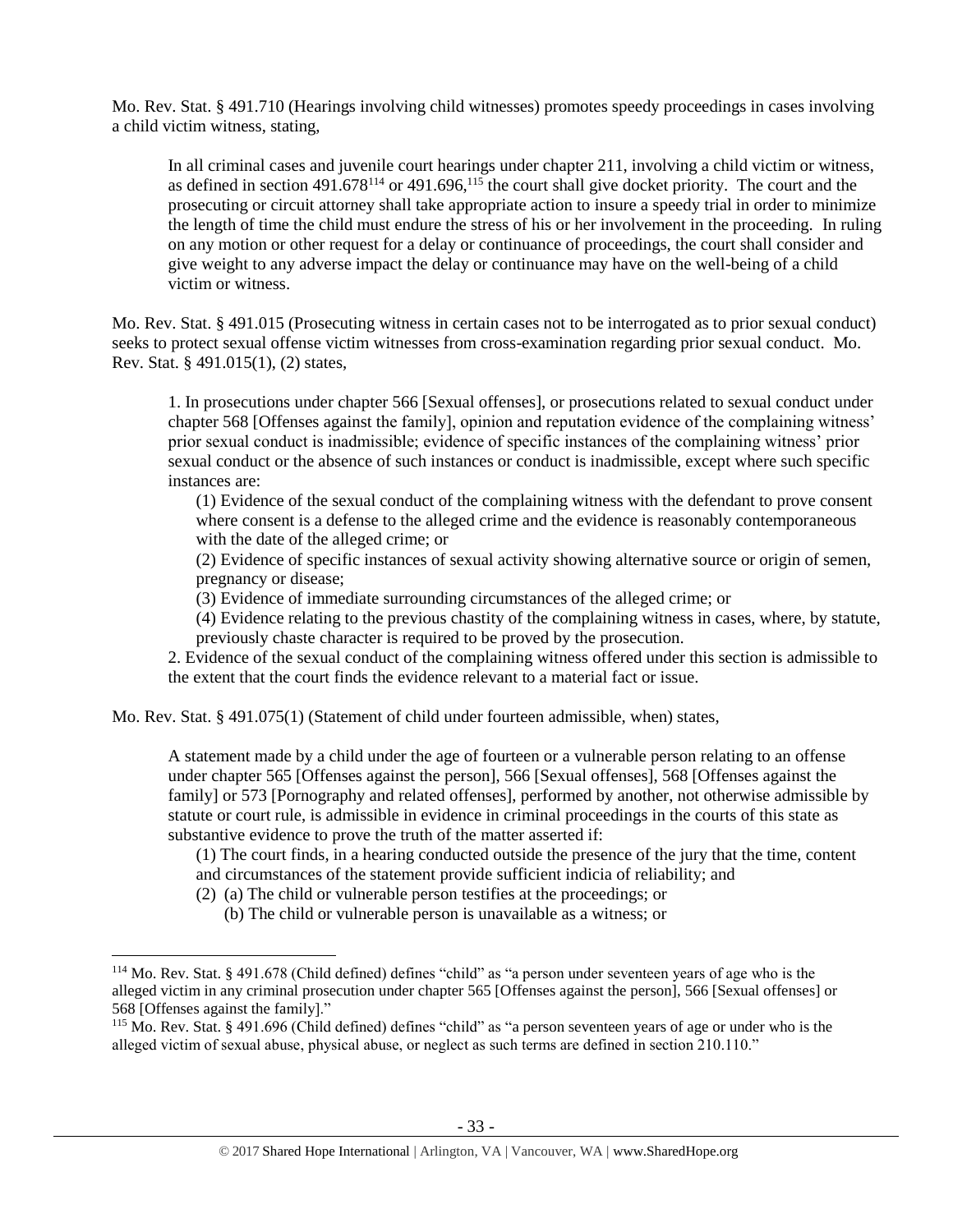(c) The child or vulnerable person is otherwise physically available as a witness but the court finds that the significant emotional or psychological trauma which would result from testifying in the personal presence of the defendant makes the child or vulnerable person unavailable as a witness at the time of the criminal proceeding.

In addition, such a statement when the child is a victim of the above offenses "is sufficient corroboration of a statement, admission or confession regardless of whether or not the child or vulnerable person is available to testify regarding the offense." Mo. Rev. Stat. § 491.075(2).

Protection of a child witness from additional trauma in the trial process is provided pursuant to Mo. Rev. Stat. § 491.680 (Court may order video recording of alleged child victim), which states,

1. In any criminal prosecution under the provisions of chapter 565 [Offenses against the person], 566 or 568 involving an alleged child victim, upon the motion of the prosecuting attorney, the court may order that an in-camera videotaped deposition of the testimony of the alleged child victim be made for use as substantive evidence at preliminary hearings and at trial.

2. If the court finds, at a hearing, that significant emotional or psychological trauma to the child which would result from testifying in the personal presence of the defendant exists, which makes the child unavailable as a witness at the time of the preliminary hearing or trial, the court shall order that an incamera videotaped deposition of the testimony of the alleged child victim be made for use as substantive evidence at the preliminary hearings and at trial. Such recording shall be retained by the prosecuting attorney and shall be admissible in lieu of the child's personal appearance and testimony at preliminary hearings and at trial, conflicting provisions of section 544.270 notwithstanding. A transcript of such testimony shall be made as soon as possible after the completion of such deposition and shall be provided to the defendant together with all other discoverable materials. 3. Upon a finding of trauma as provided for in subsection 2 of this statute, the court may also exclude the defendant from the videotape deposition proceedings in which the child is to testify. Where any

such order of exclusion is entered, the child shall not be excused as a witness until the defendant has had a reasonable opportunity to review the videotape deposition in private with his counsel and to consult with his counsel; and until his counsel has been afforded the opportunity to cross-examine the child following such review and consultation.

 $\ldots$ <sup>116</sup>

 $\overline{\phantom{a}}$ 

Mo. Rev. Stat. § 491.685(1) (Defendant may be excluded from child victim deposition proceedings, when) also provides, "On motion of the prosecuting attorney, the court may exclude the defendant from any or all deposition proceedings at which the child is to testify," so long as the defendant is able to review the videotape with his attorney and his attorney has the opportunity to cross-examine the child after that review. Pursuant to Mo. Rev. Stat. § 491.685(2), "The court may also order, on motion of the prosecuting attorney, during all predeposition procedures, recesses, and post-deposition matters that the child be sequestered from the view and presence of the defendant."

Pursuant to Mo. Rev. Stat. § 492.304(1) (Visual and aural recordings of child under fourteen admissible, when), "In addition to the admissibility of a statement under the provisions of section 492.303, the visual and aural recording of a verbal or nonverbal statement of a child when under the age of fourteen who is alleged to be a

<sup>116</sup> However, Mo. Rev. Stat. § 491.690 (Provisions of sections 491.675 to 491.693 not to apply where defendant has waived right to counsel—exceptions) states that "[w]here a defendant has waived the right to counsel and elected to represent himself, the provisions of sections 491.675 to 491.693 shall not apply, except in the discretion of the court, under such rules, procedures and restrictions as the court may, in the interests of justice, impose."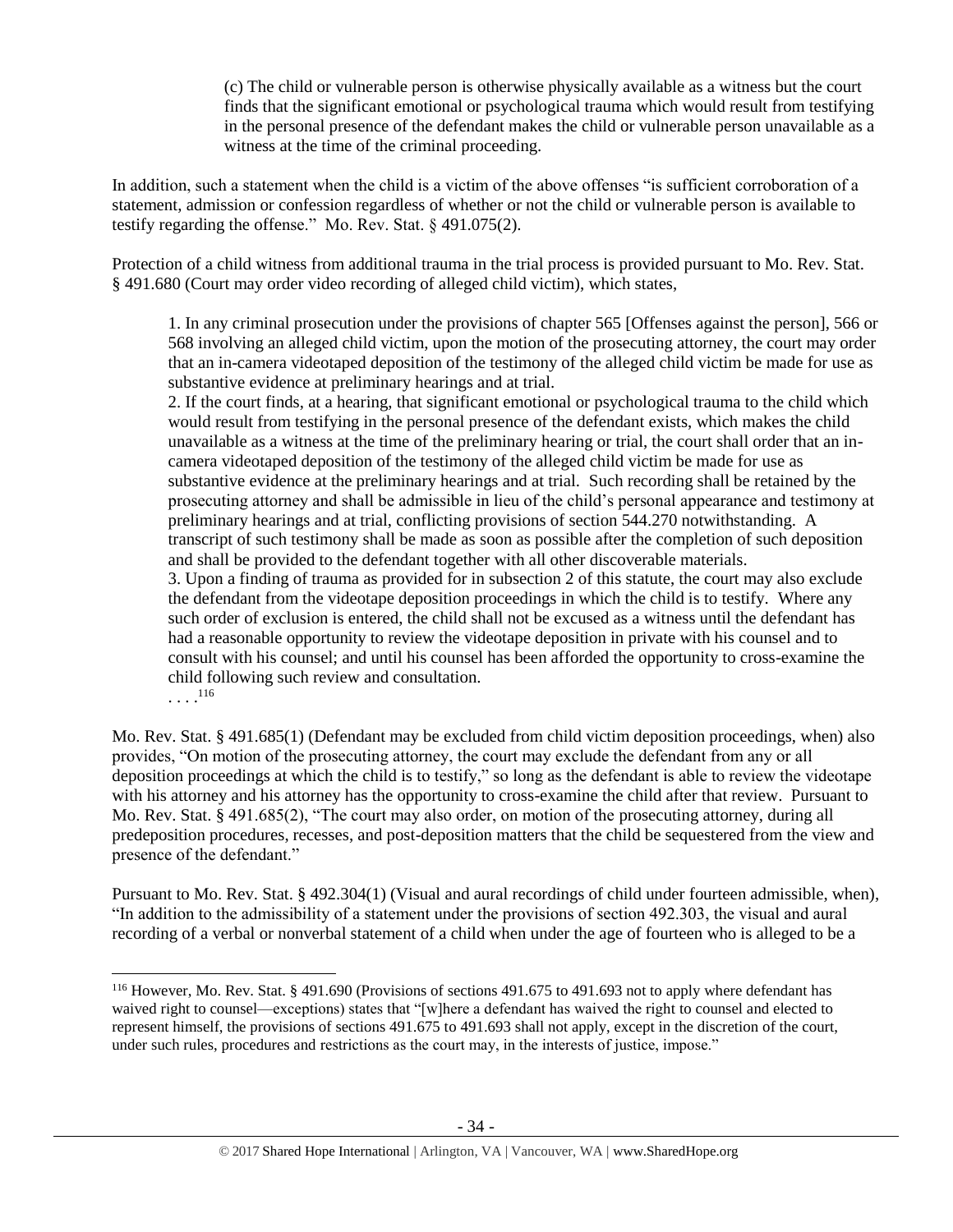victim of an offense under the provisions of chapter 565 [Offenses against the person], 566 [Sexual offenses] or 568 [Offenses against the family], is admissible into evidence if" the requirements of the statute are met.

However, pursuant to Mo. Rev. Stat. § 492.304(2), (3),

If the child does not testify at the proceeding, the visual and aural recording of a verbal or nonverbal statement of the child shall not be admissible under this section unless the recording qualifies for admission under section 491.075 . . . . If the visual and aural recording of a verbal or nonverbal<sup>117</sup> statement of a child is admissible under this section and the child testifies at the proceeding, it shall be admissible in addition to the testimony of the child at the proceeding whether or not it repeats or duplicates the child's testimony.

Pursuant to Mo. Rev. Stat. § 595.209(1)(1)–(6), (11) (Rights of victims and witnesses), victims of dangerous felonies<sup>118</sup> or attempts to commit dangerous felonies are entitled to certain rights, upon written request, including the right to be informed about the crime, the filing of charges, trial dates, all other hearing dates, the status of the case, availability of victim compensation, availability of restitution, any release or escape of the offender from confinement, and the availability of videotape statements in lieu of court appearance. Such victims also have "the right to reasonable protection from the defendant or any person acting on behalf of the defendant from harm and threats of harm arising out of their cooperation with law enforcement and prosecution efforts." Mo. Rev. Stat. § 595.209(1)(9).

Mo. Rev. Stat. § 210.160(1) (Guardian ad litem) requires a guardian ad litem to be appointed to represent the interests of an abused or neglected child subject to the proceedings as set out in the statute. In addition, "The court may designate volunteer advocates, who may or may not be attorneys licensed to practice law, to assist in the performance of the guardian ad litem duties for the court." Mo. Rev. Stat. § 210.160(5).

Lastly, Mo. Rev. Stat. § 589.663 (Program created, purposes, procedures) authorizes the use of designated addresses for victims of human trafficking under Missouri's "Address Confidentiality Program," and Mo. Rev. Stat. § 595.226(1) (Identifiable information in court records to be redacted, when—access to information permitted, when—disclosure of identifying information regarding defendant, when) requires the court to keep the victim's "name, home or temporary address, telephone number, Social Security number, place of employment, or physical characteristics including an unobstructed visual image of the victim's face or body" confidential. However, the court, at its discretion, may

<sup>117</sup> Mo. Rev. Stat.§ 492.304(4) states, "As used in this section, a nonverbal statement shall be defined as any demonstration of the child by his or her actions, facial expressions, demonstrations with a doll or other visual aid whether or not this demonstration is accompanied by words."

<sup>118</sup> Mo. Rev. Stat. § 556.061(19) (Code definitions) defines "dangerous felony" as

the felonies of . . . attempted rape in the first degree if physical injury results, attempted forcible rape if physical injury results, attempted sodomy in the first degree if physical injury results, attempted forcible sodomy if physical injury results, rape in the first degree, forcible rape, sodomy in the first degree, forcible sodomy, . . . kidnapping in the first degree, kidnapping, . . . statutory rape in the first degree when the victim is a child less than twelve years of age at the time of the commission of the act giving rise to the offense, statutory sodomy in the first degree when the victim is a child less than twelve years of age at the time of the commission of the act giving rise to the offense, child molestation in the first or second degree, abuse of a child if the child dies as a result of injuries sustained from conduct chargeable under section 568.060 [Abuse or neglect of child, penalty], child kidnapping, [and] parental kidnapping committed by detaining or concealing the whereabouts of the child for not less than one hundred twenty days under section 565.153, . . . .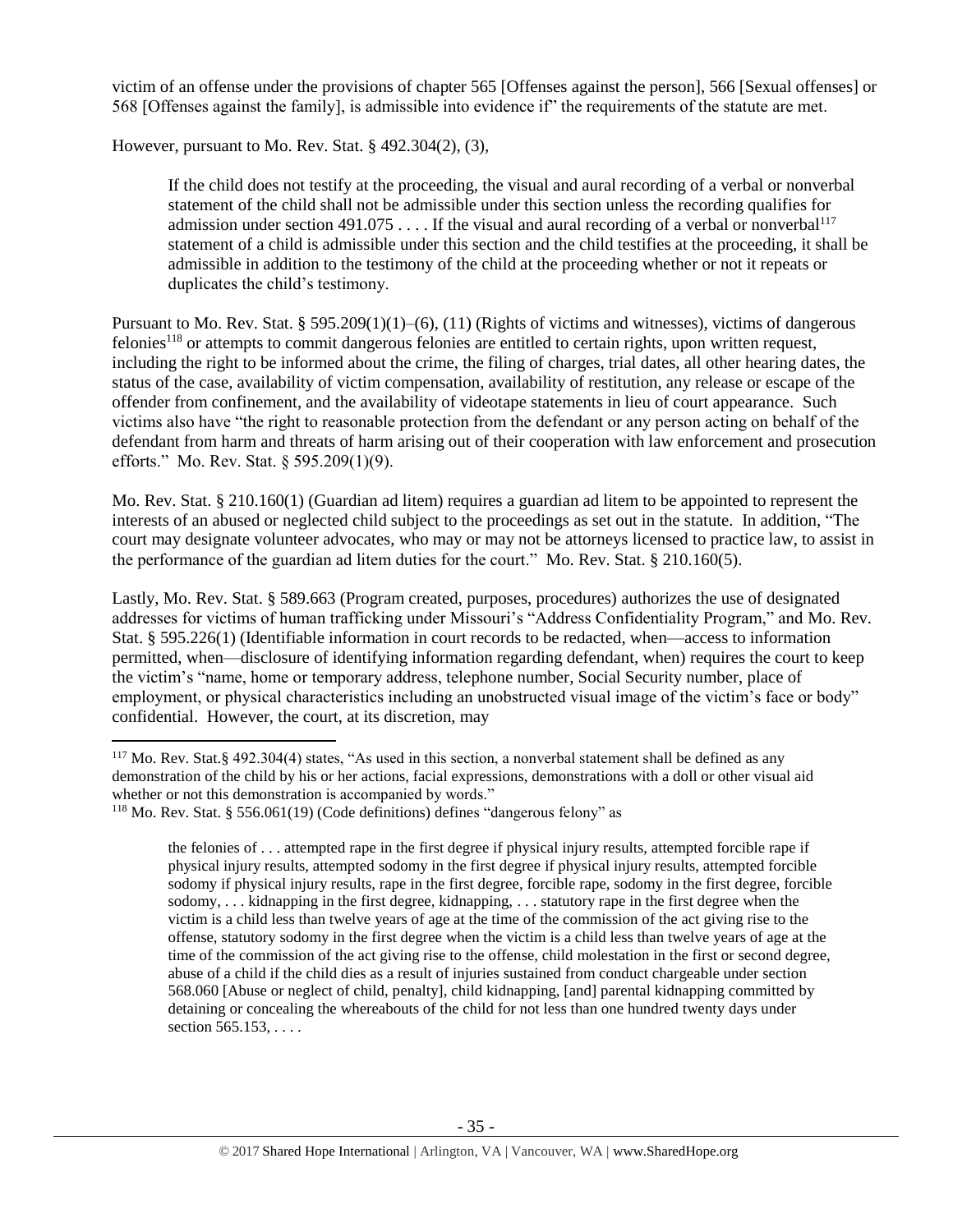publicly disclose identifying information regarding the defendant which could be used to identify or locate the victim of the crime. The victim may provide a statement to the court regarding whether he or she desires such information to remain closed. When making the decision to disclose such information, the judge shall consider the welfare and safety of the victim and any statement to the court received from the victim regarding the disclosure.

*5.9 Child sex trafficking victims may vacate delinquency adjudications and expunge related records for prostitution and other offenses arising from trafficking victimization, without a waiting period.*

Missouri law does not provide a mechanism for minors to vacate delinquency adjudications related to trafficking victimization, and juvenile court records may only be sealed after a waiting period.

Pursuant to Mo. Rev. Stat. § 211.321(5) (Juvenile court records, confidentiality, exceptions—records of peace officers, exceptions, release of certain information to victim),

The court may, either on its own motion or upon application by the child or his representative, or upon application by the juvenile officer, enter an order to destroy all social histories, records, and information, other than the official court file, and may enter an order to seal the official court file, as well as all peace officers' records, at any time after the child has reached his seventeenth birthday if the court finds that it is in the best interest of the child that such action or any part thereof be taken, unless the jurisdiction of the court is continued beyond the child's seventeenth birthday, in which event such action or any part thereof may be taken by the court at any time after the closing of the child's case.

Because a child sex trafficking victim must turn 17 before court records may be sealed, however, he or she may face collateral consequences associated with having an accessible delinquency record during that time.

- 5.9.1 Recommendation: Enact a law that allows child sex trafficking victims to vacate delinquency adjudications and expunge related records for prostitution and other offenses arising from trafficking victimization, without a waiting period.
- *5.10 Victim restitution and civil remedies for victims of domestic minor sex trafficking or commercial sexual exploitation of children (CSEC) are authorized by law.*

Mandatory restitution is provided to trafficking victims under Mo. Rev. Stat. § 566.218 (Restitution required for certain offenders), which provides,

[A] person found guilty of violating any provisions of section . . . 566.210 [Sexual trafficking of a child under age twelve—affirmative defense not allowed, when—penalty], [or] 566.211 [Sexual trafficking of a child—penalty] shall be ordered by the sentencing court to pay restitution to the victim of the offense regardless of whether the defendant is sentenced to a term of imprisonment or probation. The minimum restitution ordered by the court shall be in the amount determined by the court necessary to compensate the victim for the value of the victim's labor and/or for the mental and physical rehabilitation of the victim and any child of the victim.

In addition to restitution, trafficking victims may pursue a civil action against traffickers and facilitators. Mo. Rev. Stat. § 566.223(6) (Federal Trafficking Victims Protection Act of 2000 to apply, when) provides that "[a] victim of trafficking may bring a civil action against a person or persons who plead guilty to or are found guilty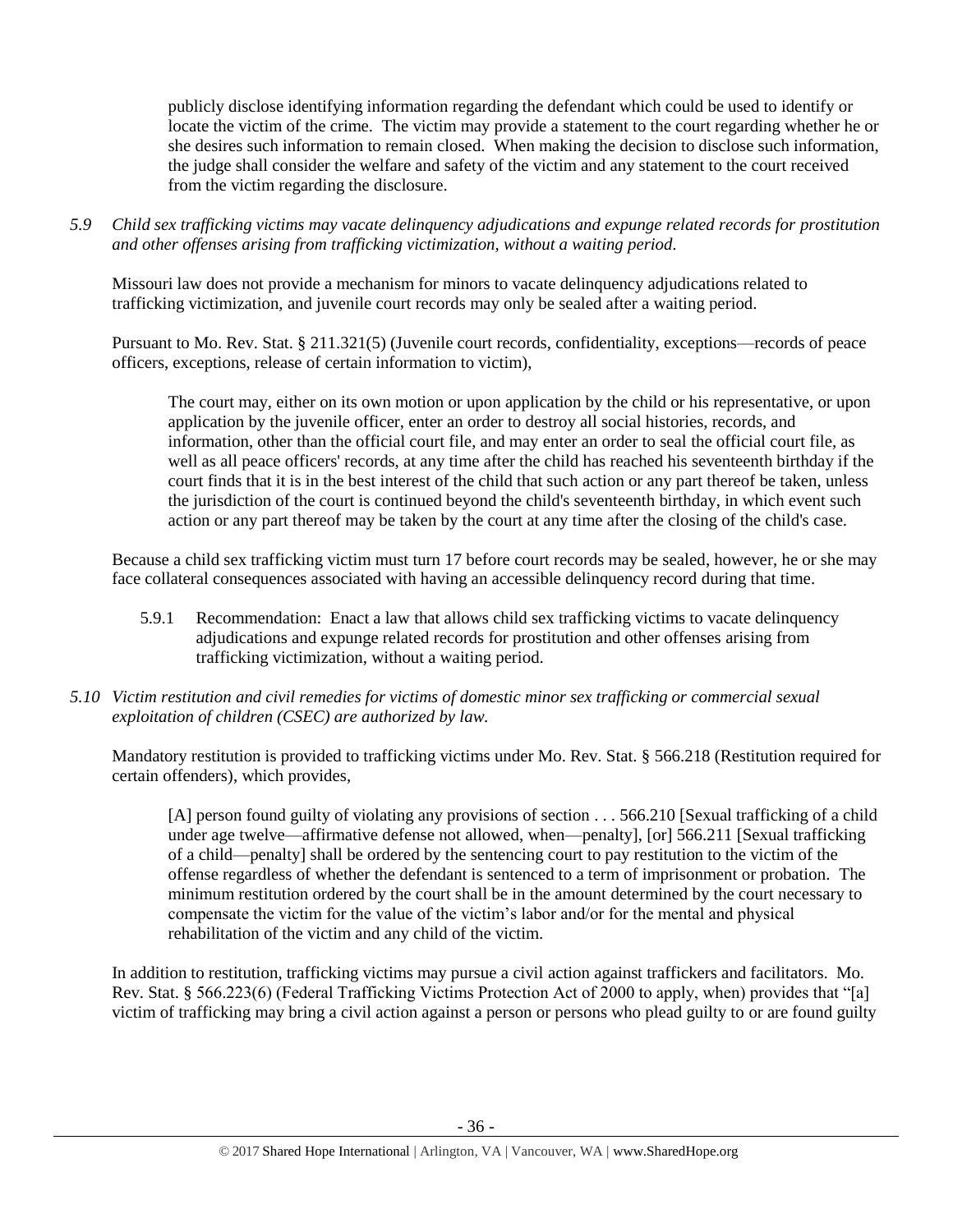of a violation of section . . . 566.212,<sup>119</sup> or 566.213<sup>120</sup>, to recover the actual damages sustained by the victim, court costs, including reasonable attorney's fees, and punitive damages, when determined to be appropriate by the court." Furthermore, Mo. Rev. Stat. § 566.223(7) permits the attorney general to

bring a civil action, in the circuit court in which the victim of trafficking was found, to recover from any person or entity that benefits, financially or by receiving anything of value, from violations of section  $\ldots$  566.212,<sup>121</sup> or 566.213,<sup>122</sup> a civil penalty of not more than fifty thousand dollars for each violation . . . and injunctive and other equitable relief as the court may, in its discretion, order. The first priority of any money or property collected under such an action shall be to pay restitution to the victims of trafficking on whose behalf the civil action was brought.

Victims of certain offenses related to images of child sexual exploitation (ICSE) may also bring a civil suit for damages. Pursuant to Mo. Rev. Stat. § 537.047(1) (Civil action for damages authorized, sexual and pornographic offenses involving a minor―statute of limitations),

Any person who, while a child<sup>123</sup> or minor<sup>124</sup> as defined by section 573.010, was a victim of a violation of sections 573.023 [Sexual exploitation of a minor], 573.025 [Promoting child pornography in the first degree], 573.035 [Promoting child pornography in the second degree], or 573.037 [Possession of child pornography], and who suffers physical or psychological injury or illness as a result of such violation, shall be entitled to bring a civil action to recover the actual damages sustained as a result of the violation, and shall also be entitled to recover the costs of the civil action and reasonable fees for attorneys and expert witnesses. A psychological injury or illness as described under this section need not be accompanied by physical injury or illness.

*5.11 Statutes of limitations for civil and criminal actions for child sex trafficking or commercial sexual exploitation of children (CSEC) offenses are eliminated or lengthened to allow prosecutors and victims a realistic opportunity to pursue criminal action and legal remedies.*

For criminal actions, Mo. Rev. Stat. § 556.037 (Time limitations for prosecutions for sexual offenses involving a person under eighteen) provides,

Notwithstanding the provisions of section  $556.036^{125}$  [Time limitations], prosecutions for unlawful sexual offenses involving a person eighteen years of age or under must be commenced within thirty years after the victim reaches the age of eighteen unless the prosecutions are for rape in the first degree, forcible rape, attempted rape in the first degree, attempted forcible rape, sodomy in the first degree, forcible sodomy, kidnapping, kidnapping in the first degree, attempted sodomy in the first degree, or attempted forcible sodomy in which case such prosecutions may be commenced at any time.

For civil actions, Mo. Rev. Stat. § 566.223(6) (Federal Trafficking Victims Protection Act of 2000 to apply, when) states in relevant part that "a civil action against a person or persons who plead guilty to or are found

<sup>119</sup> *See supra* not[e 46.](#page-13-0)

<sup>120</sup> *See supra* not[e 47.](#page-13-1)

<sup>121</sup> *See supra* not[e 46.](#page-13-0)

<sup>122</sup> *See supra* not[e 47.](#page-13-1)

<sup>&</sup>lt;sup>123</sup> "Child" is defined in Mo. Rev. Stat. § 573.010(3) as "any person under the age of fourteen."

<sup>&</sup>lt;sup>124</sup> "Minor" is defined in Mo. Rev. Stat. § 573.010(9) as "any person less than eighteen years of age."

<sup>&</sup>lt;sup>125</sup> Mo. Rev. Stat. § 556.036(1) states that "[a] prosecution for murder, rape in the first degree, forcible rape, attempted rape in the first degree, attempted forcible rape, sodomy in the first degree, forcible sodomy, attempted sodomy in the first degree, attempted forcible sodomy, or any class A felony may be commenced at any time."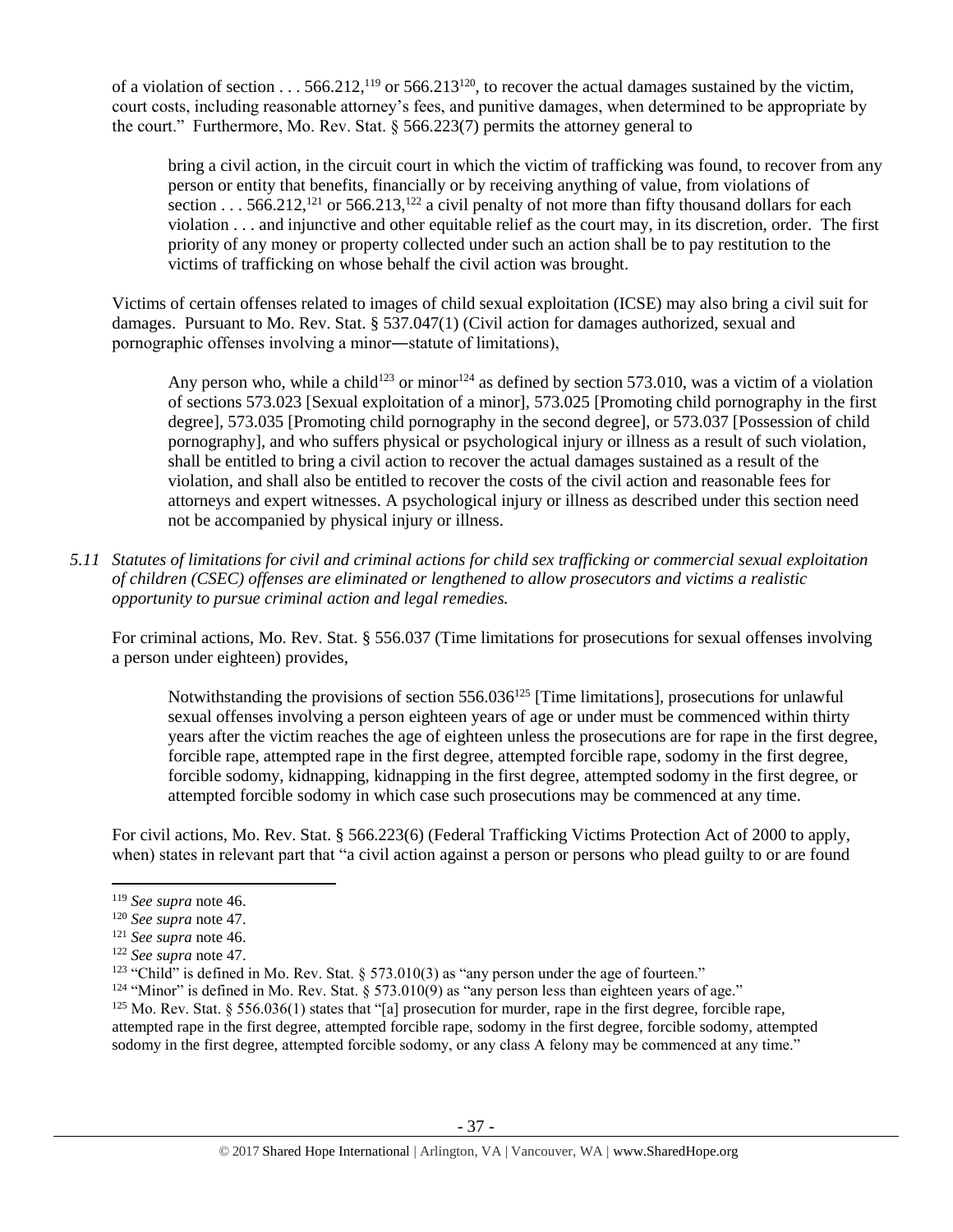guilty to" the listed trafficking offenses "shall be filed within ten years after of: (1) The final order in the related criminal case; (2) The victim's emancipation from the defendant; or (3) The victim's eighteenth birthday."

The time for minor victims of sex offenses to bring civil actions for injuries resulting from their victimization is extended under Mo. Rev. Stat. § 537.046(2) (Childhood sexual abuse, injury or illness defined—action for damages may be brought, when), which provides,

Any action to recover damages from injury or illness caused by childhood sexual abuse in an action brought pursuant to this section shall be commenced within ten years of the plaintiff attaining the age of twenty-one or within three years of the date the plaintiff discovers, or reasonably should have discovered, that the injury or illness was caused by childhood sexual abuse,<sup>126</sup> whichever later occurs.<sup>127</sup>

Similarly, Mo. Rev. Stat. § 537.047(2) (Civil action for damages authorized, sexual and pornographic offenses involving a minor—statute of limitations) states that a cause of action<sup>128</sup> "shall be commenced within ten years of the plaintiff attaining the age of twenty-one, or within three years of the date the plaintiff discovers that the injury or illness was caused by the violation of an offense enumerated in subsection 1 of this section, whichever later occurs." Additionally, Mo. Rev. Stat. § 537.047(3) states, "A cause of action under this section may arise only if the violation that caused the injury occurs on or after August 28, 2007."

Pursuant to Mo. Rev. Stat. § 516.110(3) (What action shall be commenced within ten years), the statute of limitations for civil "[a]ctions for relief, not herein otherwise provided for" is ten years, and Mo. Rev. Stat. § 516.140 (What actions within two years) requires that actions for "assault, battery, false imprisonment," among other listed actions, "shall be brought within two years after the cause accrued."

5.11.1 Recommendation: Amend Mo. Rev. Stat. § 556.037 (Time limitations for prosecutions for sexual offenses involving a person under eighteen) to eliminate the statute of limitations for prosecuting offenses under Mo. Rev. Stat. § 566.211 (Sexual trafficking of a child—penalty) and § 566.210 (Sexual trafficking of a child under age twelve—affirmative defense not allowed, when—penalty).

<sup>&</sup>lt;sup>126</sup> Mo. Rev. Stat. § 537.046(1)(1) defines "childhood sexual abuse" as "any act committed by the defendant against the plaintiff which act occurred when the plaintiff was under the age of eighteen years and which act would have been a violation of section 566.030 [First degree rape and attempted first degree rape, penalties—suspended sentences not granted], . . . 566.060 [Sodomy in the first degree], . . . 566.100 [First degree sexual abuse] . . ."

<sup>&</sup>lt;sup>127</sup> Although Mo. Rev. Stat. § 537.046(3) further states that "[t]his section shall apply to any action commenced on or after August 28, 2004, including any action which would have been barred by the application of the statute of limitation applicable prior to that date," the United States District Court for the Western District of Missouri has determined that this language "clearly contravenes the constitutional prohibition against retrospective laws." Walker v. Barrett, No. 08-3426, 2010 U.S. Dist. LEXIS 93865, at \*7–8 (W.D. Mo. Sept. 9, 2010) (quoting Doe v. Roman Catholic Diocese of Jefferson City, 862 S.W.2d 338 (Mo. 1993), *aff'd*, 650 F.3d 1198 (8th Cir. 2011).

 $128$  Mo. Rev. Stat. § 537.047(1) establishes that the applicable causes of action include when the child or minor was a victim of violations of "sections 573.023 [Sexual exploitation of a minor], 573.025 [Promoting child pornography in the first degree], 573.035 [Promoting child pornography in the second degree], or 573.037 [Possession of child pornography], and who suffers physical or psychological injury or illness as a result of such violation." The statute further clarifies that "psychological injury or illness . . . need not be accompanied by physical injury or illness."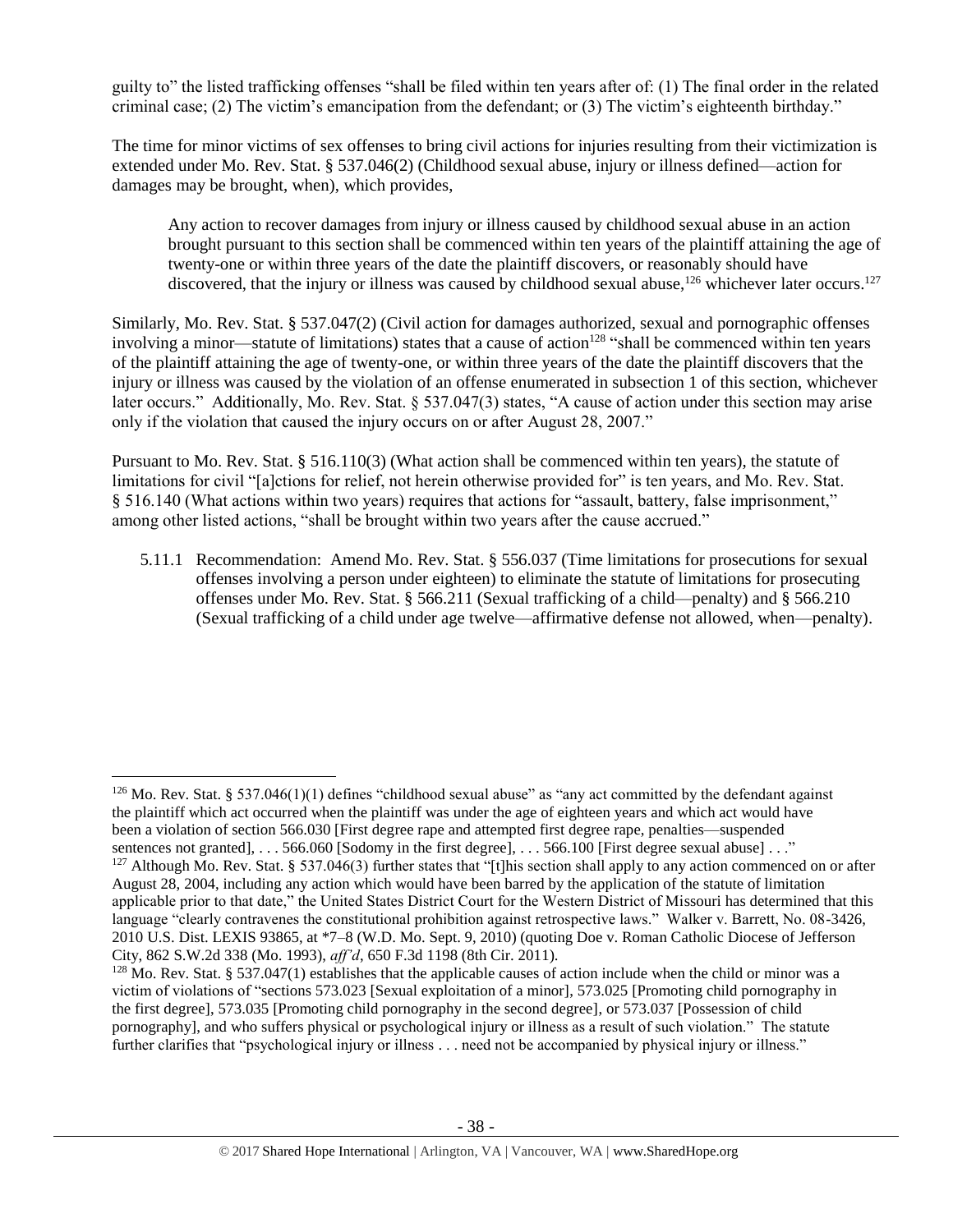## **FRAMEWORK ISSUE 6: CRIMINAL JUSTICE TOOLS FOR INVESTIGATION AND PROSECUTIONS**

# *Legal Components:*

- *6.1 Training on human trafficking and domestic minor sex trafficking for law enforcement is statutorily mandated or authorized.*
- *6.2 Single party consent to audiotaping is permitted in law enforcement investigations.*
- *6.3 Wiretapping is an available tool to investigate domestic minor sex trafficking and commercial sexual exploitation of children (CSEC).*
- *6.4 Using a law enforcement decoy posing as a minor to investigate buying or selling of commercial sex acts is not a defense to soliciting, purchasing, or selling sex with a minor.*

*\_\_\_\_\_\_\_\_\_\_\_\_\_\_\_\_\_\_\_\_\_\_\_\_\_\_\_\_\_\_\_\_\_\_\_\_\_\_\_\_\_\_\_\_\_\_\_\_\_\_\_\_\_\_\_\_\_\_\_\_\_\_\_\_\_\_\_\_\_\_\_\_\_\_\_\_\_\_\_\_\_\_\_\_\_\_\_\_\_\_\_\_\_\_*

- *6.5 Using the Internet or electronic communications to investigate buyers and traffickers is a permissible investigative technique.*
- *6.6 State law requires reporting of missing children and recovered missing children.*

# *Legal Analysis:*

*6.1 Training on human trafficking and domestic minor sex trafficking for law enforcement is statutorily mandated or authorized.*

Mo. Rev. Stat. § 566.223(3) (Federal Trafficking Victims Protection Act of 2000 to apply, when) authorizes training programs for law enforcement on human trafficking. Mo. Rev. Stat. § 566.223(3) states,

The department of public safety is authorized to establish procedures for identifying victims of trafficking under sections 566.200 to 566.223. The department may establish training programs as well as standard protocols for appropriate agencies to educate officials and employees on state statutes and federal laws regulating human trafficking and with the identification and assistance of victims of human trafficking. Such agencies may include but not be limited to state employees and contractors, including the children's division of the department of social services, juvenile courts, state law enforcement agencies, health care professionals, and runaway and homeless youth shelter administrators.

*6.2 Single party consent to audiotaping is permitted in law enforcement investigations.*

Mo. Rev. Stat. § 542.402 (Penalty for illegal wiretapping, permitted activities) specifically provides an exception for law enforcement officers and their agents wearing a listening device in undercover operations. Mo. Rev. Stat. § 542.402(1)(2) states that, "except as otherwise specifically provided in sections 542.400 to 542.422," a person is guilty of a class D felony if he

[k]nowingly uses, endeavors to use, or procures any other person to use or endeavor to use any electronic, mechanical, or other device to intercept any oral communication when such device transmits communications by radio or interferes with the transmission of such communication; provided, however, that nothing in sections 542.400 to 542.422 shall be construed to prohibit the use by law enforcement officers of body microphones and transmitters in undercover investigations for the acquisition of evidence and the protection of law enforcement officers and others working under their direction in such investigations.

In addition, Mo. Rev. Stat. § 542.402(2)(2) and (3) permit single party consent to audiotaping. Mo. Rev. Stat. § 542.402(2)(2) provides that it is not unlawful "[f]or a person acting under law to intercept a wire or oral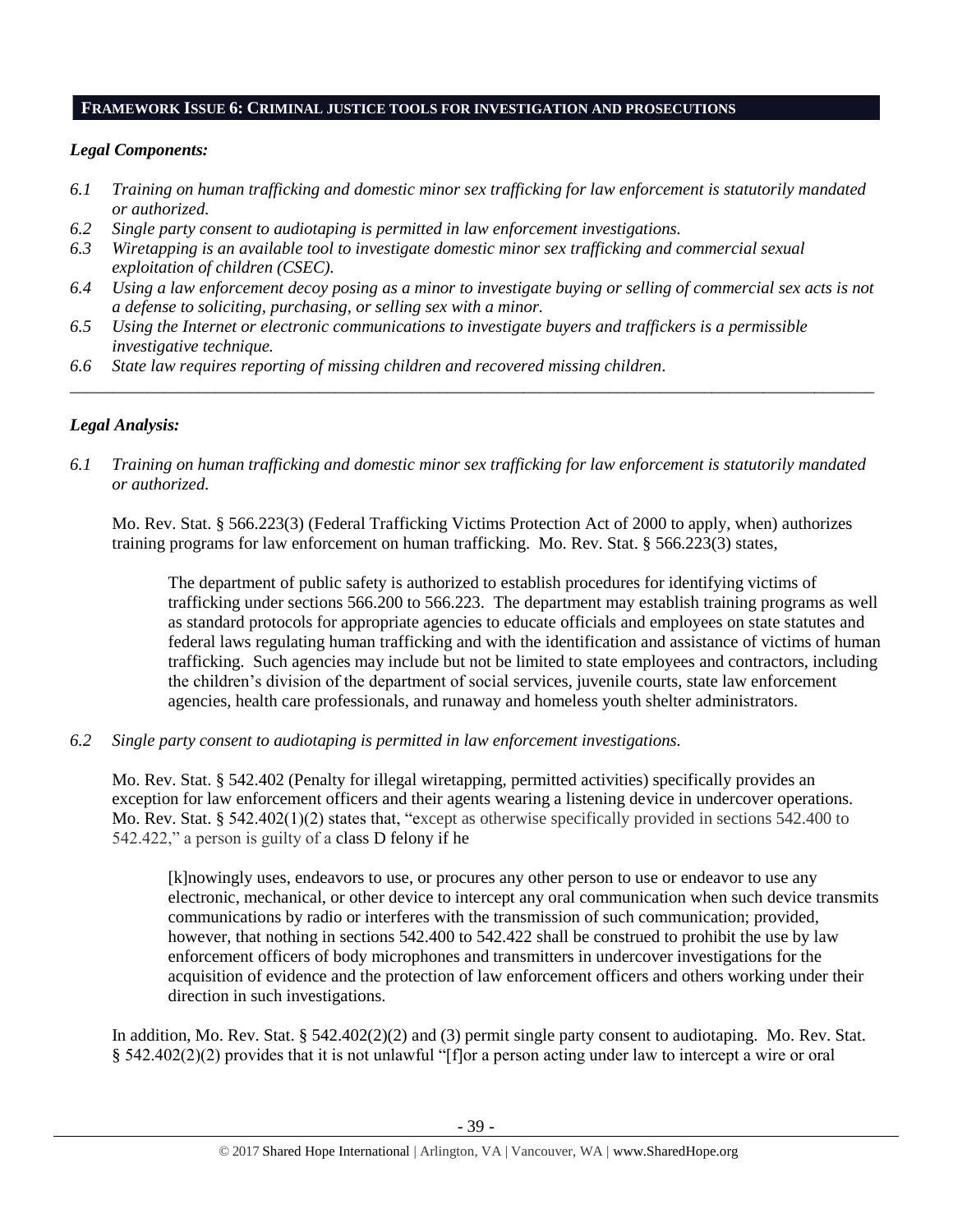communication, where such person is a party to the communication or where one of the parties to the communication has given prior consent to such interception." Mo. Rev. Stat. § 542.402(2)(3) provides that it is not unlawful

[f]or a person not acting under law to intercept a wire communication where such person is a party to the communication or where one of the parties to the communication has given prior consent to such interception unless such communication is intercepted for the purpose of committing any criminal or tortious act.

*6.3 Wiretapping is an available tool to investigate domestic minor sex trafficking and commercial sexual exploitation of children (CSEC).* 

The exception in Mo. Rev. Stat. § 542.404 (Application for an order—authorization by attorney general approval by judge, probable cause required) to the prohibition on wiretapping in Mo. Rev. Stat. § 542.402 (Penalty for illegal wiretapping, permitted activities) does not apply to investigations of minor sex trafficking. Mo. Rev. Stat. § 542.404(1) provides that authorization for interception may be granted

in conformity with sections 542.400 to 542.422, . . . if there is probable cause to believe that the interception may provide evidence of a felony which involves the manufacture or distribution of a controlled substance, . . . or the felony of murder, arson, or kidnapping, or a terrorist threat, . . . or any conspiracy to commit any of the foregoing.

- 6.3.1 Recommendation: Amend Mo. Rev. Stat. § 542.404 (Application for an order—authorization by attorney general—approval by judge, probable cause required) to include investigations of suspected violations of Mo. Rev. Stat. § 566.211 (Sexual trafficking of a child—penalty) and § 566.210 (Sexual trafficking of a child under age twelve—affirmative defense not allowed, when—penalty) within the exception to the prohibition on wiretapping in Mo. Rev. Stat. § 542.402 (Penalty for illegal wiretapping, permitted activities).
- *6.4 Using a law enforcement decoy posing as a minor to investigate buying or selling of commercial sex acts is not a defense to soliciting, purchasing, or selling sex with a minor.*

None of Missouri's trafficking or CSEC laws expressly prohibit a defense to prosecution based on the use of a law enforcement decoy posing as a minor to investigate the offense. However, use of a decoy is specifically permitted within the text of two non-commercial Missouri statutes relating to sex crimes against children. Mo. Rev. Stat. § 566.151(2) (Enticement of a child) and § 566.083(3) (Sexual misconduct involving a child) provide that "[i]t is not a defense to prosecution for a violation of this section that the other person was a peace officer masquerading as a minor."

However, a defendant may still be able to assert a defense based on a law enforcement decoy posing as a minor to investigate other buyer-applicable offenses through reverse sting operations, which are the most likely situations in which a defendant would try to use such a defense. Mo. Rev. Stat. § 567.030 (Patronizing prostitution—penalty) is a buyer applicable CSEC offense<sup>129</sup> that does not prohibit this defense, meaning that buyers charged for attempting to solicit or purchase sex with a minor under Mo. Rev. Stat. § 567.030(1)(3) would not be prohibited from raising a defense based on the fact that an actual minor was not involved.

l

<sup>129</sup> *See supra* Component 2.2 for more information about Mo. Rev. Stat. § 567.030.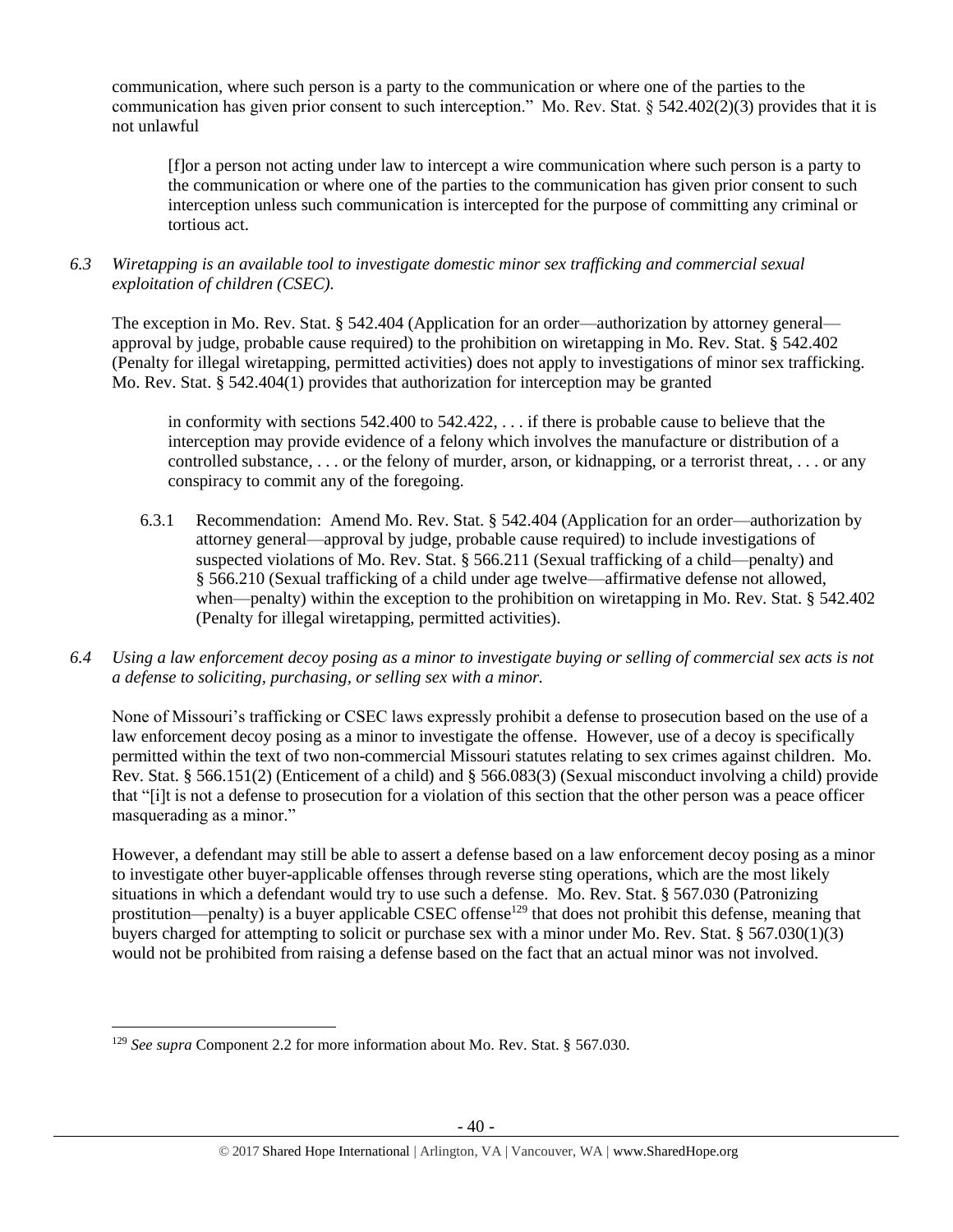6.4.1 Recommendation: Amend Mo. Rev. Stat. § 567.030 (Patronizing prostitution—penalty) to prohibit a defense to prosecution based on the use of a law enforcement decoy posing as a minor.

# *6.5 Using the Internet or electronic communications to investigate buyers and traffickers is a permissible investigative technique.*

Pursuant to Mo. Rev. Stat. § 566.083(2) (Sexual misconduct involving a child), "The provisions of this section shall apply regardless of whether the person violates the section in person or via the internet or other electronic means," and subsection (3) states that "[i]t is not a defense to prosecution for a violation of this section that the other person was a peace officer masquerading as a minor." In addition, Mo. Rev. Stat. § 566.151(1) (Enticement of a child) states that

[a] person twenty-one years of age or older commits the offense of enticement of a child if he or she persuades, solicits, coaxes, entices, or lures whether by words, actions or through communication via the internet or any electronic communication, any person who is less than fifteen years of age for the purpose of engaging in sexual conduct.

This statute also applies regardless of whether the "victim" was actually a law enforcement officer acting as a minor. Mo. Rev. Stat. § 566.151(2).

*6.6 State law requires reporting of missing children and recovered missing children.*

Mo. Rev. Stat. § 43.402 (Missing persons unit established, duties) states,

The superintendent of the patrol [Missouri state highway patrol] shall organize a missing persons unit within the patrol, which unit shall be the central repository for this state for information regarding missing persons. The head of this missing person unit shall, with the approval of the superintendent of the patrol, establish the services deemed necessary to aid in the location of missing persons including, but not limited to, the following:

(1) Collecting and disseminating information regarding missing persons in order to assist in locating such persons;

(2) Establishing a system of interstate and intrastate communication of information relating to children determined to be missing by the parent, guardian, or legal custodian of the child, or by a law enforcement agency;

(3) Providing a centralized file for the exchange of information on missing children with appropriate private or federal agencies which serve as national coordinators of missing children incidents;

(4) Assisting in the investigation of reports of missing persons by a uniformed or commissioned member of the patrol.

Mo. Rev. Stat. § 43.403 (Responsibilities of other agencies) states, "The director of the department of social services, the director of the department of mental health, school districts, and juvenile courts, shall establish appropriate procedures to ensure that all possible instances of missing children are reported to the appropriate law enforcement agency or the highway patrol as required by sections 43.400 [Definitions] to 43.409 [Registrar and school to be notified when missing child is located]." Mo. Rev. Stat. § 43.404 (Parent or guardian may report missing child) states that "[a]ny parent, guardian, or legal custodian may submit a missing child report to the patrol on any child whose whereabouts are unknown," but the parent shall subsequently notify the agency "when the location of the child reported missing has been determined." Mo. Rev. Stat. § 43.404.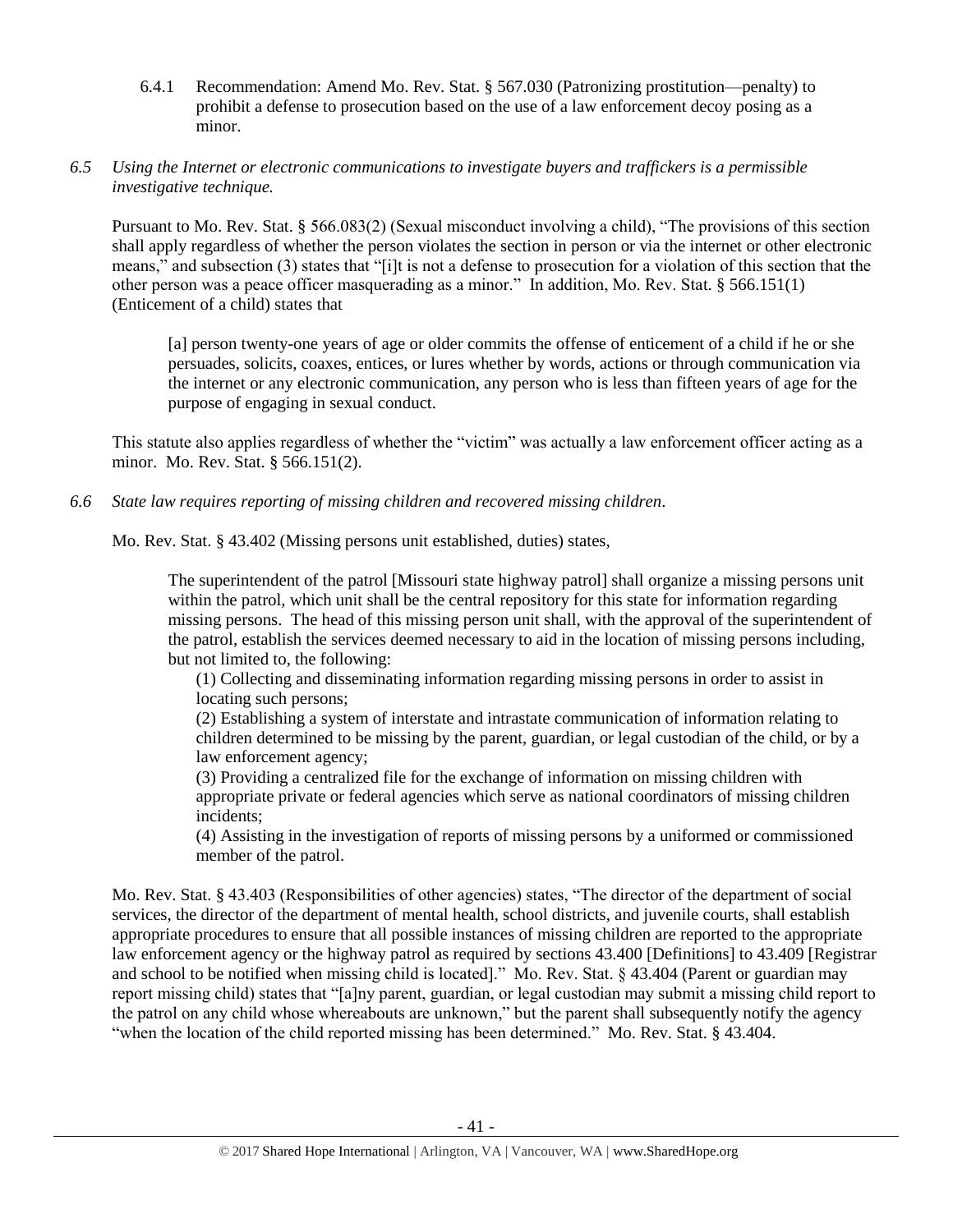In cases where a missing child is believed to have been abducted,<sup>130</sup> Mo Rev. Stat. § 210.1012(1) (Amber alert system created) establishes "a statewide program called the 'Amber Alert System' . . . to aid in the identification and location of an abducted child." However, Mo Rev. Stat. § 210.1012(6) states that "[p]articipation in an Amber alert system is entirely at the option of local law enforcement agencies and federally licensed radio and television broadcasters."

l

<sup>&</sup>lt;sup>130</sup> Mo Rev. Stat. § 210.1012(2) defines "abducted child" as "a child whose whereabouts are unknown and who is one of the following:

<sup>(1)</sup> Less than eighteen years of age and reasonably believed to be the victim of the crime of kidnapping as defined by section 565.110, as determined by local law enforcement;

<sup>(2)</sup> Reasonably believed to be the victim of the crime of child kidnapping as defined by section 565.115, as determined by local law enforcement; or

<sup>(3)</sup> Less than eighteen years of age and at least fourteen years of age and who, if under the age of fourteen, would otherwise be reasonably believed to be a victim of child kidnapping as defined by section 565.115, as determined by local law enforcement.